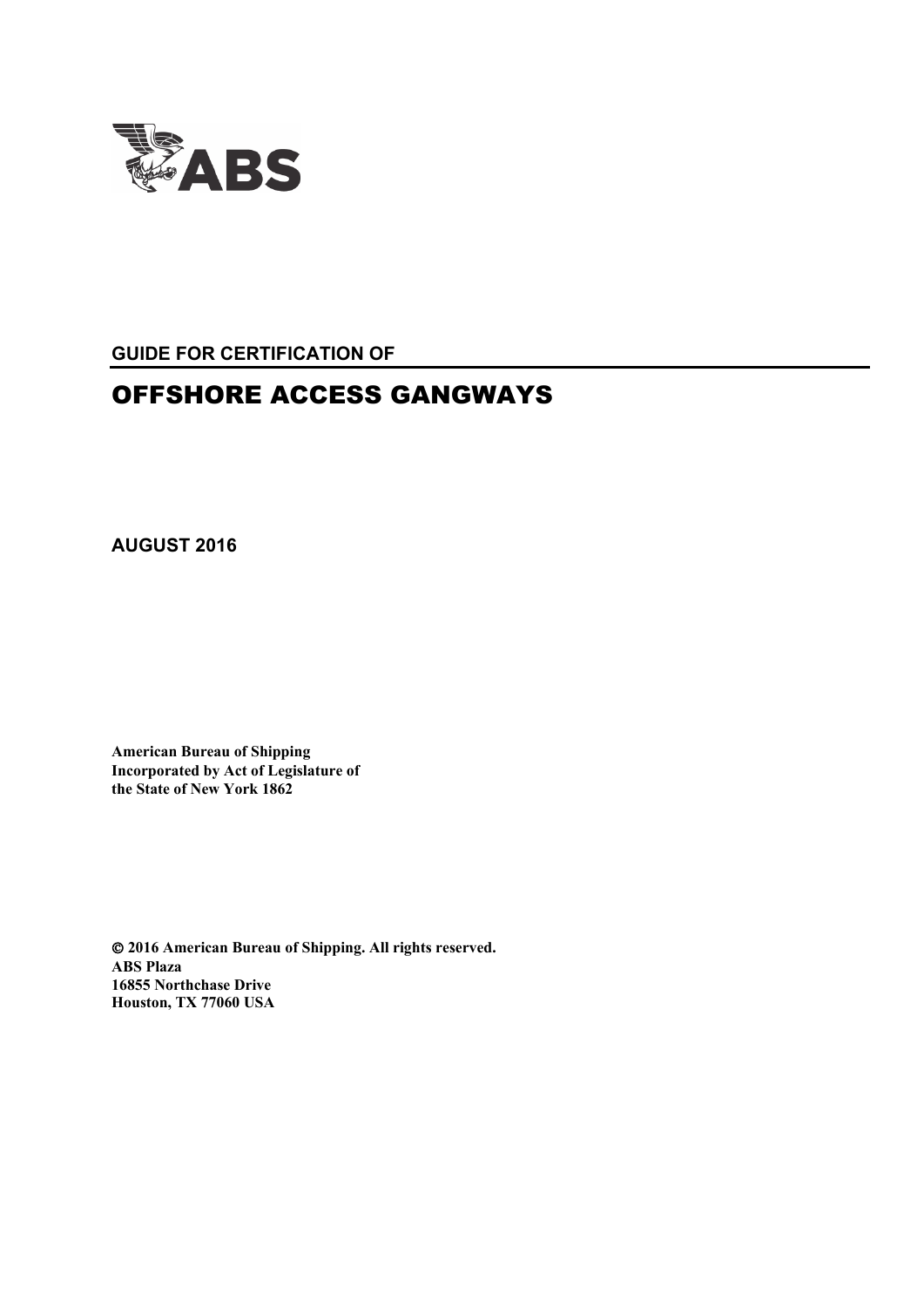## Foreword

As the demand for a safe and efficient walk to work (W2W) approach prevails in the offshore oil and gas industry, it is envisaged that there will be a significant growth in the use of offshore access gangway systems for the manning and transfer of personnel to and from offshore facilities.

Noting the special design and operational characteristics of offshore access gangway systems, ABS has developed this Guide to provide provisions for the certification of offshore access gangway systems used for connecting two offshore units to transfer offshore personnel on a temporary basis. The requirements contained within this Guide included either via direct inclusion or a reference to other ABS Rules or Guides as well as relevant recognized international Regulations in existence prior to the issuance of this Guide.

This Guide references relevant international statutory Regulations and guidelines that are considered to be applicable. While it is the intent of the Guide to be consistent with these Regulations and guidelines, it is the ultimate responsibility of the users of this Guide to refer to the most recent text of those Regulations and guidelines.

This Guide is to be used in conjunction with other Rules published by ABS and the recognized international Regulations.

This Guide is for the use of designers, builders, owners and operators of offshore access gangway systems.

This Guide becomes effective on the first day of the month of publication.

Users are advised to check periodically on the ABS website www.eagle.org to verify that this version of this Guide is the most current.

*We welcome your feedback. Comments or suggestions can be sent electronically by email to rsd@eagle.org.*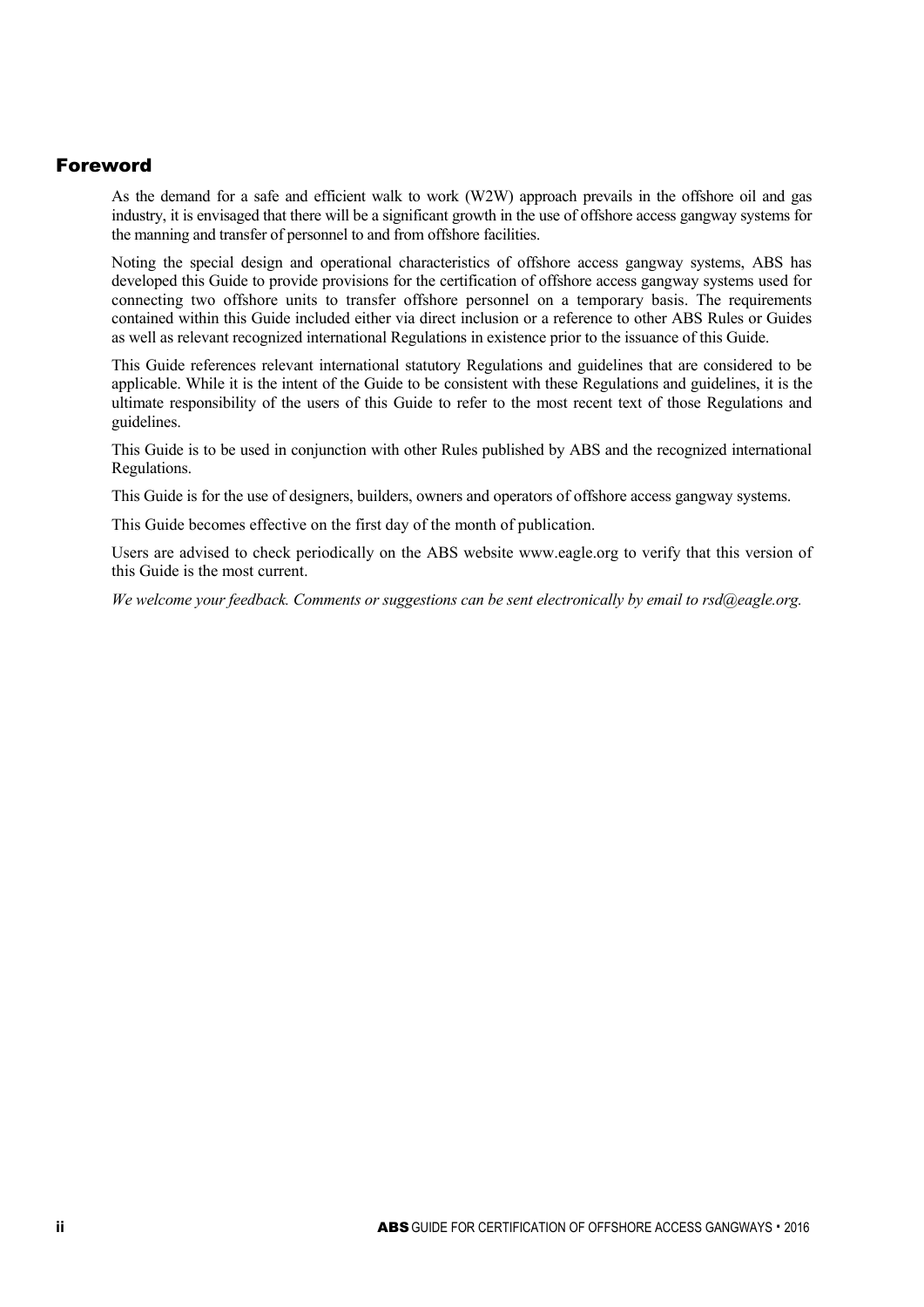

## **GUIDE FOR CERTIFICATION OF**

# **OFFSHORE ACCESS GANGWAYS**

## **CONTENTS**

| <b>SECTION 1</b> |    |      |  |
|------------------|----|------|--|
|                  | 1  |      |  |
|                  | 3  |      |  |
|                  | 5  |      |  |
|                  | 7  |      |  |
|                  | 9  |      |  |
|                  | 11 |      |  |
|                  |    | 11.1 |  |
|                  |    | 11.3 |  |
|                  | 13 |      |  |
|                  |    | 13.1 |  |
|                  |    | 13.3 |  |
|                  | 15 |      |  |
|                  | 17 |      |  |
|                  |    |      |  |
| <b>SECTION 2</b> |    |      |  |
|                  | 1  |      |  |
|                  |    | 1.1  |  |
|                  |    | 1.3  |  |
|                  |    | 1.5  |  |
|                  | 3  |      |  |
|                  |    | 3.1  |  |
|                  |    | 3.3  |  |
|                  | 5  |      |  |
|                  | 7  |      |  |
|                  |    | 7.1  |  |
|                  |    | 7.3  |  |
|                  |    | 7.5  |  |
|                  |    | 7.7  |  |
|                  |    | 7.9  |  |
|                  |    | 7.11 |  |
|                  |    | 7.13 |  |
|                  |    | 7.15 |  |
|                  |    | 7.17 |  |
|                  |    | 7.19 |  |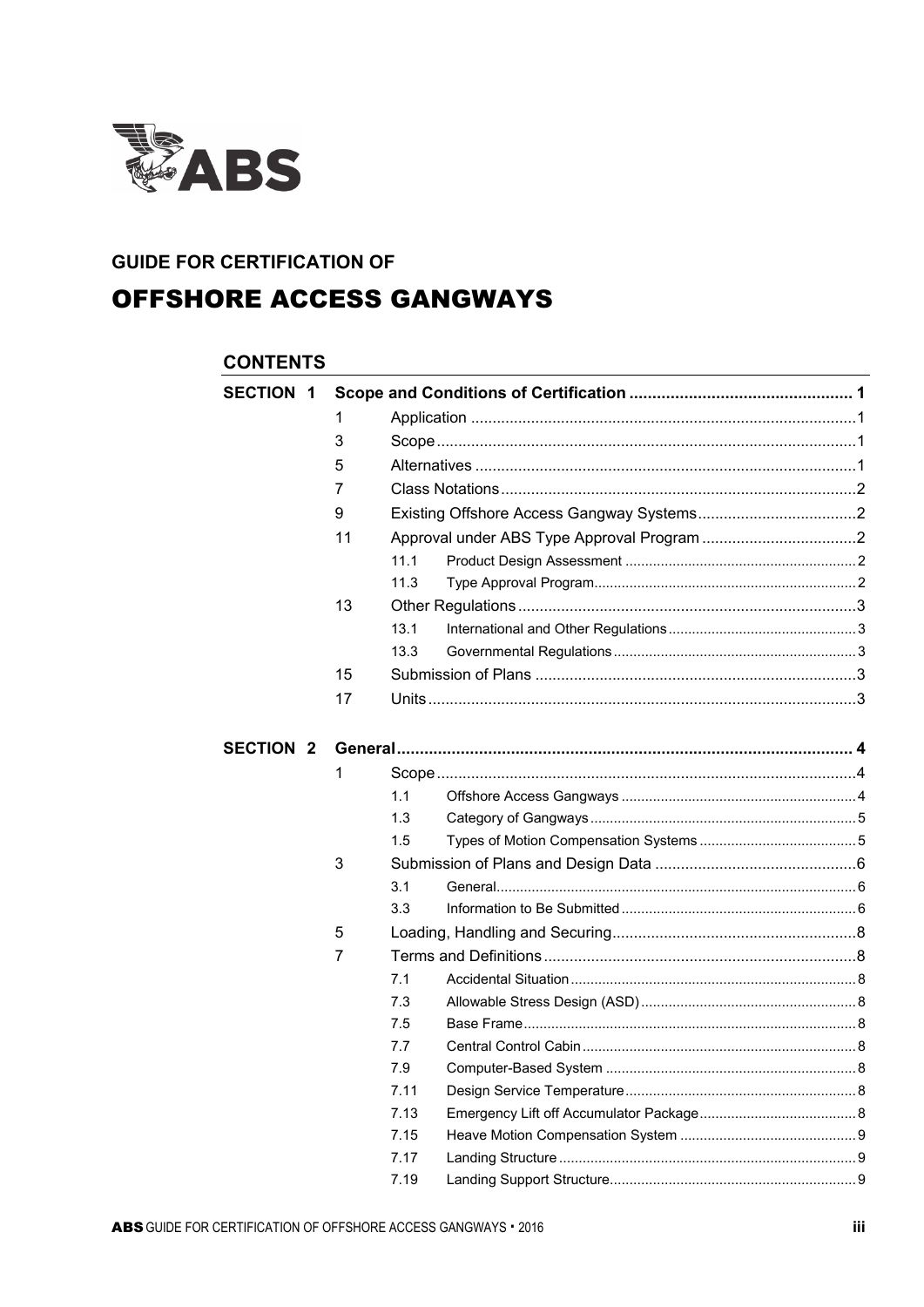|                  |                    | 7.21 |                                                           |  |
|------------------|--------------------|------|-----------------------------------------------------------|--|
|                  |                    | 7.23 |                                                           |  |
|                  |                    | 7.25 |                                                           |  |
|                  |                    | 7.27 | Offshore Access Gangway Parking or Stowage Arrangements 9 |  |
|                  |                    | 7.29 |                                                           |  |
|                  |                    | 7.31 |                                                           |  |
|                  |                    | 7.33 | Primary Structural Member or Critical Component 9         |  |
|                  | 9                  |      |                                                           |  |
|                  | <b>TABLE 1</b>     |      |                                                           |  |
|                  | TABLE <sub>2</sub> |      |                                                           |  |
|                  | TABLE 3            |      | Offshore Access Gangway Components Certification11        |  |
|                  | <b>FIGURE 1</b>    |      | Example Configuration of an Offshore Access Gangway4      |  |
| <b>SECTION 3</b> |                    |      |                                                           |  |
|                  | 1                  |      |                                                           |  |
|                  | 3                  |      |                                                           |  |
|                  |                    | 3.1  |                                                           |  |
|                  |                    | 3.3  |                                                           |  |
|                  |                    | 3.5  |                                                           |  |
|                  | 5                  |      |                                                           |  |
|                  |                    | 5.1  |                                                           |  |
|                  |                    | 5.3  |                                                           |  |
|                  | 7                  |      |                                                           |  |
|                  |                    | 7.1  |                                                           |  |
|                  |                    | 7.3  | Allowable Stress Assessment Criteria for ULS and ALS  19  |  |
|                  |                    | 7.5  |                                                           |  |
|                  |                    | 7.7  |                                                           |  |
|                  | 9                  |      |                                                           |  |
|                  |                    |      |                                                           |  |
|                  | 11                 |      | Pedestals, Foundations, and Supporting Structures 23      |  |
|                  | 13                 |      |                                                           |  |
|                  | 15                 |      |                                                           |  |
|                  | 17                 |      |                                                           |  |
|                  | 19                 |      |                                                           |  |
|                  | <b>TABLE 1</b>     |      |                                                           |  |
|                  | TABLE <sub>2</sub> |      |                                                           |  |
|                  | TABLE 3            |      |                                                           |  |
|                  | TABLE 4            |      |                                                           |  |
|                  | <b>FIGURE 1</b>    |      |                                                           |  |
|                  | <b>FIGURE 2</b>    |      | Type I Gangway - Live Loads for Emergency Lift-off        |  |
|                  | <b>FIGURE 3</b>    |      | Type II Gangway - Live Load for Gangway Supported at      |  |
|                  |                    |      |                                                           |  |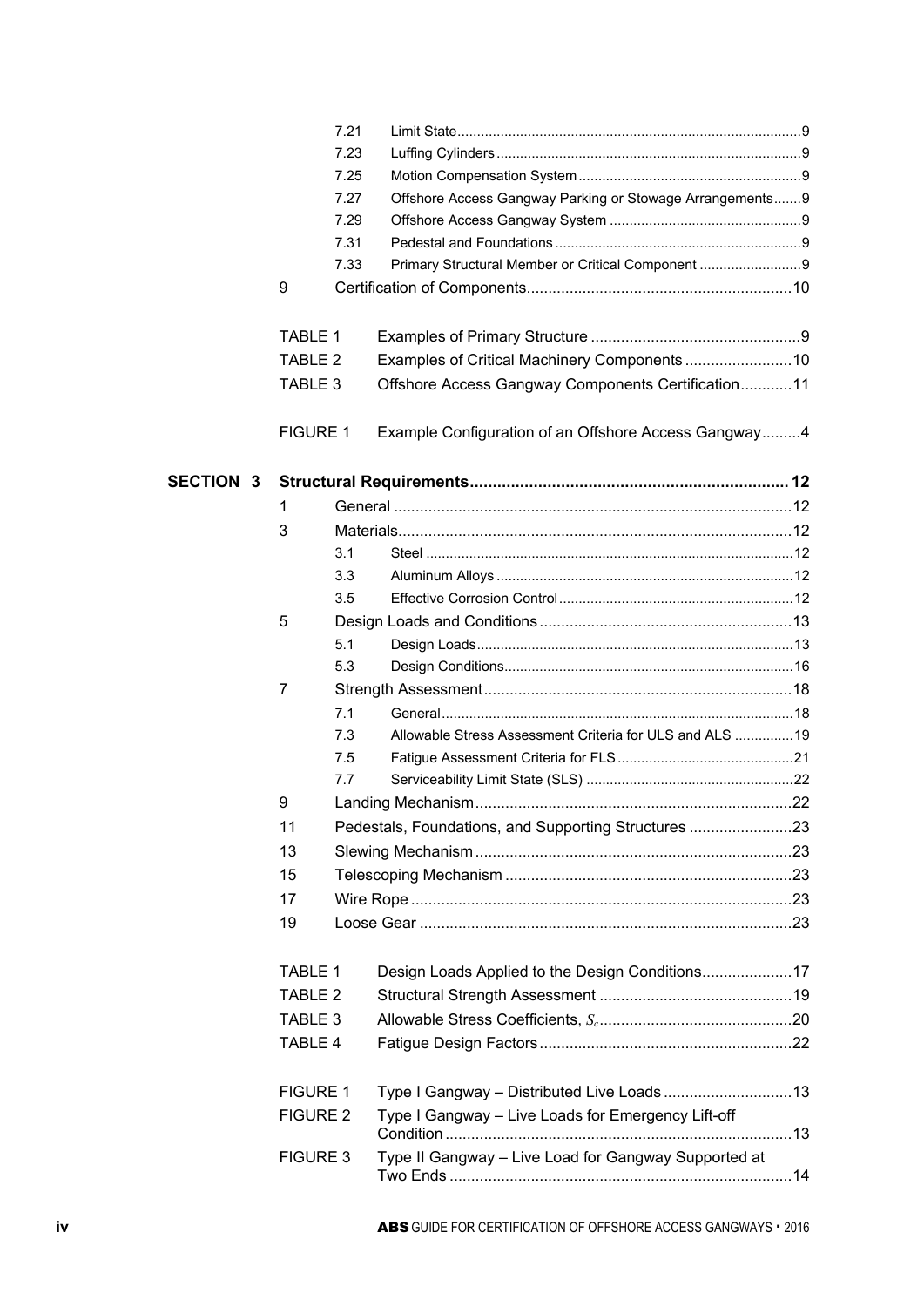|                  | <b>FIGURE 4</b> | Type II Gangway - Live Load for Uplift or Cantilever |  |
|------------------|-----------------|------------------------------------------------------|--|
|                  | <b>FIGURE 5</b> | Type II Gangway - Live Load for Emergency Lift-off   |  |
|                  | FIGURE 6        |                                                      |  |
| <b>SECTION 4</b> |                 |                                                      |  |
|                  | 1               |                                                      |  |
|                  | 3               |                                                      |  |
|                  | 5               |                                                      |  |
|                  | 7               |                                                      |  |
|                  | 7.1             |                                                      |  |
|                  | 9               |                                                      |  |
|                  | 11              |                                                      |  |
|                  | 13              |                                                      |  |
|                  | 15              |                                                      |  |
|                  | 17              |                                                      |  |
|                  | 19              |                                                      |  |
|                  | 21              |                                                      |  |
|                  | 23              |                                                      |  |
|                  | 25              |                                                      |  |
|                  | 27              |                                                      |  |
|                  |                 | 27.1                                                 |  |
|                  |                 | 27.3                                                 |  |
|                  |                 | 27.5                                                 |  |
|                  |                 | 27.7                                                 |  |
|                  |                 | 27.9                                                 |  |
|                  |                 | 27.11                                                |  |
|                  |                 | 27.13                                                |  |
|                  |                 | 27.15                                                |  |
|                  |                 | 27.17                                                |  |
|                  | 29              |                                                      |  |
|                  |                 | 29.1                                                 |  |
|                  |                 | 29.3                                                 |  |
| <b>SECTION 5</b> |                 |                                                      |  |
|                  | 1               |                                                      |  |
|                  | 3               |                                                      |  |
|                  | 3.1             |                                                      |  |
|                  | 3.3             |                                                      |  |
|                  | 5               |                                                      |  |
|                  | 5.1             |                                                      |  |
|                  | 5.3             |                                                      |  |
|                  | 7               |                                                      |  |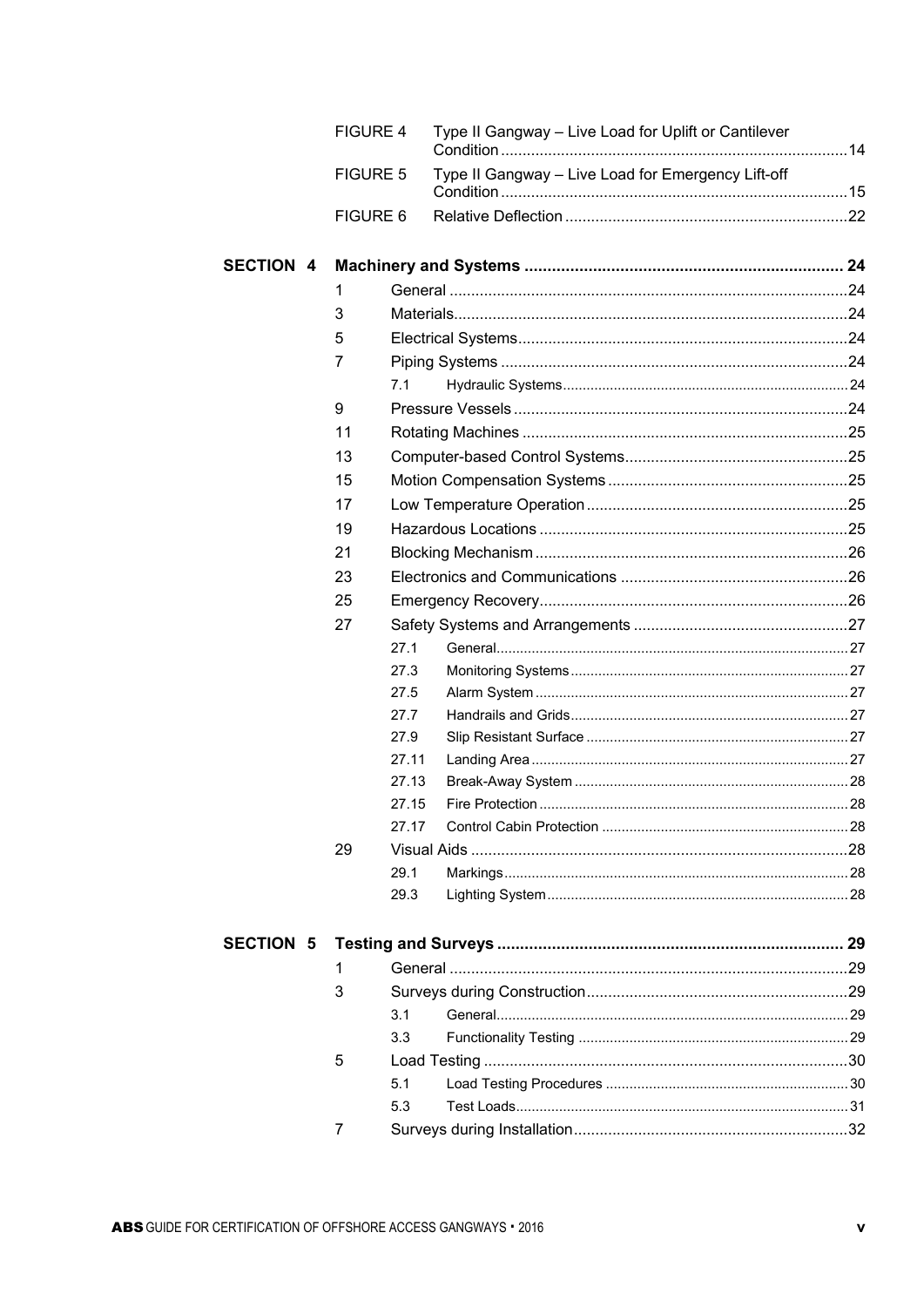|                   | 9  |     |                                                                   |  |
|-------------------|----|-----|-------------------------------------------------------------------|--|
|                   |    | 9.1 |                                                                   |  |
|                   |    | 9.3 |                                                                   |  |
|                   |    | 9.5 |                                                                   |  |
|                   |    | 9.7 |                                                                   |  |
|                   | 11 |     |                                                                   |  |
|                   | 13 |     |                                                                   |  |
|                   | 15 |     |                                                                   |  |
| <b>SECTION 6</b>  |    |     |                                                                   |  |
|                   | 1  |     |                                                                   |  |
|                   |    |     |                                                                   |  |
| <b>SECTION 7</b>  |    |     |                                                                   |  |
|                   | 1  |     |                                                                   |  |
|                   | 3  |     |                                                                   |  |
|                   | 5  |     |                                                                   |  |
|                   | 7  |     |                                                                   |  |
|                   | 9  |     |                                                                   |  |
| <b>APPENDIX 1</b> |    |     |                                                                   |  |
|                   |    |     | APPENDIX 2 Samples of ABS Register of Offshore Access Gangways 41 |  |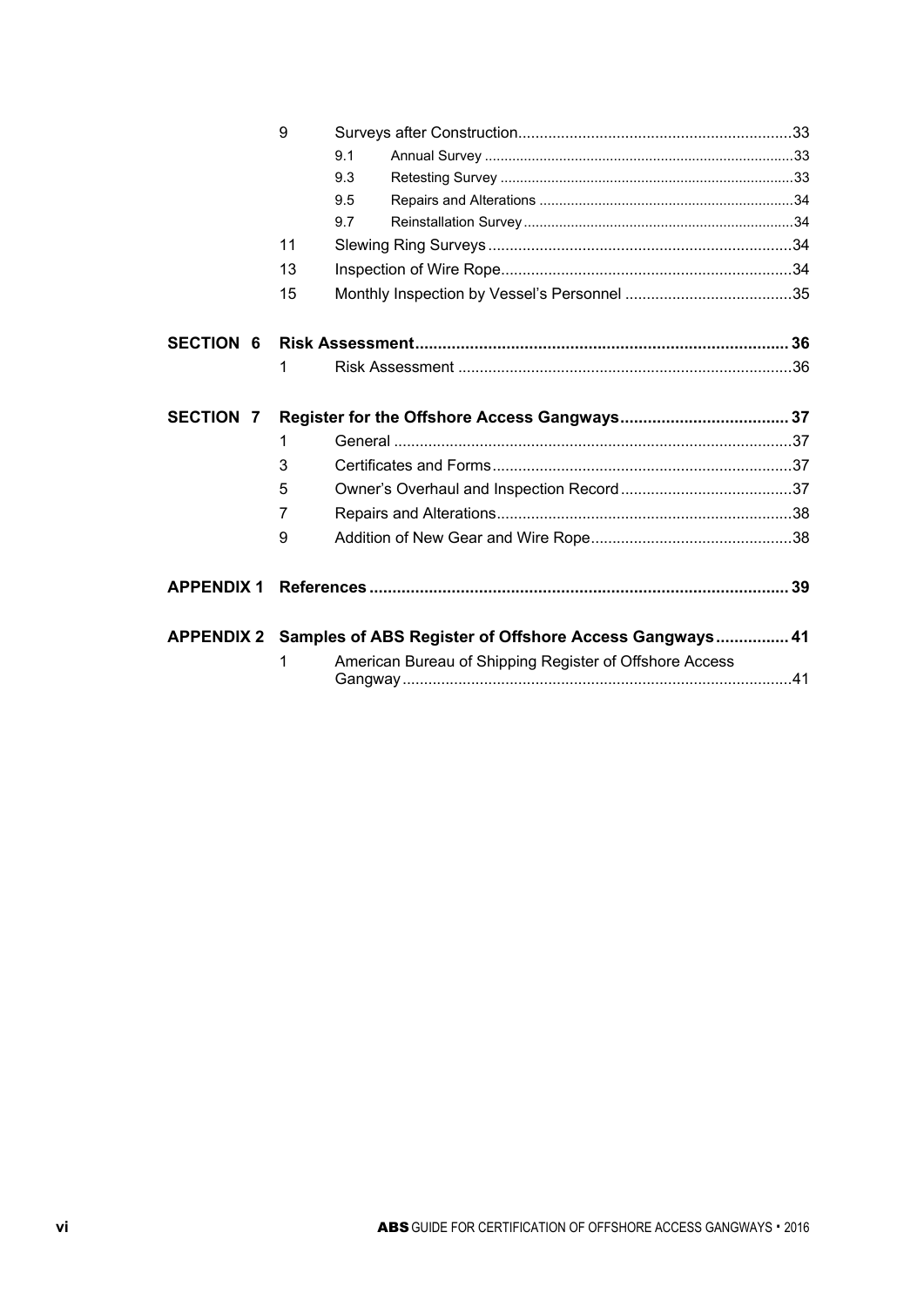

# SECTION 1 Scope and Conditions of Certification

## 1 Application

This Guide contains provisions for the certification of offshore access gangway systems installed aboard vessels, offshore floating units, and fixed offshore units.

If specifically requested by the Owner, and agreed by the Administration, this Guide may also be used as a basis for acceptance or certification under the requirements of Administrations. Owners who desire to have offshore access gangway systems evaluated for compliance with National Regulations should contact ABS.

## 3 Scope

This Guide provides requirements for certification of all offshore access gangway systems installed on a vessel or offshore floating unit, including, but not limited to the following routine gangway operations from:

- Vessel to vessel
- Vessel to offshore floating unit
- Offshore floating unit to vessel
- Offshore floating unit to offshore floating unit
- Vessel to fixed offshore unit
- Offshore floating unit to fixed offshore unit

The Guide applies to connected vessels or offshore floating units that maintain position by means of Dynamic Positioning System (DPS), mooring system or any sophisticated station keeping system, and offshore fixed units.

Gangways are to be designed and certified taking into consideration the vessel/unit where they will be installed. When the gangway is reinstalled to a new vessel/unit, either within the same field or in a different operating area, the strength of the gangway is to be reassessed to satisfy that the gangway will remain in compliance with applicable requirements in this Guide. The design reviews and surveys related to the reinstallation are to be completed in accordance with this Guide.

## 5 Alternatives

The Committee is at all times ready to consider alternative arrangements and designs which can be shown, through either satisfactory service experience or a systematic analysis based on sound engineering principles, to meet the overall safety, serviceability, and strength standards of the applicable Rules and Guides.

The Committee will consider special arrangements or designs of offshore access gangway systems and equipment which can be shown to comply with standards recognized in the country in which the gangway and its equipment are designed or built, provided these are not less effective than the requirements contained in this Guide.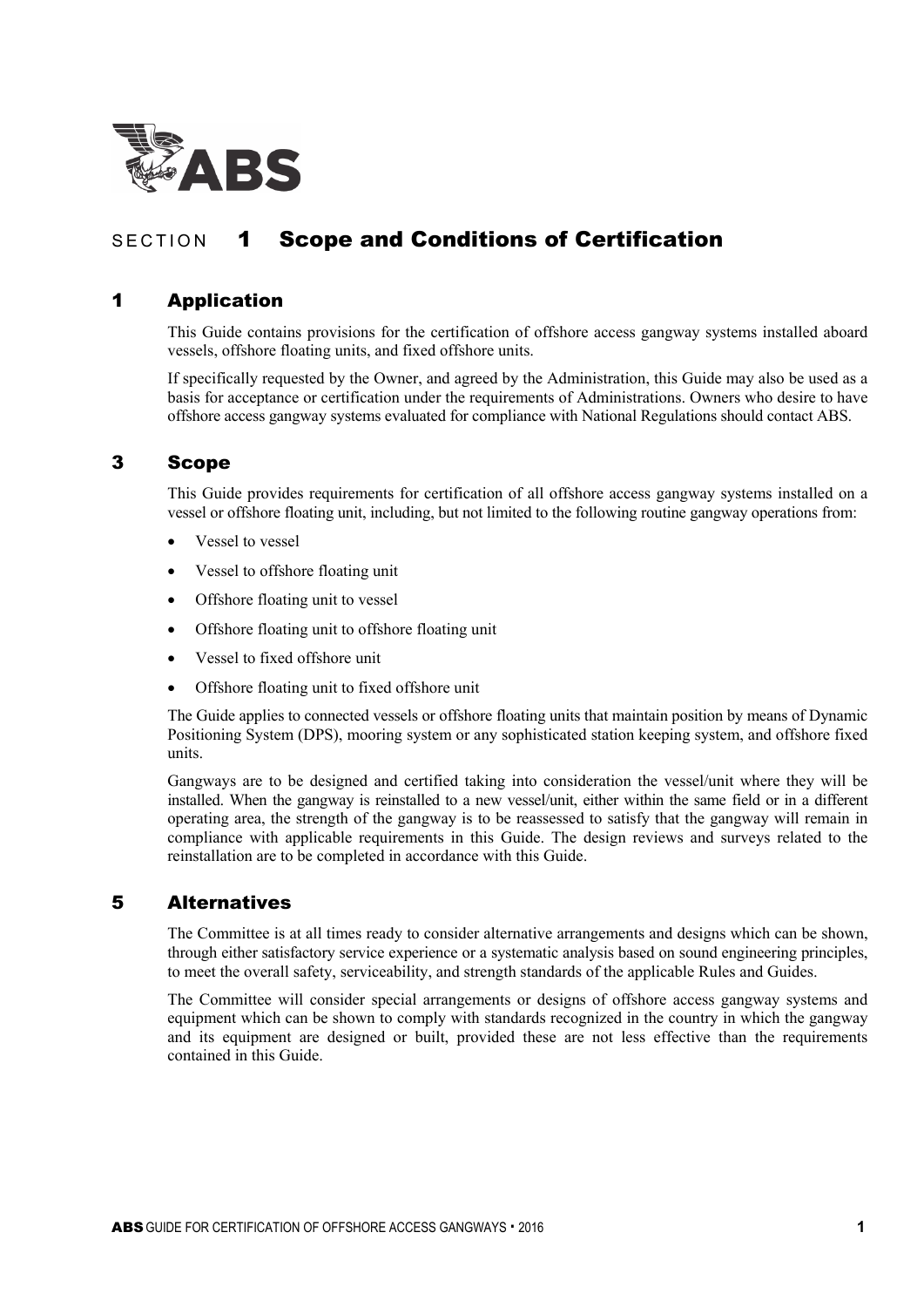## 7 Class Notations

The Certification of Offshore Access Gangways is issued under the provisions of this Guide and follows the register procedure in Section 7. A vessel or unit classed by ABS, which has an ABS Register of Offshore Access Gangway Systems permanently installed, is to be distinguished by the class notation **GRC(Type I or II, PS, or AS)**, as follows:

- **Type I** signifies that the gangway system permits unrestricted flow of personnel transfer within the capacity limitation and is supported at both ends
- **Type II** signifies that the gangway system permits limited flow of personnel transfer
- **PS** signifies that the vessel or unit has an installed passive motion compensation gangway system designed, constructed, and tested in accordance with the respective requirements of this Guide
- **AS** signifies that the vessel or unit has an installed active or full active motion compensation gangway system designed, constructed, and tested in accordance with the respective requirements of this Guide

For example, a vessel with an active motion compensation gangway system and the gangway allows personnel to transfer freely is to be assigned the notation **GRC(Type I-AS)**. In the case of a vessel with more than one gangway, separate reviews and surveys for each gangway will be required, and multiple gangway systems are to be included in the notation.

## 9 Existing Offshore Access Gangway Systems

For an existing offshore access gangway system, submission of information as required in the respective sections of this Guide, with verification of material, is required.

An existing gangway system may be certified subject to a satisfactory plan review, condition survey, operational tests (including luffing, slewing, telescoping), test of safety devices, and proof testing of the offshore access gangway systems as required in this Guide. The condition survey is to include inspection for excessive wear, damage, corrosion, and fractures. Nondestructive testing or verification of materials may be required at the discretion of the Surveyor. All mechanical, electrical, and piping systems and components are to be examined as deemed necessary by the attending Surveyor.

## 11 Approval under ABS Type Approval Program

#### **11.1 Product Design Assessment**

Upon application by the manufacturer, each model of a type of offshore access gangway is to be design assessed as described in this Guide. For this purpose, each design of an offshore access gangway type is to be approved in accordance with the requirements of this Guide. The type testing specified in Subsection 5/3 is to be conducted in accordance with an approved test schedule and is to be witnessed by a Surveyor. Offshore access gangways so approved may be applied to ABS for listing on the ABS website as Products Design Assessed. Once listed, and subject to renewal and updating of the certificate as required by 1-1-A3/5.7 of the ABS *Rules for Conditions of Classification (Part 1)*, offshore access gangway particulars will not be required to be submitted to ABS each time the gangway is proposed for use on board a vessel.

## **11.3 Type Approval Program**

Offshore access gangway types which have their design approved in accordance with 1/11.1 and the quality assurance system of their manufacturing facilities approved in accordance with 5/3.1.1 and 1-1-A3/5.5 or 1-1-A3/5.7 of the ABS *Rules for Conditions of Classification (Part 1)* will be deemed Type Approved and will be eligible for listing on the ABS website as Type Approved Product.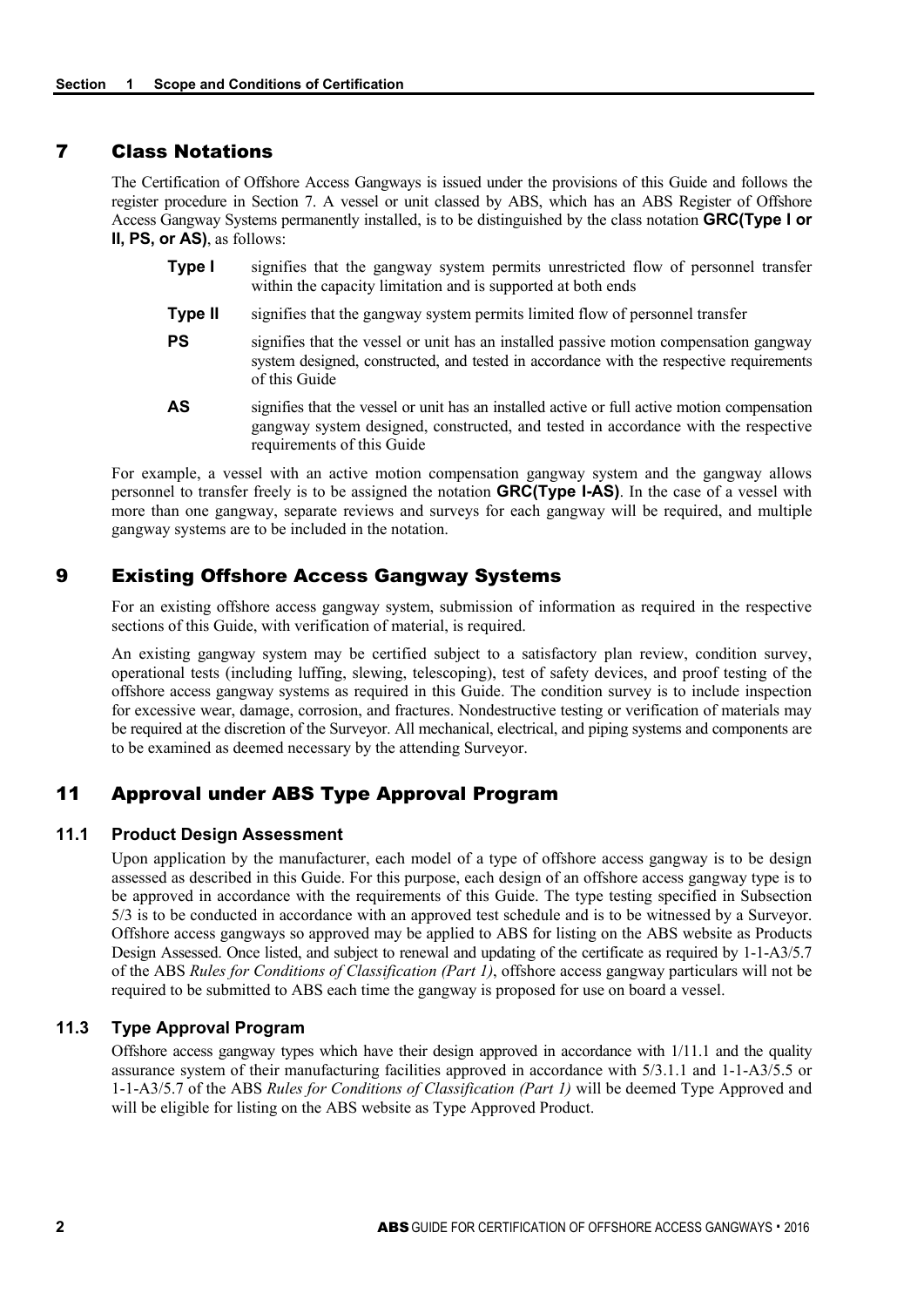## 13 Other Regulations

#### **13.1 International and Other Regulations**

While this Guide covers the requirements for the certification of offshore access gangway system and their equipment, the attention of Owners, designers, and builders is directed to the regulations of international, governmental, and other authorities dealing with those requirements in addition to or over and above the classification requirements.

Where authorized by the Administration of a country signatory thereto and upon request of the Owners of a certified offshore access gangway system or one intended to be certified, ABS will survey for compliance with the provision of International and Governmental Conventions and Codes, as applicable.

#### **13.3 Governmental Regulations**

Where authorized by a government agency and upon request of the Owners of a new or existing offshore access gangway system, ABS will survey and certify a classed offshore access gangway system or one intended to be classed for compliance with particular regulations of that government on their behalf.

## 15 Submission of Plans

Each Section of this Guide identifies a list of offshore access gangway system components that are required for the certification of the offshore access gangway system. In most cases, manufacturers' components and system related drawings, calculations, and documentations are required to be submitted to substantiate the design of the system or component. In these cases, upon satisfactory completion of ABS review of the manufacturers' submittals, ABS Engineers will issue a review letter. This letter, in conjunction with the submitted package, will be used and referenced during surveys and subsequently issued reports by attending ABS Surveyors.

Upon satisfactory completion of all of the required engineering and survey processes, ABS will issue the Certificate to the offshore access gangway system.

## 17 Units

This Guide is written in three systems of units: SI units, MKS units and US customary units. Each system is to be used independently of any other system. Unless indicated otherwise, the format of presentation of the three systems of units in this Guide is as follows:

SI units (MKS units, US customary units)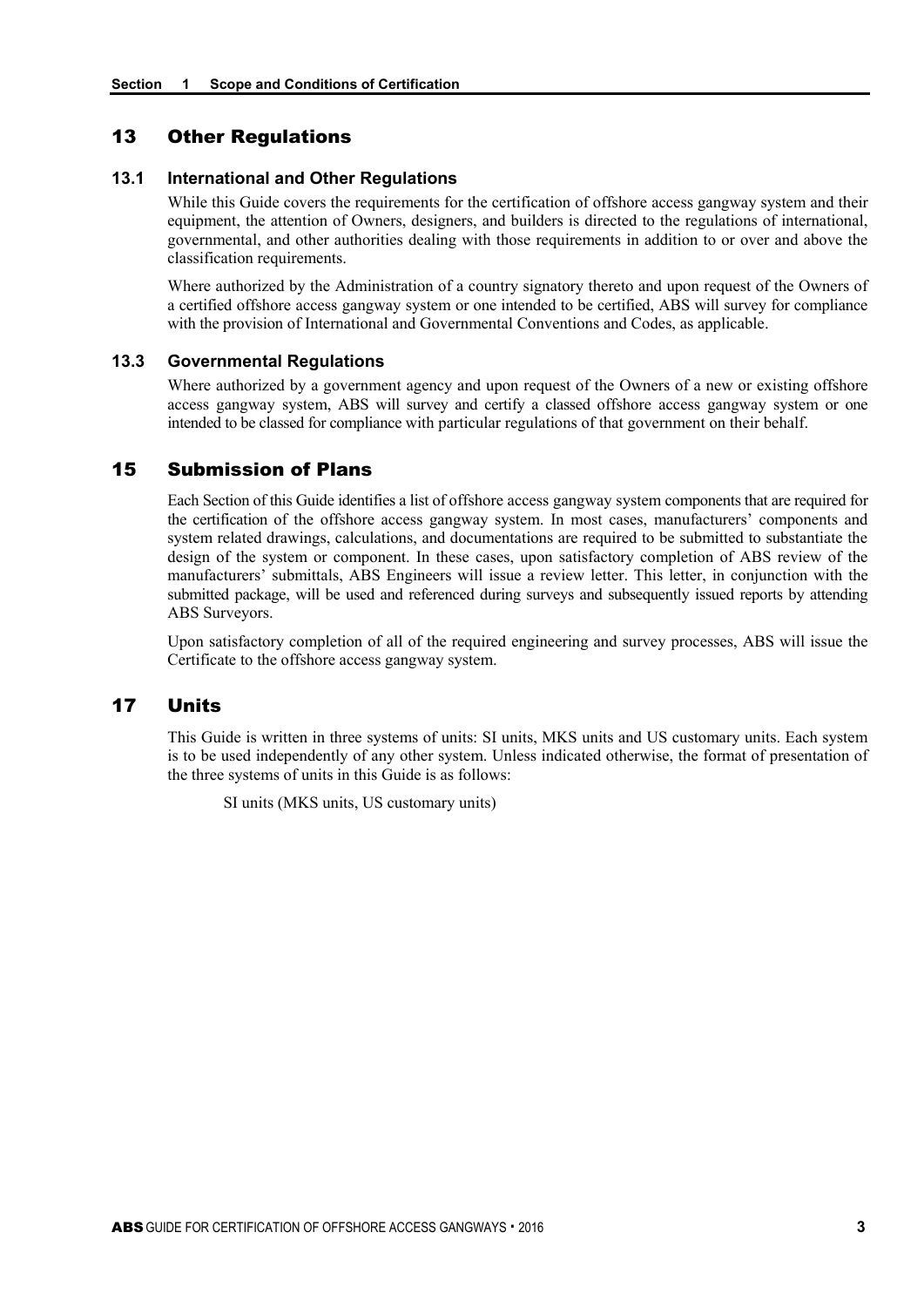

## SECTION 2 General

## 1 Scope

This Guide provides requirements for the certification of offshore access gangway systems installed aboard vessels or floating/fixed offshore units.

This Guide covers the offshore access gangway, its foundation, and supporting structures (e.g., tower, pedestal, etc.). However, the supporting structure under the deck that is integrated into the vessel/unit hull is not within the scope of this Guide. ABS approval and certification of the offshore access gangway system to this Guide is limited to the reviewed conditions.

This Guide is applicable to offshore access gangways used for connecting two offshore units or vessels to transfer offshore personnel on a temporary basis. A gangway intended to operate at an inclination greater than 30 degrees is not within the scope of this Guide.

A gangway operated as a primary means of escape or installed where potential hazardous utility functions are attached is subject to special consideration in consultation with the Administration.

## **1.1 Offshore Access Gangways**

In general, an offshore access gangway consists of various parts, which are primarily dependent on the level of motion compensation. Section 2, Figure 1 depicts one type of offshore access gangway that includes a non-extended part connected to the supporting structure and a telescopic part with a landing and connecting mechanism (e.g., landing device/cone).



## **FIGURE 1 Example Configuration of an Offshore Access Gangway**

The supporting structure of the gangway may consist of a frame with heavy steel members, a base structure typically composed of thick welded plates, and a slewing ring. Typically the supporting structure is integrated into the vessel deck of the vessel/unit. An offshore access gangway includes associated mechanical, hydraulic, electrical, and safety systems as well as one or more control cabin/station.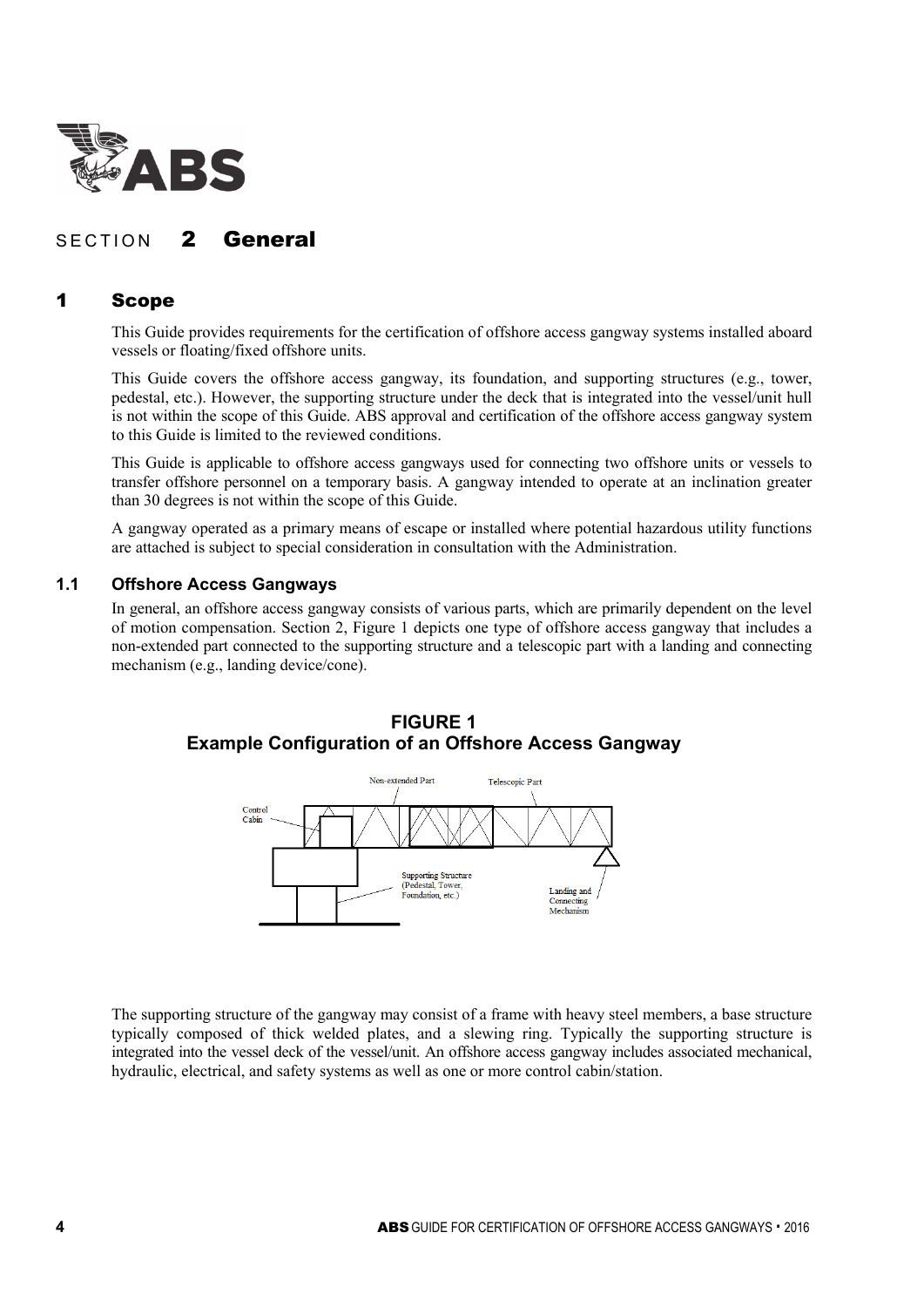Typically, an offshore access gangway rests in a parked position on a support "cradle" on the deck of the vessel/unit. When required, the gangway is lifted, slewed, and extended to the required landing position, typically using hydraulic mechanisms. In some cases, a motion compensation system is used to reduce the lift-off motions during connection or while connected. Once the landing cone arrives at the desired position on the adjacent offshore unit, it will be fastened to that unit. In some cases, the gangway landing end may be pushed in between horizontal constraints in the landing area without fastening or operated as a cantilever, the gangway normally provides a mechanism to keep a "form closed" connection. When connected, the telescopic part is free to slide within the non-extended part, with limits set for the maximum and minimum sliding positions.

If the operating limits are exceeded, an alarm is to sound and the gangway will be lifted manually during normal operation, or lifted automatically for emergency lift, and then retrieved and returned to the support cradle.

#### **1.3 Category of Gangways**

An offshore access gangway is to be categorized as one of the two types in the sections below.

- 1.3.1 Type I: Unrestricted Flow of Personnel Transfer
	- *i*) This type of gangway is to be used for unrestricted flow of personnel transfer between the connected units (i.e., an unlimited number of personnel may pass the gangway at any given time as long as the total load is within the gangway's design load capacity).
	- *ii)* The gangway is supported at both ends in all three axis directions.
	- *iii*) The telescopic end of the gangway is to be capable of being readily retracted and moving to its stowed position safely within a short period of time when, for example, design conditions are expected to be exceeded.
- 1.3.2 Type II: Limited Flow of Personnel Transfer
	- *i*) This type of gangway is to be used for limited flow of personnel transfer between the connected units through manual or automatic flow control (i.e., only a specified number of personnel may be present on the gangway at any given time, based on the gangway design).
	- *ii)* The gangway is supported at least at one end in all three axis directions.
	- *iii*) The gangways are to be provided with the self-detach devices for the telescopic end and are to be capable of moving the gangway to its stowed position safely within a short period of time when, for example, design conditions are expected to be exceeded.

### **1.5 Types of Motion Compensation Systems**

The following types of motion compensation systems are considered in this Guide.

#### 1.5.1 Full Active Motion Compensation System

A system that all drive mechanisms present (slewing, luffing, telescoping) are actively controlled and compensates for all degrees of vessel motions on the gangway structure.

#### 1.5.2 Active Motion Compensation System

A system that uses motion sensor signals in the control system and external energy to compensate for the effects of the vessel (or unit) motions on the offshore access gangway.

#### 1.5.3 Passive Motion Compensation System

A system with integrated features that allow the gangway to maintain the relative motions between vessels (or units) does not make use of motion sensor signals or external systems in the control system.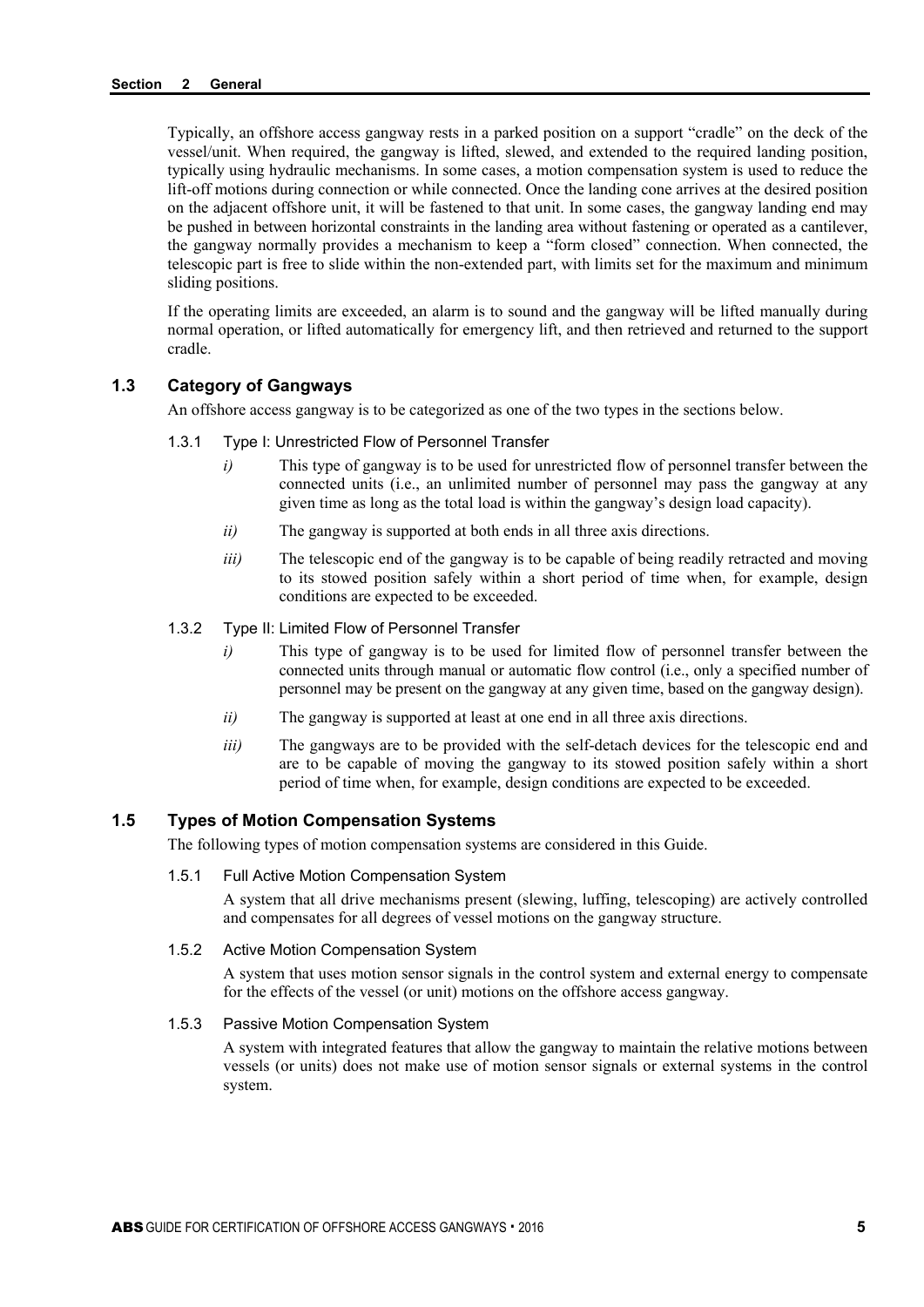## 3 Submission of Plans and Design Data

#### **3.1 General**

Plans showing the arrangements and details of the offshore access gangway system are to be submitted for review before fabrication begins. These plans are to clearly indicate the scantlings, materials, joint details, and welding. Plans should generally be submitted electronically to ABS; however, hard copies will also be accepted.

## **3.3 Information to Be Submitted**

The following plans and supporting data are to be submitted for review and approval as applicable.

#### 3.3.1 Offshore Access Gangway Structures

- *i*) General arrangement, assembly plans, and description of operating procedures and design service temperature.
- *ii*) Applicable design loads (i.e., dead, live, and dynamic loads) including details for gangway stiffness; environmental loads including the effects of wind, snow, and ice; loads caused by luffing, slewing, and telescoping operations; loads due to static list and/or trim of the vessel or unit; loads due to vessel or unit motions, etc.. Supporting calculations illustrating how the loads were derived are to be provided.
- *iii*) Details and drawings of all primary structural members and offshore access gangway supporting structure (i.e., pedestal, foundation, etc.).
- *iv)* Suitably referenced stress diagram, stress and fatigue analysis, and other supporting calculations. Where computer assisted analysis is used for the determination of scantlings, details of the software, describing input and output data, and procedures are to be included together with the basic design criteria.
- *v)* Material specifications.
- *vi)* Welding details and plans indicating extent and location of nondestructive inspections of welds for gangway structure, pedestal, and foundation.
- *vii)* Gangway pedestal and foundation drawings together with calculations indicating the maximum reactions and overturning moments.
- *viii*) Wire rope specifications and applicable corresponding wire rope reeving diagram.
- *ix)* Swing circle assembly drawing and details, including, as applicable:
	- Hold down bolt size with calculations, arrangement of bolts, material, grades, and pretensioning, together with the method used for pretensioning.
	- Slewing ring drawings, along with static strength calculations and details, which include material specifications of raceways and rollers or balls, hardness and heat treatment details of raceways and rollers, number and diameter of rollers or balls, raceway static capacity, specified planarity (flatness) tolerances and surface finish of bearing and supporting flanges, bearing wear tolerances.
	- Procedure for wear down measurement of slewing ring (i.e., "rocking test").
- *x)* Documentation identifying proof load testing weights, locations, conditions, and procedures in accordance with Subsection 5/3.
- *xi)* Documentation of gangway risk assessment (see Section 6).
- *xii*) The following plans, together with supporting data and particulars, are to be submitted as applicable by the Owner:
	- Escape and access route plan
	- Fire control plan
	- Emergency preparedness manual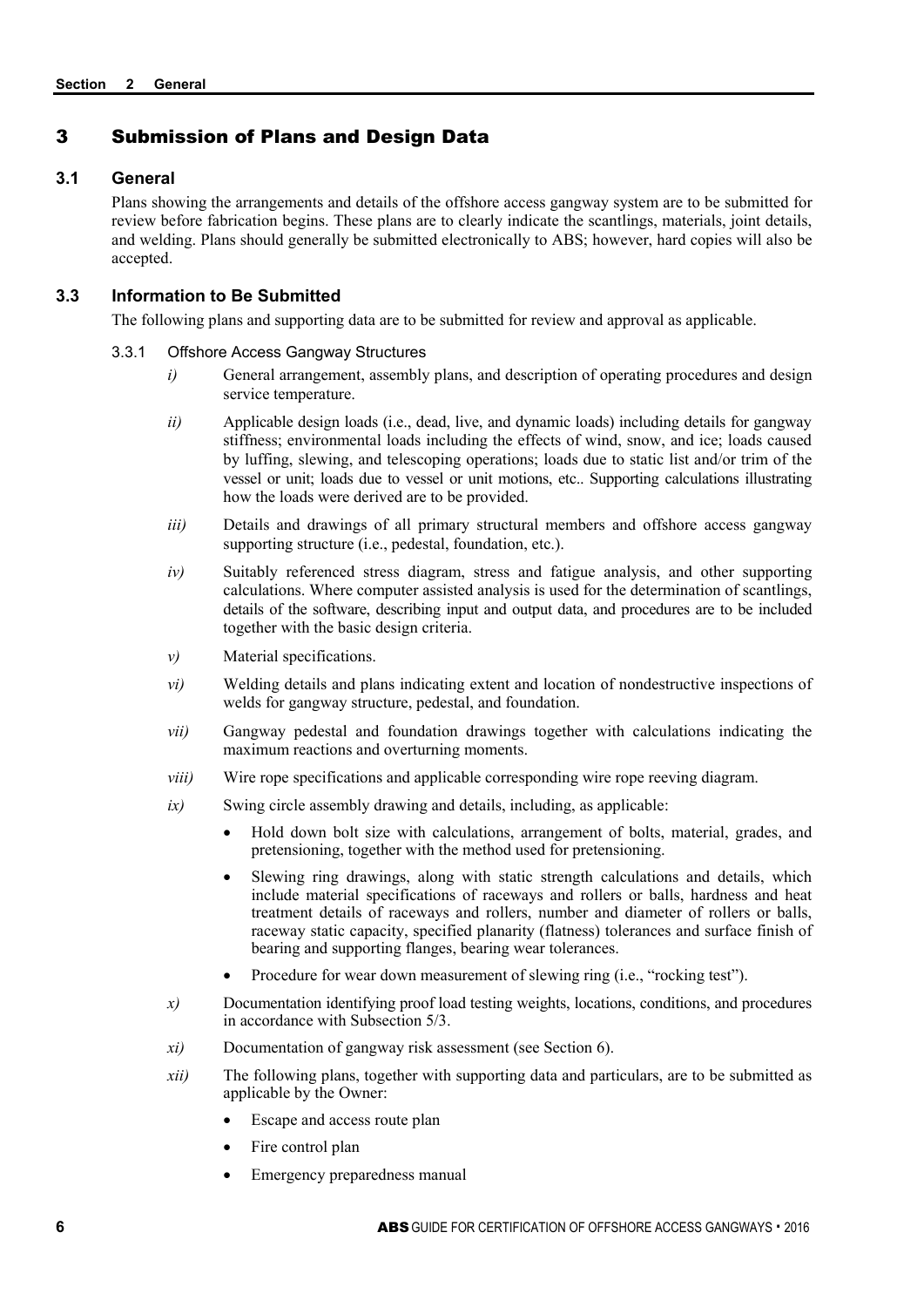#### 3.3.2 Offshore Access Gangway Machinery, Piping and Electric Systems

- *i*) Description and general details of safety devices and features, such as limit switches, auto brakes, monitoring and alarms, etc.
- *ii*) Detailed diagrammatic plans of piping system accompanied by lists of materials giving size, wall thickness, maximum working pressure and material (including mechanical properties) of all pipes and the type, size, pressure rating and material of pumps, hoses, manifolds, valves, and fittings.
- *iii*) Detailed diagrammatic plans of electric wiring systems including complete feeder lists, type of wire or cable, rating or setting of circuit breakers, rating of fuses and switches and interrupting capacity of circuit breakers and fuses.
- *iv)* Documentation for computer based systems, as per 4-9-1/7 of the ABS *Rules for Building and Classing Steel Vessels (Steel Vessel Rules)*.
- *v*) Details of accumulators, heat exchangers and slewing, luffing, and telescoping hydraulic cylinders indicating shell, heads, pistons, piston rods, log attachments, tie rod dimensions, and threading details, as applicable with material specifications (including mechanical properties).
- *vi)* Detailed diagrammatic plans of central control mechanism and motion compensation mechanism including control cabinets, motion sensors, hydraulic cylinders, reduction gears and coupling bolts, and foundation arrangements, as applicable.
- *vii)* Design justification including component strength calculations, stress analysis, material specifications, weld procedure specifications, and the extent of nondestructive examination as considered necessary are to be submitted for items *v)* and *vi)* above.
- *viii*) Details or Manufacture's Affidavits of all prime movers such as diesel engines, motors, and generators.
- *ix)* List of the assembled loose gear specifying the Safe Working Load for each component.
- *x)* A list/booklet identifying all equipment of the offshore access gangway in hazardous areas and the particulars of the equipment; including manufacturers' names, model designations, rating (flammable gas group and temperature class), the method of protection (flammable proof, intrinsically safe, etc.), any restrictions in their use and document of certification.
- *xi)* A declaration for absence of Asbestos in the manufacture or packaging of all materials, components, equipment, machinery, piping systems and electric installations.
- *xii)* Details of emergency and emergency recovery operational procedures, including conditions, precautions, and limitations for personnel transfer.
- *xiii)* Documentation of Failure Modes and Effect Analysis (FMEA), as per 4-9-1/7.3.9 of the *Steel Vessel Rules*.

#### 3.3.3 Operating Manual

An operation and maintenance manual is to be submitted for review and is to include the following:

- The system information about operation conditions
- Operating instructions for normal and degraded operating modes, and operational, deployment/ retrieval procedures
- Step-by-step instructions for the use of the redundancy features
- Operational limitations, such as maximum number of persons on gangway, vessel/unit motion characteristics, wind speeds, geometrical limitations, etc., and the actions to be taken to limit gangway loads
- Safety and contingency procedures
- Maintenance requirements
- Periodic testing requirements

The critical limits are to be displayed in the control cabin as well as at the gangway ends.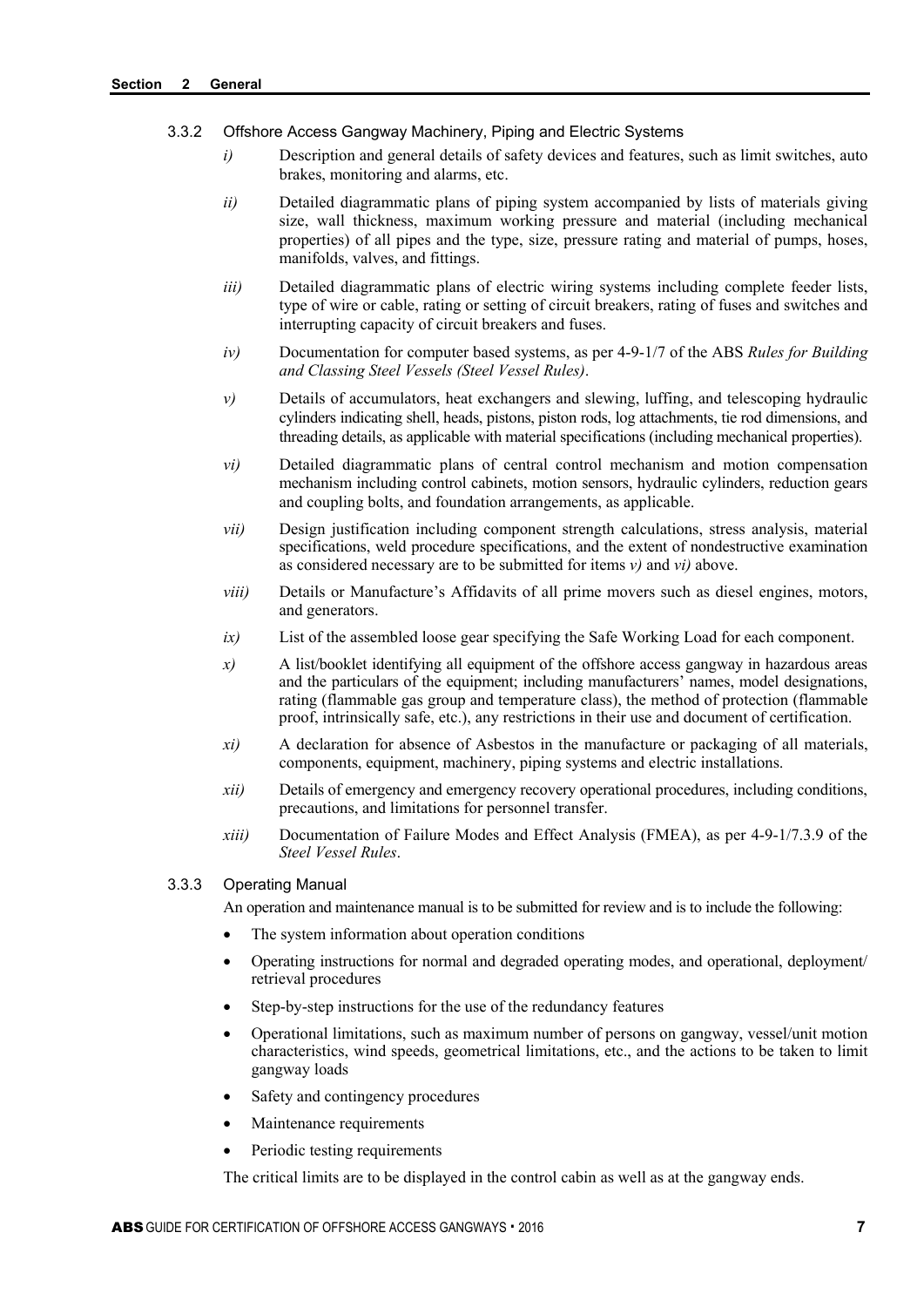#### 3.3.4 Testing Procedure

The following are to be submitted to ABS for review:

- Load test procedures
- Factory acceptance test procedures
- On-board testing procedures
- Rocking test

References to applicable sections of pertinent recognized standards (such as ISO 7061, UK HSE OTO 2001-069, SOLAS II-1/3-9, IMO MSC.1/Circ. 1331, as appropriate to the testing procedure) are to be identified on the plans submitted for approval and in the accompanying documentation.

If the gangway supplier is employing a third party to supply the systems or components, then relevant specifications are to be reviewed by ABS before the submission of the third party documents for acceptance.

## 5 Loading, Handling and Securing

System certification is based on the understanding that responsibility rests with the Operator or Owner for control of offshore access gangway loads; offshore access gangway handling during slewing, lifting, and telescoping loads; avoidance of improper weight distributions while operating; securing of the gangway on the vessel or unit when not in use; maintenance of the offshore access gangway; and handling and stability of the vessel or unit during operation of the gangway; and the adequacy of the structure of the other vessel or unit on which the offshore access gangways lands.

## 7 Terms and Definitions

#### **7.1 Accidental Situation**

A situation involving an exceptional condition of the structure, mechanical, or electrical components. For example: impact, fire, explosion, loss of intended differential pressure, failure of critical components, etc.

## **7.3 Allowable Stress Design (ASD)**

Allowable, or permissible, stress design is a design method in which the stresses that develop in structures or components under maximum design loads are verified against the prescribed maximum allowable stresses of the structure or component.

#### **7.5 Base Frame**

The base structure to which the offshore access gangway's main bridge is attached.

#### **7.7 Central Control Cabin**

The main unit that controls the offshore access gangway's electrical and mechanical systems and provides the gangway operating functions, and system monitoring, etc.

## **7.9 Computer-Based System**

A system of one or more microprocessors, associated software, peripherals, and interfaces.

## **7.11 Design Service Temperature**

The minimum anticipated temperature at which the gangway will be operated, as specified by the Owner, manufacturer, or builder.

## **7.13 Emergency Lift off Accumulator Package**

The stored power/energy system for an emergency disconnect in case of a black out. It also can be replaced by (external) emergency power supply (e.g., from the vessel).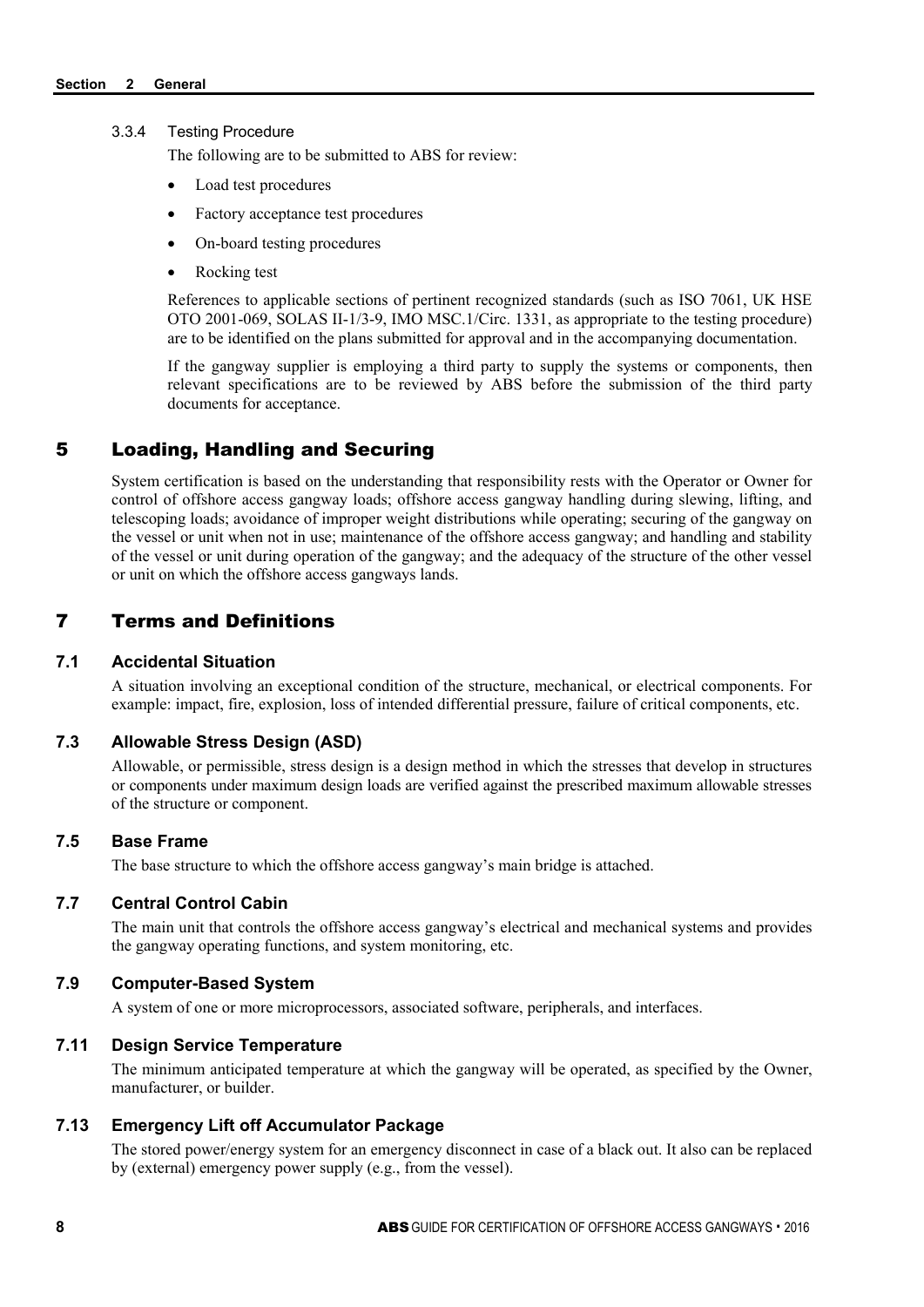## **7.15 Heave Motion Compensation System**

A system that is used to maintain the vertical motion of the gangway within operating limits. This includes passive or active heave motion compensation systems. A passive heave motion compensation system uses stored energy to maintain the vertical position of the gangway within the preset range. An active heave motion compensation system uses motion sensors and external energy to maintain the vertical position of the gangway at a predetermined location within a fixed frame of reference.

#### **7.17 Landing Structure**

A component used to facilitate landing support of the telescopic bridge onto the connected vessel or unit.

#### **7.19 Landing Support Structure**

The support structure that attaches the landing cone support onto the connected vessel or unit.

## **7.21 Limit State**

The point at which the structure or component has exceeded the allowable design criteria (e.g., strength, fatigue, survivability, deflection).

## **7.23 Luffing Cylinders**

The hydraulic cylinders providing luffing movement of the gangway.

#### **7.25 Motion Compensation System**

A system that used to compensate the effect of vessel motions (1 to 6 degrees of motion) on the offshore access gangway structure.

## **7.27 Offshore Access Gangway Parking or Stowage Arrangements**

The supporting structure for the gangway in its parked position on the vessel or unit deck.

## **7.29 Offshore Access Gangway System**

An offshore access gangway system is a walkway that has one fixed end on the vessel or offshore unit and a telescopic end that extends to and may be temporarily attached to, another vessel or offshore unit. The system is intended to connect two vessels or offshore units primarily for personnel transfer.

## **7.31 Pedestal and Foundations**

The supporting structure above which the following are mounted: the slewing bearing assembly, the revolving upper structure, or motion compensation system.

#### **7.33 Primary Structural Member or Critical Component**

A member or component whose failure would impair the structural integrity and/or result in loss of control of the offshore access gangway. See Section 2, Table 1 and Section 2, Table 2 for examples.

| No.            | Member                                                                  |
|----------------|-------------------------------------------------------------------------|
|                | Telescopic main bridge, telescopic bridge, and landing cone             |
| $\mathfrak{D}$ | Telescopic base frame (revolving frame and tube-structure), slew column |
| 3              | Eye plates, lugs, and brackets                                          |
| 4              | Slew bearing (swing circle) assembly                                    |
| 5              | Landing support structures                                              |
| 6              | Offshore access gangway parking or stowage structure                    |
| 7              | Pins and shafts                                                         |
| 8              | Gangway supporting foundation, pedestal                                 |
| 9              | Fasteners in the load path of all primary structural members            |

## **TABLE 1 Examples of Primary Structure**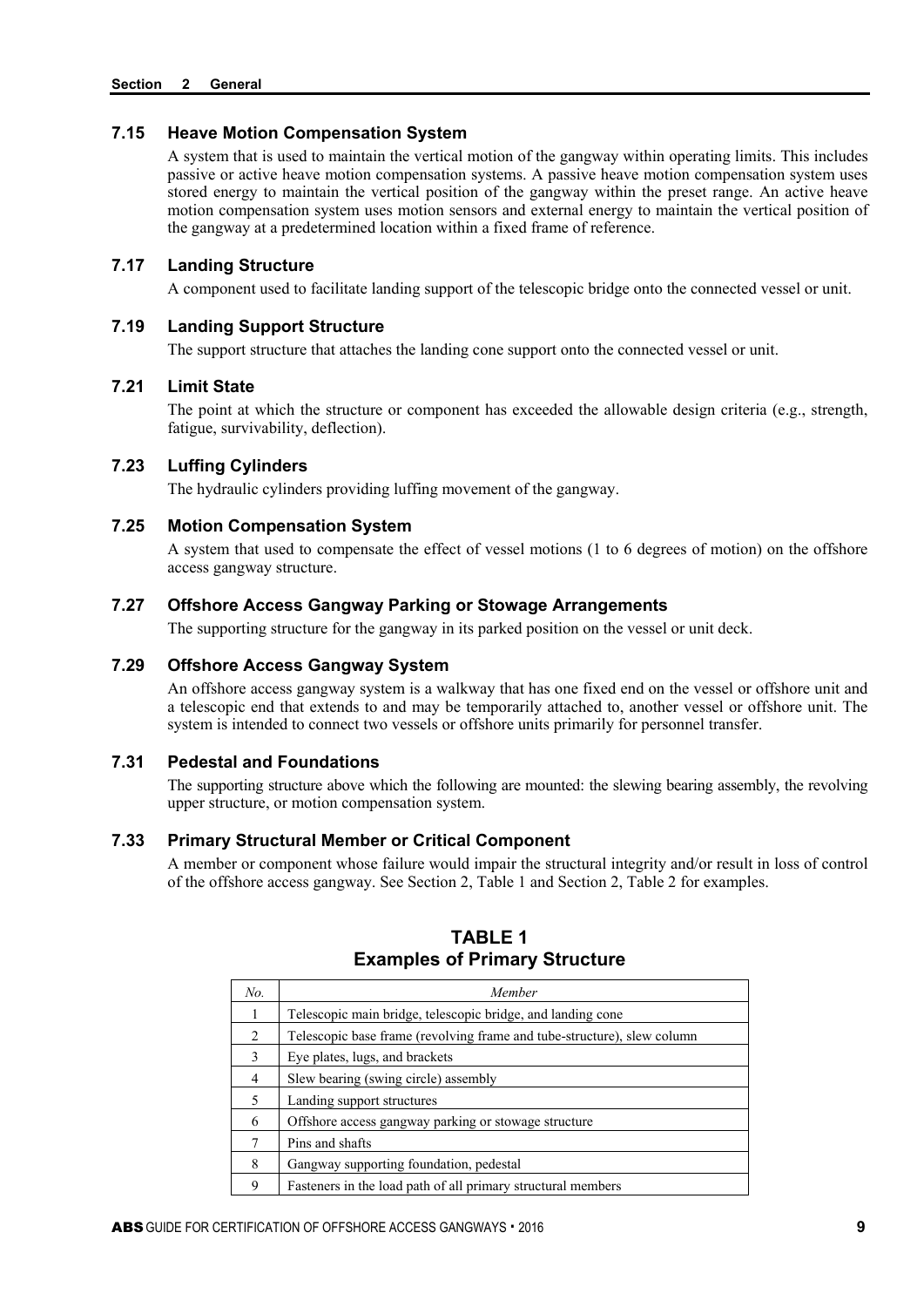## **TABLE 2 Examples of Critical Machinery Components**

| No. | Component                                                                                                                                                  |
|-----|------------------------------------------------------------------------------------------------------------------------------------------------------------|
|     | Torque transmitting components of luffing, slewing and telescoping mechanism,<br>such as drive motors, winches, drums, shafts, gears, bearings, and brakes |
|     | Luffing, slewing, and telescoping hydraulic cylinders                                                                                                      |
|     | Motion compensation system and hydraulic cylinders                                                                                                         |

## **7.35 Slew Bearing Assembly (Swing Circle Assembly)**

Slew bearing (swing circle) assembly is the connecting component between the offshore access gangway's revolving upper structure and the pedestal. This component allows gangway horizontal rotation and sustains the moment, radial, and axial loads imposed by the gangway's operations.

## **7.37 Telescopic Bridge**

A telescopic frame structure used for extension of the gangway.

## **7.39 Telescopic Drive**

The machinery providing telescoping movement for the telescopic bridge.

## **7.41 Telescopic Main Bridge**

The main frame of the gangway with one end attached to the slewing and luffing machinery. It is the pathway through which the telescopic bridge extends.

## 9 Certification of Components

Offshore access gangway components are to be certified in accordance with Section 2, Table 3. For applicable requirements for each component, refer to the respective sections of this Guide.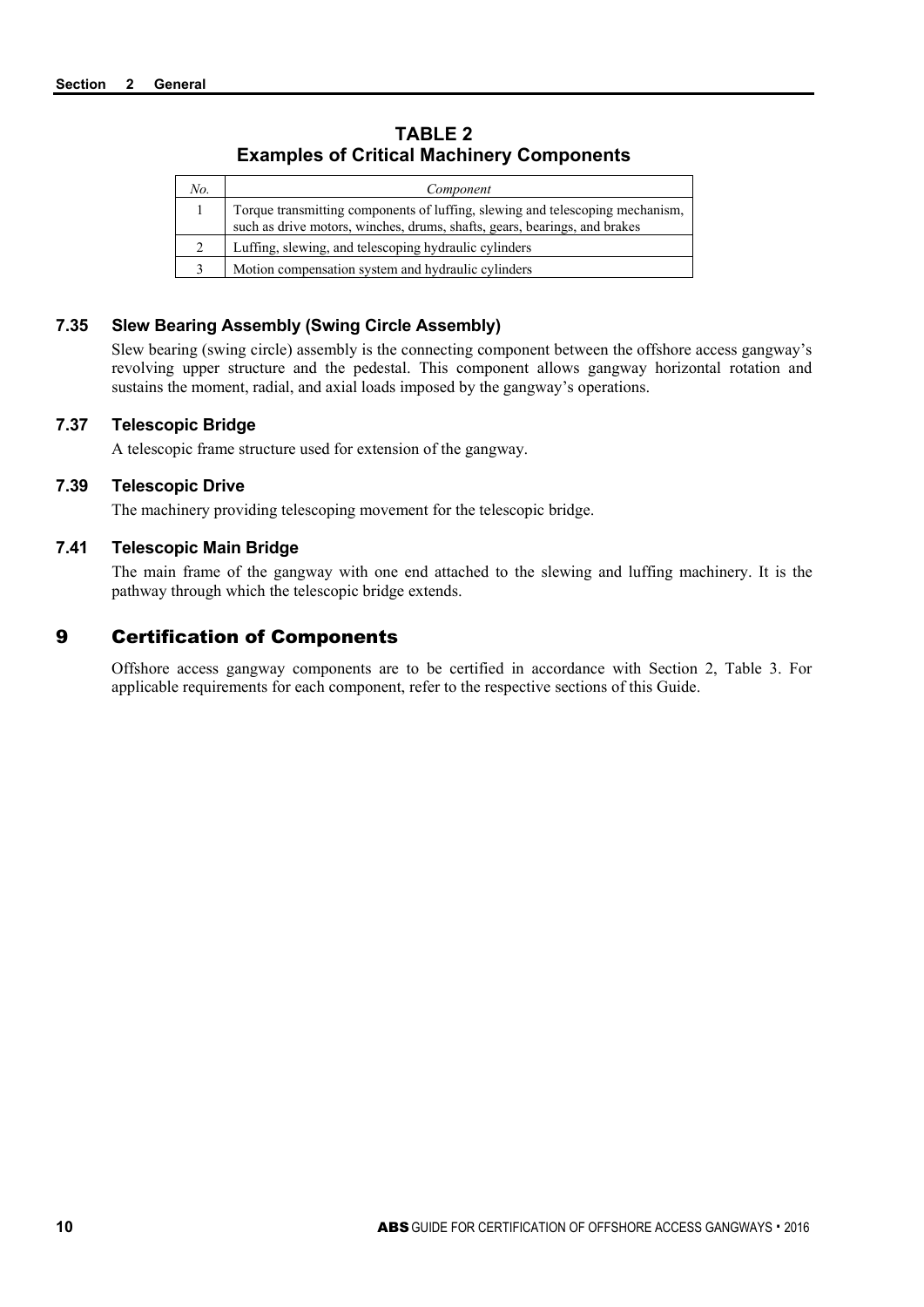| Component <sup>(2)</sup> |                                                                                                                                                      | <b>ABS</b><br>Design<br>Review | <b>ABS</b> Unit<br>Certification | <b>Additional Notes</b>                                                                                                                                                                                                       |
|--------------------------|------------------------------------------------------------------------------------------------------------------------------------------------------|--------------------------------|----------------------------------|-------------------------------------------------------------------------------------------------------------------------------------------------------------------------------------------------------------------------------|
| 1                        | Certified Safe Electrical<br>Equipment                                                                                                               |                                |                                  | Type-tested certified by a competent, independent testing<br>laboratory for compliance with IEC Publication 60079 or<br>equivalent or ABS Type Approved                                                                       |
| 2                        | <b>Electrical Cables</b>                                                                                                                             |                                |                                  | Testing by the manufacturers in accordance with the standards of<br>compliance and records of test to be maintained and submitted<br>upon request by ABS.<br>Construction to be in accordance with the standards specified in |
| 3                        | Sensors and Communications<br>System                                                                                                                 |                                |                                  | 4-8-4/9 of the Steel Vessel Rules or ABS Type Approved.<br>Type-tested certified by a competent, independent testing<br>laboratory for compliance with IEC Publication 60079 or<br>equivalent or ABS Type Approved            |
| 4                        | Electrical Motors $\geq$ 100 kW <sup>(3)</sup>                                                                                                       | $\mathbf X$                    | $\boldsymbol{\mathrm{X}}$        |                                                                                                                                                                                                                               |
| 5                        | Electrical Motors $\leq 100$ kW <sup>(3)</sup>                                                                                                       | $\mathbf{X}$                   |                                  | Test certificate furnished by the manufacturer. Testing witnessed<br>by the Surveyor after installed of the offshore access gangway.                                                                                          |
| 6                        | Flexible Hoses and Hose End<br>Fittings                                                                                                              | X                              |                                  | Design approved by ABS or, alternatively ABS Design<br>Assessment Certificate (PDA)                                                                                                                                           |
| 7                        | Slewing, Luffing, Telescoping<br>Winches/Gears $\geq$ 100 kW <sup>(3)</sup>                                                                          | X                              | X                                |                                                                                                                                                                                                                               |
| 8                        | Slewing, Luffing, Telescoping<br>Winches/Gears <100 kW(3)                                                                                            | X                              |                                  | Integrated gear boxes are to be design verified if located between<br>the braking safety device and the load.                                                                                                                 |
| 9                        | Critical Hydraulic Cylinders<br>(including Piston Rods) $(3)$                                                                                        | X                              | $\mathbf X$                      |                                                                                                                                                                                                                               |
| 10                       | All other Hydraulic Cylinders<br>(including Piston Rods)                                                                                             | X                              |                                  | Design review in accordance with 4-6-7/3.5.5 of the Steel Vessel<br>Rules.                                                                                                                                                    |
| 11                       | Internal Combustion engines<br>$\geq$ 100 kW <sup>(3)</sup>                                                                                          | X                              | X                                |                                                                                                                                                                                                                               |
| 12                       | Internal Combustion Engines <<br>$100 \text{ kW}^{(3)}$                                                                                              |                                |                                  | Manufacturer's affidavit for compliance with good commercial<br>and marine practice. Testing witnessed by the Surveyor after<br>installed of the offshore access gangway.                                                     |
| 13                       | Loose Gear                                                                                                                                           |                                |                                  | Testing as per Subsection 2/5 of the ABS Guide for Certification<br>of Lifting Appliances (Lifting Appliance Guide), and certificate<br>furnished by the manufacturer, as per 2-5/1.3 of the Lifting<br>Appliance Guide.      |
| 14                       | Pressure Vessels and Heat<br>Exchangers of 150 mm(6 in.)<br>in diameter and over and<br>Accumulators, regardless of<br>their diameter <sup>(4)</sup> | $\mathbf{X}$                   | $\mathbf X$                      | Certification in accordance with Section 4-4-1 of the Steel Vessel<br>Rules.                                                                                                                                                  |
| 15                       | Pressure Vessels and Heat<br>Exchangers under 150 mm(6<br>in.) in diameter                                                                           |                                |                                  | Acceptance based on manufacturer's guarantee of physical<br>properties and suitability for the intended service, provided the<br>installation is carried out to the satisfaction of the Surveyor.                             |
| 16                       | Slew Bearing (Swing Circle)                                                                                                                          | X                              | Χ                                |                                                                                                                                                                                                                               |
| 17                       | Wire Ropes                                                                                                                                           |                                |                                  | Certificate of test furnished by the manufacture, as per Subsection<br>3/17                                                                                                                                                   |

**TABLE 3 Offshore Access Gangway Components Certification(1)**

*Notes:*

1 For materials' certification, refer to Subsection 3/3.

2 For components not covered by this table, refer to the appropriate sections of this Guide.

3 Applicable only for critical components, refer to Section 2, Table 2. For non-critical components, see Subsection 4/11.

4 Applicable only for pressure vessels and heat exchangers having design pressure, temperature and volume as defined in 4-4-1/Table 1 of the *Steel Vessel Rules*.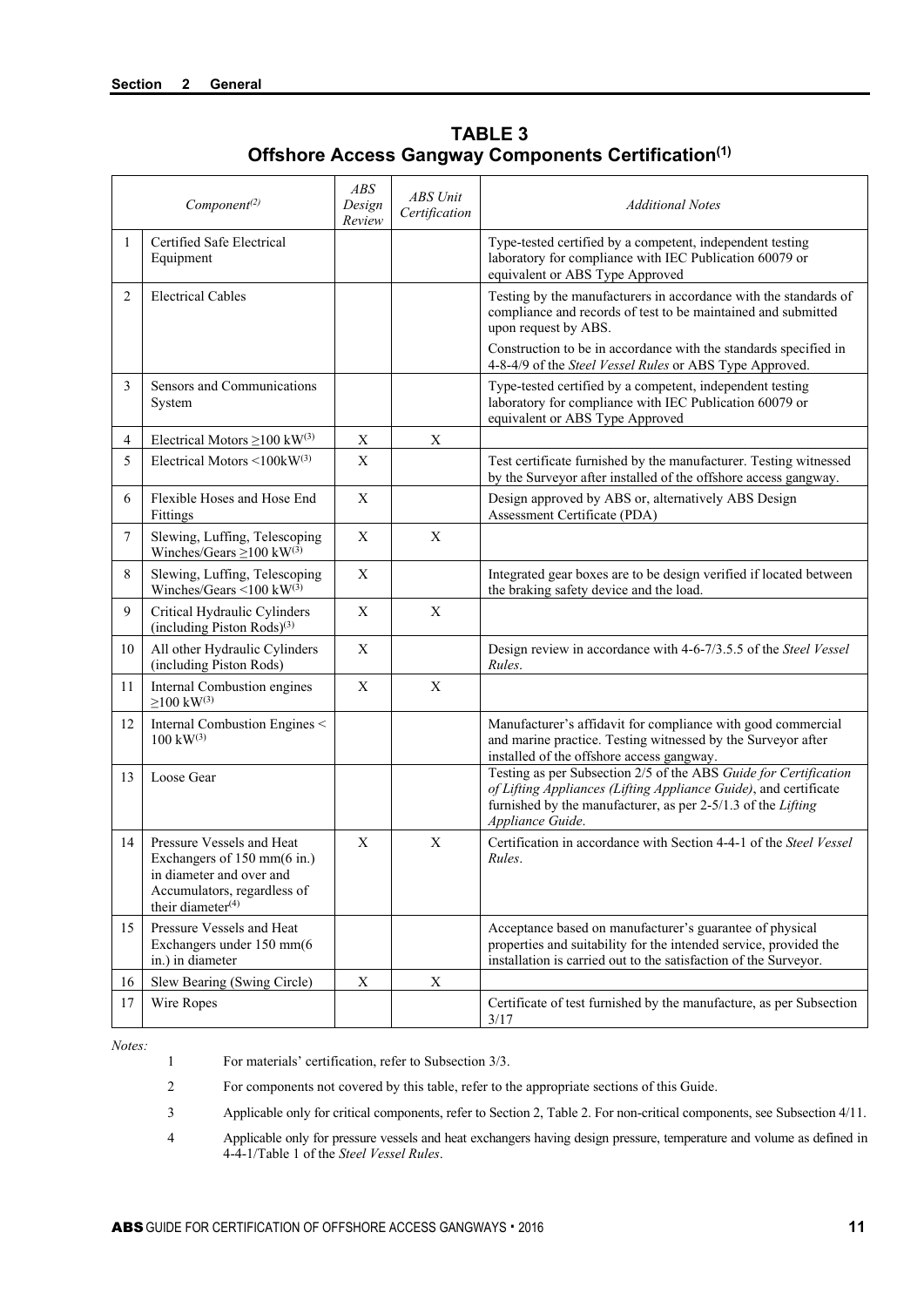

# SECTION 3 Structural Requirements

## 1 General

This section provides the structural design criteria for an offshore access gangway. While usually not required for the certification of the offshore access gangway itself, the designer should also be aware of other Rules, standards and regulations that can influence the design; such as IMO MSC.1/Circ. 1331, SOLAS II-1/3-9, UK HSE OTO 2001-069, ISO 7061:1993, ISO 7364:1983, etc. details refer to Appendix 1.

## 3 Materials

All materials are to be suitable for the design environmental conditions. Materials and welding are to follow the ABS *Rules for Materials and Welding (Part 2)* for requirements not specifically given in the following sections. Application of international standards such as ISO 10042, EN 1090-3, EN 1999 Eurocode 9, AA Aluminum Design Manual are to be agreed upon with ABS prior to the design and fabrication.

## **3.1 Steel**

Material for steel structural members and components of the offshore access gangways is to comply with the requirements of Chapter 2, Section 3 of the *Lifting Appliance Guide*.

The primary structural members and components of offshore access gangways that are considered to be critically stressed are to have the following minimum thickness and effective corrosion control:

Solid Sections: 6 mm (0.24 in.) thick Hollow Sections (e.g., tubular bracing): 4 mm (0.16 in.) thick

For less stressed members, a minimum thickness of 4 mm (0.16 in.) is to be provided.

The interior of hollow sections is to be coated or proven watertight to the satisfaction of the attending Surveyor.

#### **3.3 Aluminum Alloys**

Aluminum materials are to satisfy recognized international standards such as EN 1090-3, EN 1999 Eurocode 9, AA Aluminum Design Manual, etc., where the effects of the heat affected zones, standard commercial sections, material grades, etc. are to be suitably considered. If EN 1999 Eurocode 9 is used, then appropriately increased design factors for offshore structures are to be used as per Norsok N-001.

The fatigue of structural details in an aluminum structure is to be checked as per EN 1999 Eurocode 9 (Part 1-3), or an equivalent standard. If the code specified S-N curves do not address a specific structural detail, then the designer is to provide appropriate stress concentration factors, which are to be based on appropriate experimental results or suitable finite element analysis.

The use of aluminum alloys in offshore access gangway structures will be considered upon submission of the proposed specification for the alloy and the method of fabrication.

## **3.5 Effective Corrosion Control**

#### 3.5.1 Steel

Special protective coatings are to be applied to those structural members of the offshore access gangways where the thickness is less than 6 mm (0.24 in.) to the satisfaction of the attending Surveyor.

#### 3.5.2 Aluminum

Corrosion protection of aluminum materials is to satisfy recognized international standards.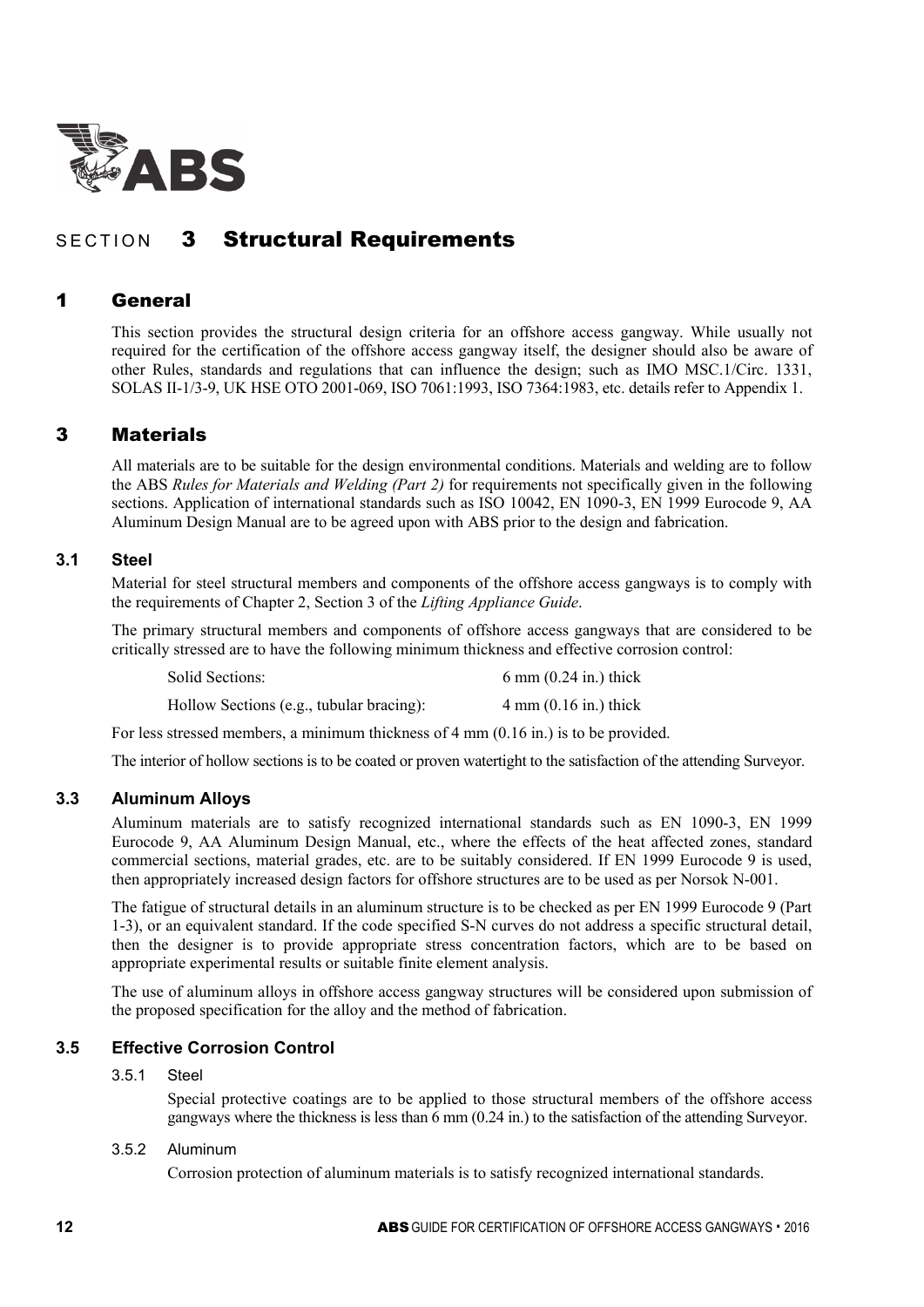## 5 Design Loads and Conditions

#### **5.1 Design Loads**

The following loadings are to be considered, as applicable. When Coastal States have higher requirements that exceed the minimum requirements of this Guide, those requirements are to be incorporated into the design.

The maximum operational length is to be used as the length of loaded gangway.

5.1.1 Dead Loads

The self-weight of the gangway, including landing fixture (cone), cabins, hydraulic, electrical and mechanical items, etc. If the gangway is also intended to be utilized as a hose or temporary piping support between offshore units, the weight of hose or piping loads and hydraulic items are to be considered.

5.1.2 Live Loads

For a Type I gangway, the minimum live loads of 4.51 kN/m<sup>2</sup> (460 kgf/m<sup>2</sup>, 94.2 lbf/ft<sup>2</sup>) are to be applied for global design and 5 kN/m<sup>2</sup> (510 kg/m<sup>2</sup>, 104.5 lbf/ft<sup>2</sup>) are to be used for local design, see Section 3, Figure 1.

## **FIGURE 1 Type I Gangway – Distributed Live Loads**



For emergency lift-off condition, a live load of 5 kN/m<sup>2</sup> (510 kg/m<sup>2</sup>, 104.4 lbf/ft<sup>2</sup>) locally distributed on the telescoping part of the gangway, see Section 3, Figure 2(a) or a minimum live load 15 kN (1.53 tf, 3.37 Ltf) applied on the gangway tip is considered, see Section 3, Figure 2(b), whichever is greater.

## **FIGURE 2 Type I Gangway – Live Loads for Emergency Lift-off Condition**

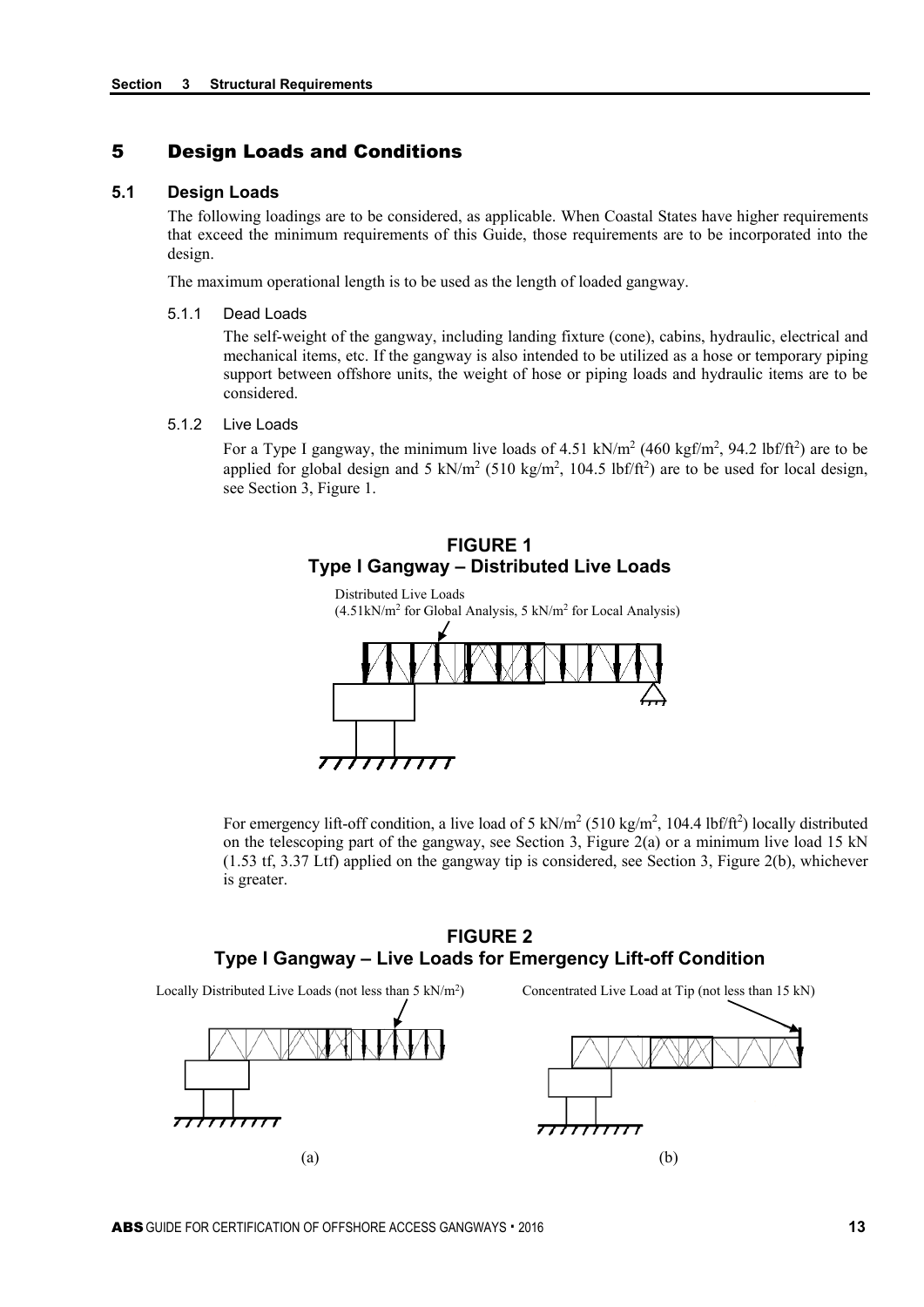For a Type II gangway, when the gangway is supported at two ends, due to a limited number of persons allowed on the gangway, the minimum design live load is to be two times the maximum number of persons including their carry-on equipment on the gangway, see Section 3, Figure 3.





When the gangway is in the uplift or cantilever condition, the design live load is to be taken as two times the maximum number of persons including their carry-on equipment, but not less than 2.4 kN (244 kgf, 538 lbf) on the extended end, see Section 3, Figure 4.





For emergency lift-off condition, two times the maximum number of persons with one person in a stretcher or a minimum live load of 3.5 kN (357 kgf, 787 lbf) is to be applied on the gangway tip, see Section 3, Figure 5, whichever is greater.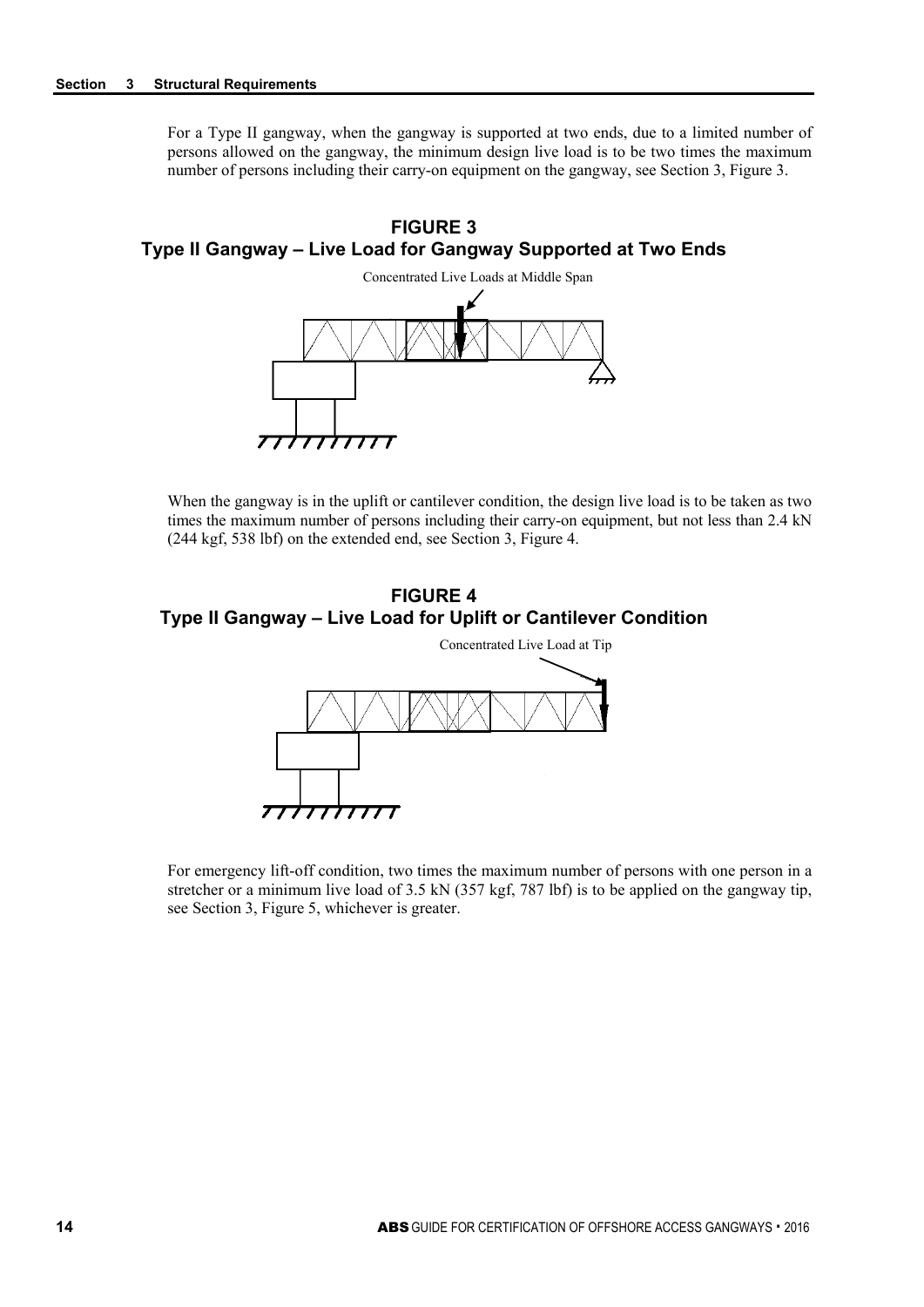## **FIGURE 5 Type II Gangway – Live Load for Emergency Lift-off Condition**

The number of persons, weights of persons and carried items, and their location on the gangway is to be agreed upon between ABS, the Manufacturer, and the Owner.

Concentrated Live Load at Tip (not less than 3.5 kN)

The live loads on other locations of the gangway, e.g. waiting area and stairway, are to comply with 3-1-1/1.11.3 of the ABS *Rules for Building and Classing Mobile Offshore Drilling Units (MODU Rules).*

#### 5.1.3 Motion-induced Loads

Motion-induced loads are produced by the motions of the vessel/unit on which the gangway is installed and the relative motions between vessels or units when the gangway is deployed. They are specific to the vessel/unit, the location of the gangway on the vessel/unit, and the environmental conditions where the vessel/unit operates.

The basis of certification are conditions (motions and Motion-induced loads) provided by the Owner or Designer that have been established by a competent authority considering a specific vessel/unit and gangway location. The limiting environmental conditions (e.g., sea states) producing the motion effects used in the gangway's design are to be specified by the Owner or Designer. As a minimum, the selected limiting sea states are to have a return period of one year.

The Owner or designer is to specify the following:

- Magnitudes of the motion-induced vertical, transveral and horizontal displacements and accelerations
- Phasing of these motion-induced effects
- Loads produced by these motions considering each phase of the gangway's Operating, Transit, and Severe Storm Conditions (Subsection 3/5)

In the absence of specific details, the vertical, transveral and horizontal accelerations and loads are to be calculated in accordance with 2-2/5.17 of the *Lifting Appliance Guide*.

The effects of motion compensation devices are to be considered, as appropriate.

5.1.4 Functional Loads

There may be additional global and local functional loads due to dynamic effects from lifting, lowering, slewing, telescoping, landing, angular acceleration/deceleration of rotating machinery and personnel transfer across the gangway. These functional loads are to be specified by the Owner or designer for each Operating phase. The Functional loads are to be suitably combined with co-existing vessel/unit motion-induced loads. The combination loads that produce the most unfavorable load effects for the strength of the gangway in each Operating phase are to be considered in design.

Monitoring is to be provided to alert the gangway operating personnel that the limits of acceptable vessel/unit motions are being approached for each of the operating phases. The margin between a design limit and a value warranting imminent action (manual or automated) to limit the loads of the gangway are to be specified by the Owner or designer.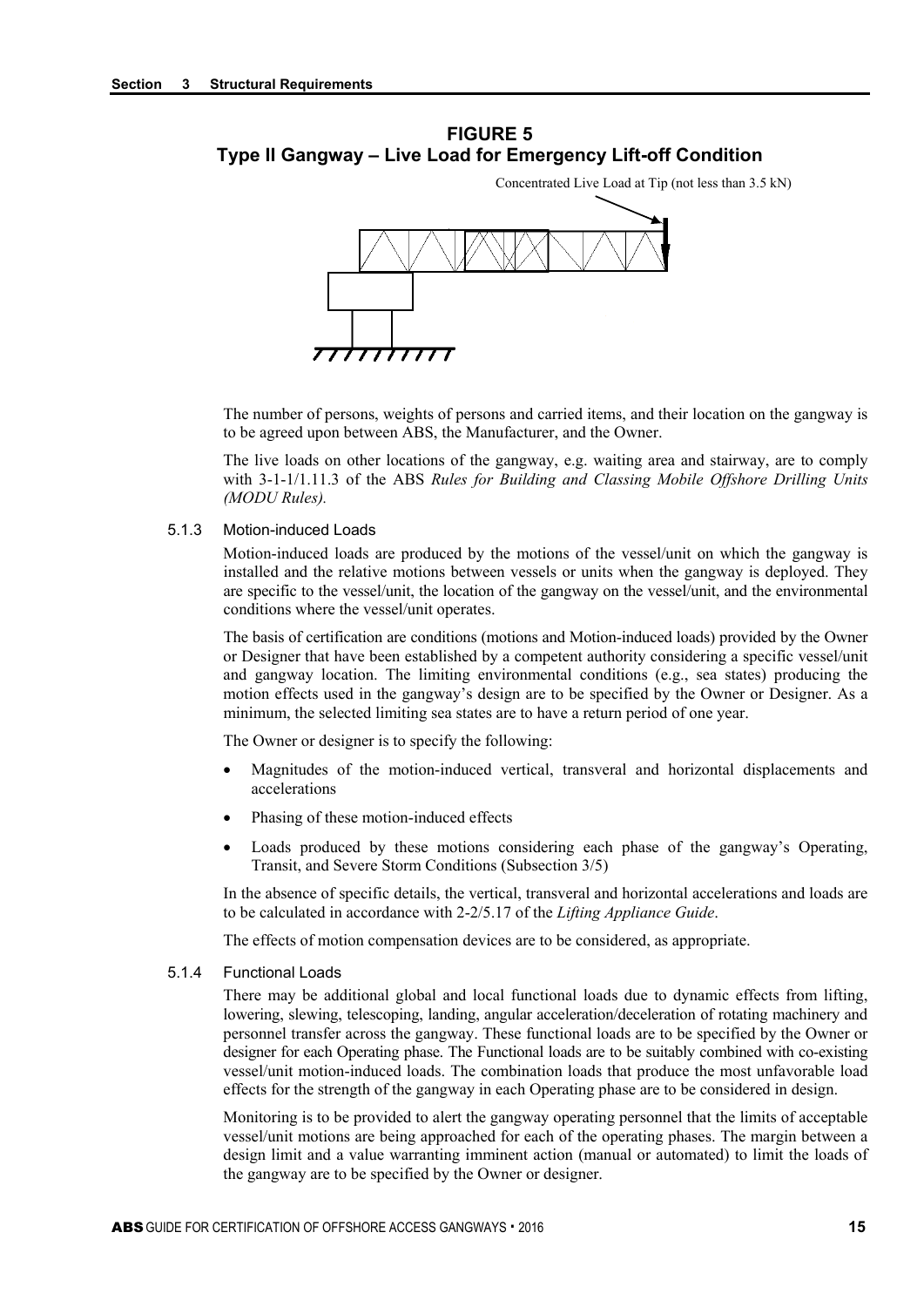#### 5.1.5 Wind Loads

Generally, wind loading calculations are to comply with 3-1-3/1.3 of the *MODU Rules*. The design wind velocity is based on the 1-minute average gust wind velocity at the gangway location and the wind profiles are to be considered in calculating the wind load. For the normal operating condition, the design wind speed is not to be less than 20 m/s (38.9 kn) for Type II gangways and 25.7 m/s (50 kn) for Type I gangways. The minimum wind velocity for all normal deployment, retrieval operations and transit conditions is not to be less than 36 m/s (70 kn).

For frame structural components, an assessment of the possibility of vortex-induced vibration due to wind on the gangway is to be included. The loads from vortex shedding and fatigue damage are to be considered for the components experiencing the vortex-induced vibration.

#### 5.1.6 Ice and Snow Loads

A uniformly distributed loading of 490 N/m<sup>2</sup> (50 kgf/m<sup>2</sup>, 10.5 lbf/ft<sup>2</sup>), representing wet snow or ice, is to be considered, if applicable. Refer to 3-2-2/3.3.3 of the *MODU Rules*.

#### 5.1.7 Impact Loads

These are loads resulting from 'green water' in the Transit and Severe Storm loading conditions described in 3/5.3.2 and 3/5.3.3. It is considered that there will be no direct wave loading on the gangway or its supporting structure during the operating condition. Any additional loading due to direct waves on the gangway, or its supporting structure, is to be clearly specified and taken into consideration as accidental loads.

#### 5.1.8 Accidental Loads

Accidental loads are loads caused by:

- Collision
- Dropped objects
- **Fire**
- Blast
- Extreme environmental event and its induced extreme vessel/unit motions

For a gangway that employs motion compensation system, a single failure of any component is to be treated as an event producing accidental loads.

Accidental loads are to be determined on the basis of related risk assessment. The risk assessment planning, implementation, and evaluation of generic accidental loads may refer to *ABS Guidance Notes on Accidental Load Analysis and Design for Offshore Structures*.

#### 5.1.9 Miscellaneous Loads

Miscellaneous loads include those resulting from tie-downs or lashings used to secure the gangway in its stowed positions for Severe Storm and Transit conditions, and to provide restraints in the Operating condition. Due consideration is to be given to the redundancy of gangway lashings.

## **5.3 Design Conditions**

The design is to consider the relevant Operational, Transit, Severe Storm, and Accident/Damaged conditions described below, see Section 3, Table 1.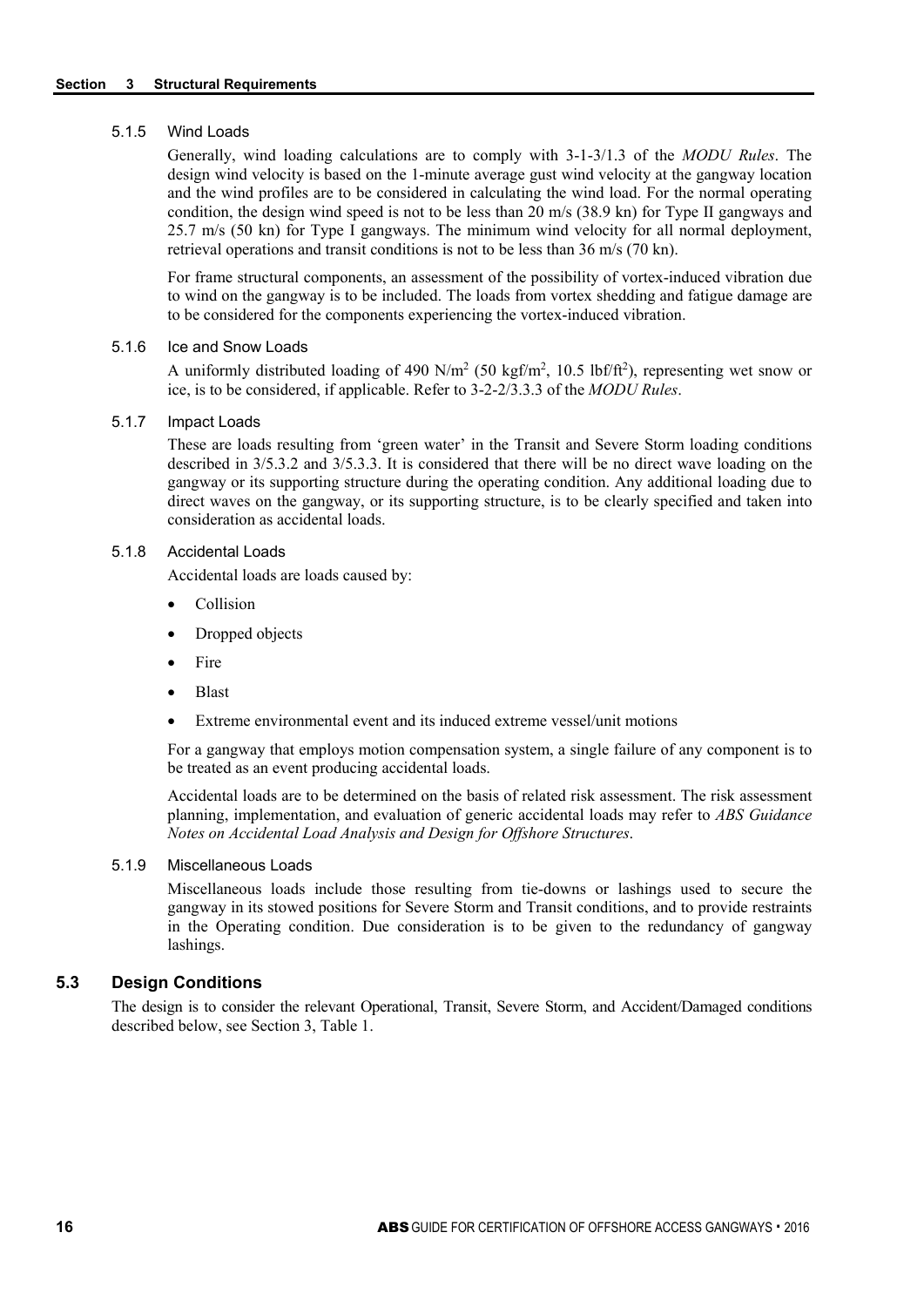| Design<br>Conditions         |                                       | Dead<br>Loads | Live<br>Loads | Motion-<br>induced<br>Loads | Functional<br>Loads | Wind<br>Loads            | Ice and<br>Snow<br>Loads | Impact<br>Loads  | Accidental<br>Loads | Misc.<br>Loads |
|------------------------------|---------------------------------------|---------------|---------------|-----------------------------|---------------------|--------------------------|--------------------------|------------------|---------------------|----------------|
| Operating<br>Conditions      | Deployment                            | X             |               | X                           | X                   | Transit<br>wind          |                          |                  |                     | X              |
|                              | Operating<br>Static                   | $\mathbf X$   | X             |                             |                     |                          | $\mathbf X$              |                  |                     | $\mathbf X$    |
|                              | Operating<br>Combined                 | X             | X             | X                           | X                   | X                        | X                        |                  |                     | X              |
|                              | Retrieval                             | X             |               | X                           | X                   | Transit or<br>Storm wind |                          |                  |                     |                |
|                              | Retrieval -<br>unexpected<br>lift-off | X             | X             | $\boldsymbol{X}$            | X                   | X                        |                          |                  |                     |                |
| Transit<br>Condition         |                                       | X             |               | X                           |                     | Transit<br>wind          | X                        | $\boldsymbol{X}$ |                     | $\mathbf{X}$   |
| Severe<br>Storm<br>Condition |                                       | X             |               | X                           |                     | Storm wind               | X                        | X                |                     | X              |
| Accidental<br>Conditions     | Emergency<br>Lift-off                 | X             | X             | $\mathbf{X}$                | X                   | X                        |                          |                  |                     | X              |
|                              | Damaged                               | X             | X             | X                           | X                   | X                        |                          |                  | X                   | X              |
|                              | Impact                                | X             | X             | X                           | $\mathbf X$         | $\mathbf X$              |                          | X                |                     |                |

**TABLE 1 Design Loads Applied to the Design Conditions** 

*Note:* X indicates that the load is to be applied in the loading conditions.

#### 5.3.1 Operating Condition

The operating condition consists of three phases as follows:

- *i*) *Deployment Phase.* This phase consists of the short term operations required to arrange the gangway for use. The operations include movement from the stowed position, slewing, luffing, extension, landing, and, as necessary, installing supplementary supports or fastenings. The loads (see 3/5.1) to be considered are the dead, motion-induced, and wind loads appropriate to this phase.
- *ii) Operating Phase.* This phase consists of the long-term use of the gangway for personnel transfer. In this phase the gangway is considered to be either supported at both ends or operated as a cantilever. The telescopic part of the gangway may be free to move in the longitudinal direction within the fixed part. The effects from supplementary restraints are to be considered in the design (including those from tie-downs and bumpers) and, as applicable, the longitudinal compressive force from a device used to maintain such a force in the gangway.

The load cases to be considered for this phase are as follows:

- *Combined Load Case.* Dead, live, motion-induced, functional, and wind loads appropriate to this phase. Depending on the design of Type II gangways, additional bumper loads applied in vertical, telescopic and transverse directions are to be considered as applicable and specified by the Designer. Upon consultation with the Owner or Designer, miscellaneous loads related to the specific design may also need to be considered; these include loads arising from the static list and trim of the vessel/unit due, and ice and snow loads.
- *Static Load Case.* Maximum dead and uniform live loads.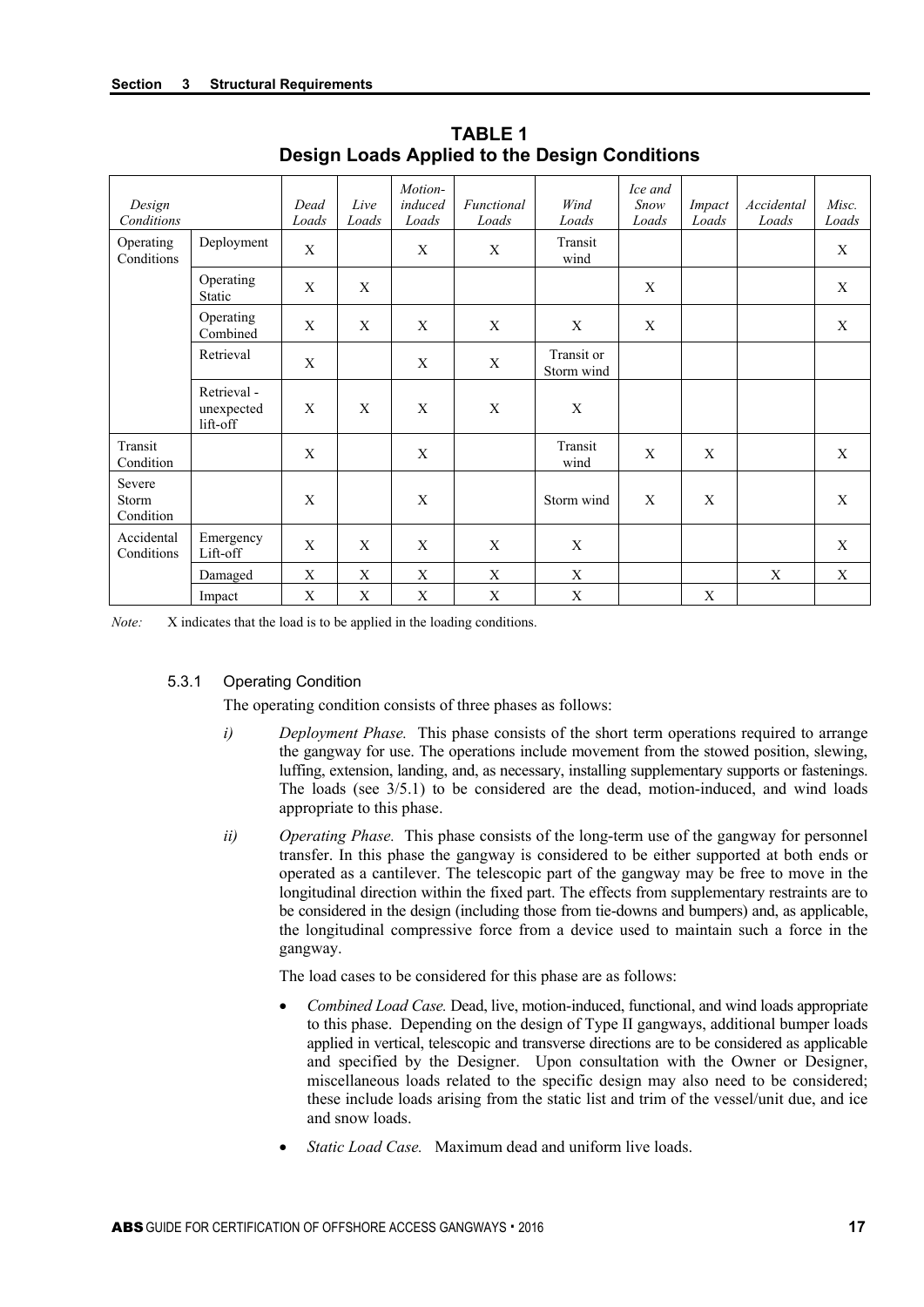*iii) Retrieval Phase.* This phase consists of the reverse of the deployment phase, so that at the end of this phase the gangway is configured for the Transit or Severe Storm conditions, which are described below. The loads to be considered are the dead, motion-induced, functional, and wind loads (3/5.1) appropriate to this phase. If the loads for the Retrieval and Deployment phases are the same, they may be treated as one.

Additionally, retrieval after an unexpected lift-off, while personnel are on the gangway, is to be evaluated. The loads to be considered are the live, dead, motion-induced, functional, and wind loads (3/5.1).

#### 5.3.2 Transit Condition

This condition reflects the situation when the gangway is fully stowed and fastened to cradle while the vessel/unit is in transit. The loads to be considered are the dead, motion-induced, and wind loads appropriate to this phase.

#### 5.3.3 Severe Storm Condition

This condition reflects the situation when the gangway is in its fully stowed and restrained condition. The loads to be considered are those resulting from the maximum storm condition that the vessel is expected to encounter during its service life. Loads due to 'green water' impact, and snow and ice are to be included as applicable based on anticipated location of operation.

#### 5.3.4 Accidental Conditions

Loads resulting from the following conditions are to be considered in the design:

- *i) Emergency Lift-off Condition.* The gangway's extended end lifts off in its full length condition with maximum dead, motion-induced, and wind loads appropriate to the Operating phase; plus the Functional load reflecting the lift condition. The gangway's centrifugal/ radial effects from luffing and slewing are to be considered and to be agreed by ABS. A live load (see 3/5.1.2) applied on the uplift or cantilever free end is also to be considered in combination with the other mentioned categories of loads.
- *ii) Damage to Mechanical Components.* The loads resulting from the failure of any single mechanical component (e.g., hydraulic cylinder, wire rope pulley, etc.) that provides support to the gangway when the gangway is arranged for its Operating phase. For example, in the case of a failure of a hydraulic system hose, a gangway may lose the support of luffing cylinders. Also the failure of any motion compensation device is to be considered as a damaged condition.
- *iii) Impact Load Case.* To account for random impacts on the primary structural members of the gangway, a minimum load of 5 kN  $(0.51tf, 0.52Ltf)$  is to be applied in any load bearing structure, anywhere along the span of the gangway when it is arranged for its Operating phase.

## 7 Strength Assessment

### **7.1 General**

The offshore access gangway structure covered in the scope of this Guide is as specified in 2/1.1. All of the pertinent structural components are to be analyzed considering the design conditions specified in 3/5.3.

The various categories of structure, as indicated in Section 3, Table 2, are to be assessed using appropriate linear elastic methods to determine the adequacy of the structure.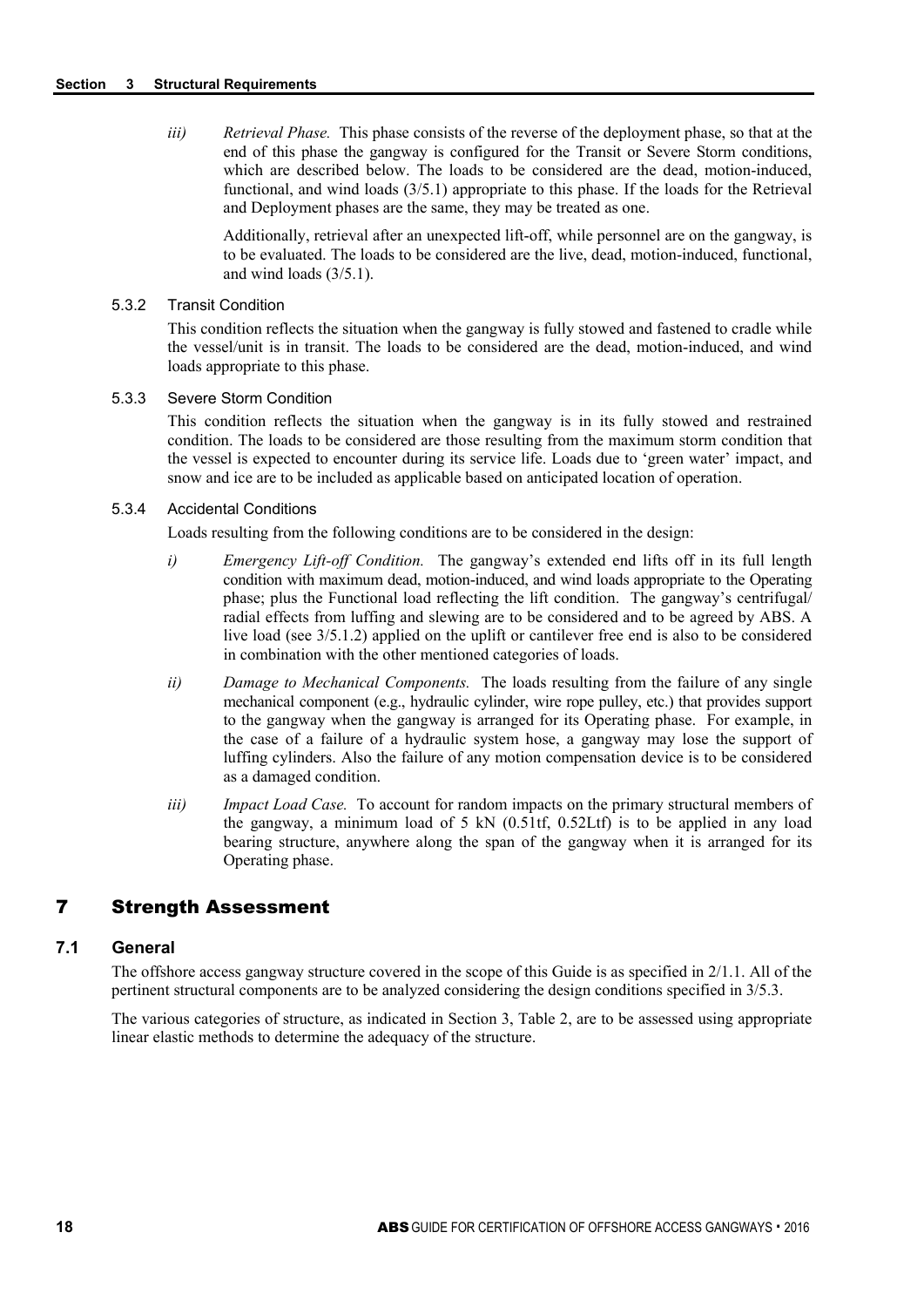|                            |                   | Yielding<br>Check | Buckling<br>Check  | Ultimate Strength<br>Check | Fatigue<br>Check |
|----------------------------|-------------------|-------------------|--------------------|----------------------------|------------------|
| Local                      | Plating           |                   |                    | $X^{(1)}$                  |                  |
| <b>Structures</b>          | <b>Stiffeners</b> |                   |                    | $X^{(1)}$                  |                  |
| Primary Structural Members |                   |                   |                    |                            | $X^{(2)}$        |
| Hull Interface Structures  |                   |                   | $\mathbf{X}^{(3)}$ | $X^{(3)}$                  | $X^{(4)}$        |

**TABLE 2 Structural Strength Assessment** 

*Note:* "X" indicates that the strength assessment is to be carried out.

- 1 The ultimate strength check is included as part of the buckling check
- 2 The fatigue check of primary structural members is the fatigue check of connection details of these members.
- 3 The buckling and ultimate strength check is to follow the ABS *Guide for Buckling and Ultimate Strength Assessment for Offshore Structures (Buckling Guide)*.
- 4 The fatigue check of the steel structure is to follow the ABS *Guide for Fatigue Assessment for Offshore Structures (Fatigue Guide)*.

The design acceptance criteria are concerned with four limit states as follows:

- Accidental Limit States (ALS) to better verify the survival of the structure when subjected to anticipated accidental and damaged conditions
- Ultimate Limit States (ULS) to resist yielding, buckling, and ultimate strength
- Fatigue Limit State (FLS) to resist fracture from cyclic load effects
- Serviceability Limit State (SLS) to address the structural deflections of the gangway

The adequacy of the structure to resist the four mentioned limit states is to be demonstrated by appropriate structural analysis supplemented, as necessary, by testing. Structural analyses and checks against the limit state criteria are to be performed using applicable and proven techniques and software.

## **7.3 Allowable Stress Assessment Criteria for ULS and ALS**

The ASD criteria given herein are specifically for gangway components made of structural steels. The application of ASD assessment criteria requires the determination of representative allowable stresses for individual components. Allowable stresses are not to be exceeded for the type of component and loading condition being considered.

#### 7.3.1 Allowable Stresses

Computed tensile, bending and shear stress components and, as applicable, combinations of such stresses, for primary structural members, stresses are not to exceed the allowable stress, *F*, as obtained from the following equation:

$$
F = F_y \cdot S_c
$$

where

- $F_y$  = specified minimum yield strength of material. For design purposes, for steels with yield strength not exceeding 355 N/mm<sup>2</sup> (36 kgf/mm<sup>2</sup>, 51 ksi)  $F_y$  is to be limited to no more than 72% of the minimum ultimate strength of the steel
- $S_c$  = allowable stress coefficient as specified in Section 3, Table 3. For accidental conditions, an increase of up to 33% in the allowable stresses may be used.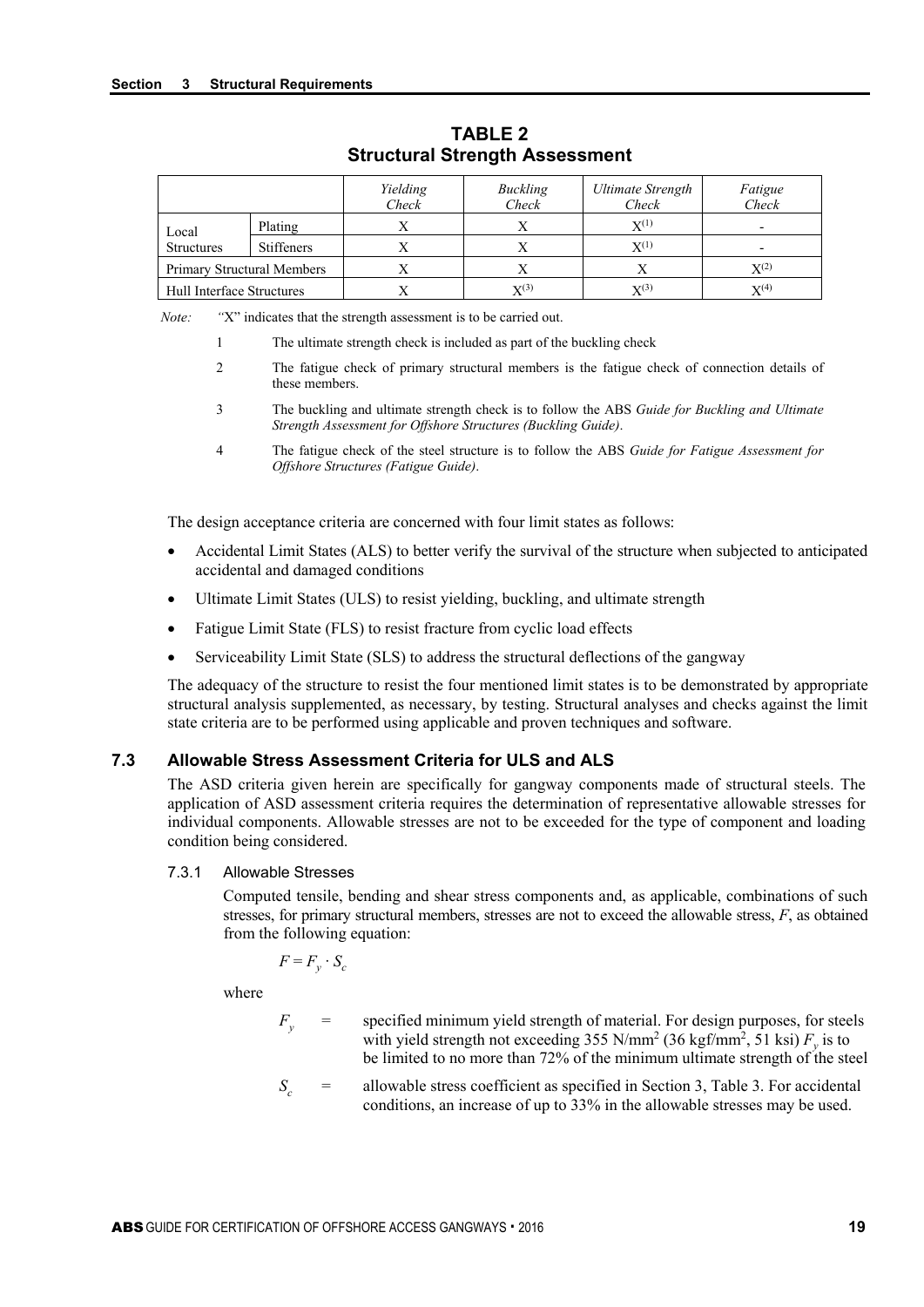| <i>Type of Stress</i>                                           | <i>Allowable Stress</i><br>Coefficients, Sc |
|-----------------------------------------------------------------|---------------------------------------------|
| Tension:                                                        |                                             |
| Non-Pin Connected Members (gross area)                          | 0.60                                        |
| Pin Connected Members (net area) <sup>(4)</sup>                 | 0.45                                        |
| Shear:                                                          |                                             |
| On the Cross Sectional Area effective in Resisting Shear        | 0.40                                        |
| Bending (Tension and Compression on Extreme Fibers):            |                                             |
| Solid Round and Square Bars                                     | 0.75                                        |
| Members with Compact Sections <sup>(3)</sup>                    | 0.66                                        |
| Members with Non-Compact Sections <sup>(3)</sup>                | 0.60                                        |
| <b>Bearing Stress:</b>                                          |                                             |
| On Contact Area of Surfaces and Projected Area of Pins in Holes | 0.90                                        |
| Combined Stress:                                                |                                             |
| Von Mises Stress (Static Loads)                                 | 0.67                                        |
| Von Mises Stress (Combined Loads)                               | 0.75                                        |

**TABLE 3 Allowable Stress Coefficients,** *Sc*

*Notes:*

- 1 Members subjected to combined stresses are to be proportioned to satisfy the requirements of 3/7.3.1 and 3/7.3.2.
- 2 For additional guidance, see AISC Specifications for the Design, Fabrication and Erection of Structural Steel for Buildings, June 1, 1989. Other recognized references can be used provided the ultimate strength of the component is limited to linear elastic behavior as is typically done in the mentioned references.
- 3 For classification of sections as compact or non-compact, refer to 2/1.7 of the *Buckling Guide*.
- 4 For non-redundant critical pin connected members, consideration may be given for higher safety factors to account for the increased risk associated with personnel use. See Subsection 3/11.

For plated structures, von Mises stress using finite element analysis for all load conditions is not to exceed  $F_v \cdot S_c$ , where  $S_c$  is the allowable stress coefficient.

- $S_c$  = 0.67 for Operating Condition Static Loads
	- = 0.75 for Operating Condition Combined Loads
	- = 0.75 for Transit Condition and Severe Storm Condition
	- = 0.90 for Accident/Damaged Condition

The requirements for appropriate mesh size in the finite element analysis refer to 2/9.3 in the ABS *Guidance Notes on SafeHull Finite Element Analysis of Hull Structures*.

#### 7.3.2 Buckling and Ultimate Strength

The representative buckling and ultimate strength of the individual members and plates comprising the gangway's principal structure is to be based on the criteria given in the *Buckling Guide*.

For allowable stress design the allowable stress criteria is typically given as a fraction of the material's yield stress, the component's buckling stress, or as an Interaction Ratio that accounts for combined stresses (e.g., bending with axial tension or compression).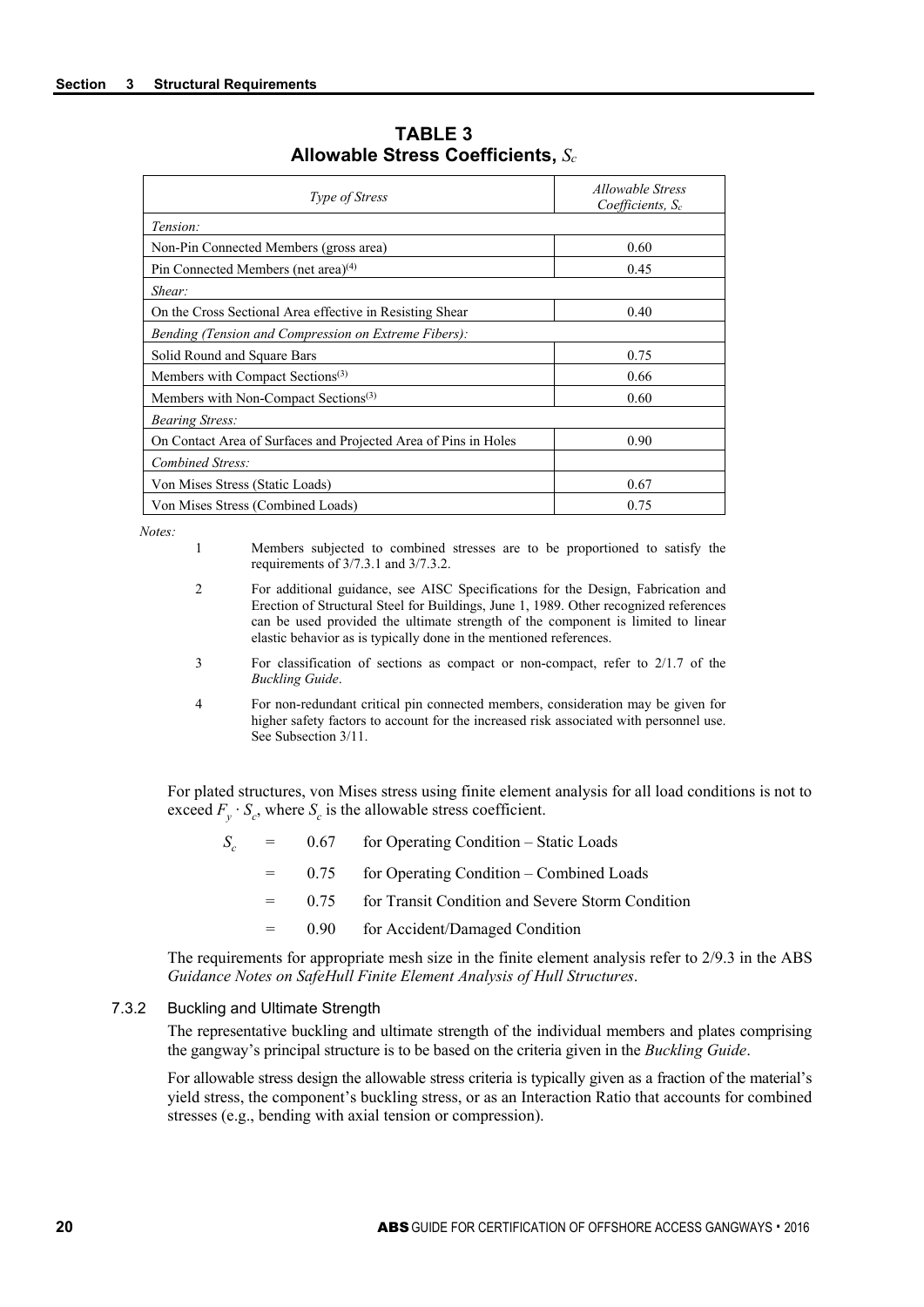• For the Operating Conditions described in 3/5.3.1, the maximum values for these fractions are as specified in the ABS *Buckling Guide* and the AISC 1989 Specification. In the ABS *Buckling Guide*, the fractions applicable to 'Normal Operations' of an Offshore Installation and 'Static Loading' of a MODU apply. For AISC, the fraction values stated in the Specification apply (i.e., without a one-third increase in stress). For 'Combined Loading' conditions, an increase of up to 10% in the allowable stress may be used.

A typical value of the fraction, say for axial tension on the gross cross-section of an individual member, is 0.6.

- For the Transit Condition and the Severe Storm Condition described in 3/5.3.2, the values of the fractions correspond in the ABS *Buckling Guide* to the fractions applicable to 'Severe Storm' for an Offshore Installation and 'Combined Loadings' for a Mobile Offshore Unit; in the AISC 1989 Specification, 'General Provisions'. For Severe Storm Condition, an increase of up to 10% in the allowable stress may be used.
- For the Accidental Conditions described in 3/5.3.3, the values of the fraction can be increased to 0.8 of the components characteristic strength.

When plates are used as principal structure, the total stress resulting from orthogonal membrane and shear stress components can be determined using the von Mises criteria. The applicable allowable stresses for each Design Condition are as given above. If the plate is subjected to normal pressure loads refer to Section 3 of the *Buckling Guide*. Also refer to the *Buckling Guide* for stiffened plates and shells.

#### **7.5 Fatigue Assessment Criteria for FLS**

Fatigue assessments of the structural details in the main structure of the gangway are to be performed. The characteristic strength of steel structural details is located in the *Fatigue Guide*, which gives S-N curves pertinent to the expected fatigue performance. The criteria in the *Fatigue Guide* can be supplemented by other recognized standards when dealing with issues such as bolted connections, cast and forged components, and structural details made of materials other than steel.

The fatigue of structural details in an aluminum structure is to be checked as per EN 1999 Eurocode 9 (Part 1-3), or an equivalent standard. If the nominal S-N curves do not address a specific structural detail then the design is to be based on appropriate experimental results, or suitable Finite Element Analysis, to determine stress concentration factors to be used with the 'hot-spot' S-N curve.

Fatigue damage is the result of varying stress in the structural detail. The loading conditions that are to be considered in the fatigue assessment are those specified in 3/5.3. In consideration of the intended service of the gangway and the vessel on which it is located, the designer or Owner is to submit an anticipated loading 'history' for the gangway. Conditions representing the anticipated Accidental Conditions may be omitted from the fatigue assessment provided a thorough inspection emphasizing the critical details will be performed if a major accident or structural failure occurs and that the incident and inspection results are promptly reported to ABS.

The cumulative fatigue damage and the corresponding fatigue life can be estimated by the Palmgren-Miner linear damage rule. The minimum required fatigue life of a structural detail is related to the design life of gangway structures by a Fatigue Design Factor that depend on the inspectability, repairability, redundancy, the ability to predict failure damage, as well as the consequence of failure of the structural detail. The minimum required Fatigue Design Factors to be obtained in the design of a structural detail are given below in Section 3, Table 4.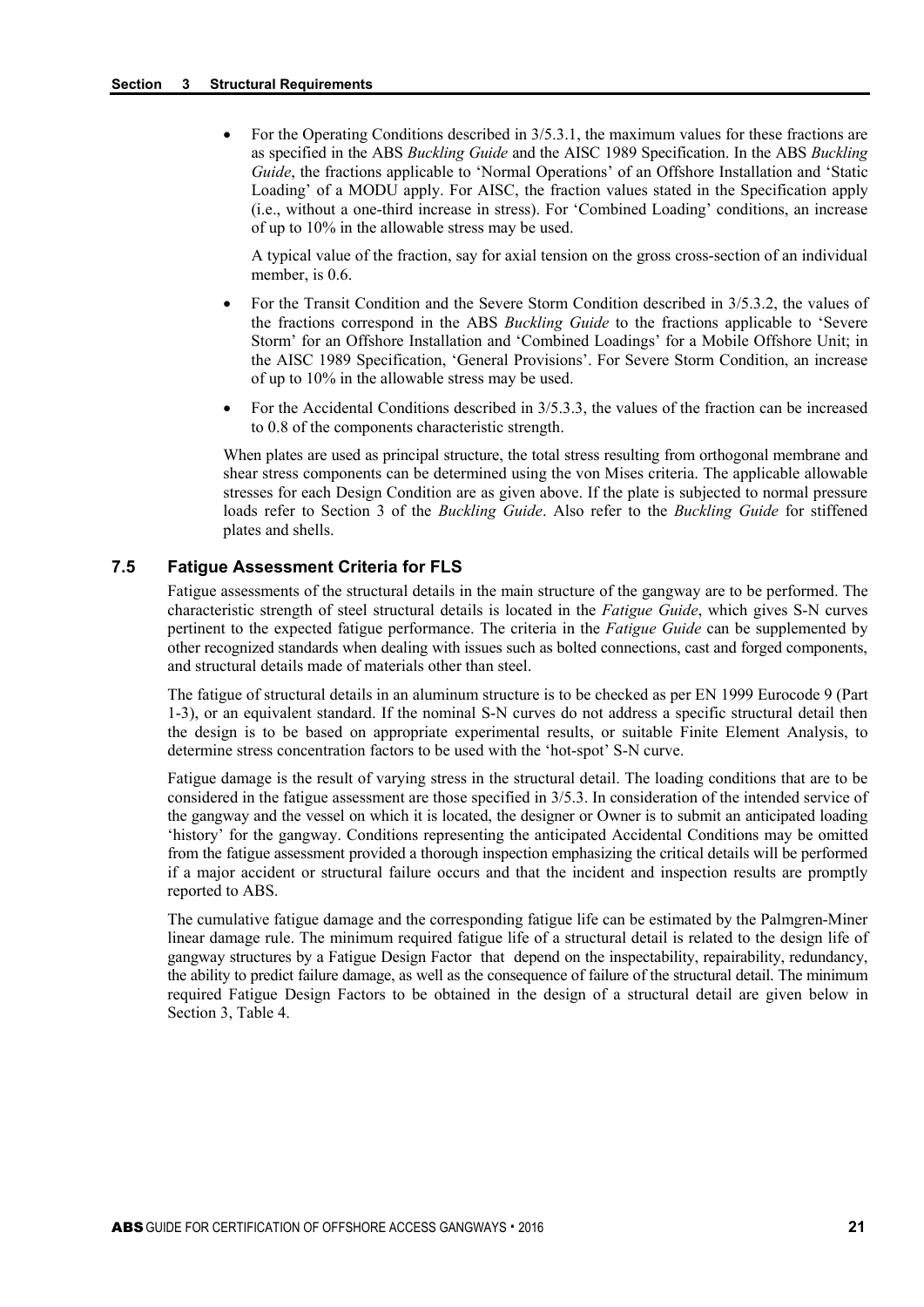| Importance      | Inspectable and Field Repairable |    |  |  |  |
|-----------------|----------------------------------|----|--|--|--|
|                 | Yes                              | vο |  |  |  |
| Non-Critical    |                                  |    |  |  |  |
| <b>Pritical</b> |                                  |    |  |  |  |

**TABLE 4 Fatigue Design Factors**

*Note:* "Critical" implies that failure of these structural items would result in the rapid loss of structural integrity and produce an event of unacceptable consequence.

#### **7.7 Serviceability Limit State (SLS)**

The relative deflection of the gangway,  $\delta_{\text{max}}$ , in the operating condition, is not to exceed the following criteria:

 $\delta_{\text{max}} \leq \ell/100$  Gangway designed with a cantilever free end

 $\leq \ell/200$  Gangway designed with both supported ends

where

 $\delta_{\text{max}}$  = maximum relative vertical or lateral deflection

 $=$  max( $|\delta_{B1}|, |\delta_{B2}|$ )

 $=$   $\delta_{B1}$  and  $\delta_{B2}$  are shown in Section 3, Figure 6

 $\ell$  = design length of the gangway

#### **FIGURE 6 Relative Deflection**



## 9 Landing Mechanism

The landing device (e.g., landing cone) and its supporting structure at the telescoping end of the gangway are to be designed for the landing and connection loads for the operating and accidental conditions specified in 3/5.3.

The landing mechanism design is also to include the appropriate maximum interface loads for landing platform design, the adequacy of the emergency release system, the adequacy of the lashing system, the adequacy of the shock absorption system and the end attachments such as a landing platform. The minimum landing loads are to be the resultant loads in telescoping, slewing, and luffing directions at the gangway tip due to the gangway dead loads, live loads, wind loads, functional loads, and vessel motion-induced loads.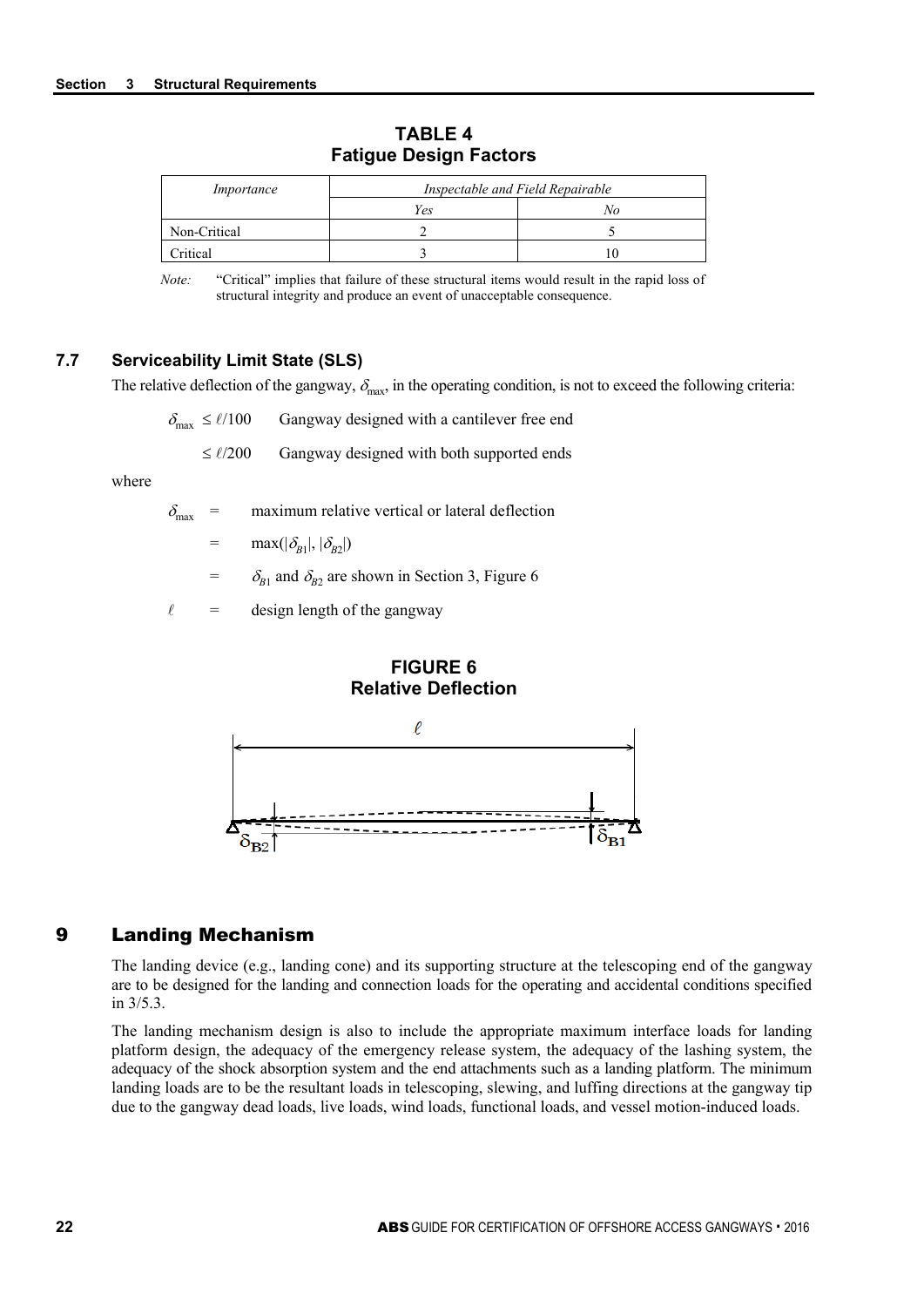The gangway lashing release system is to be suitably robust to allow for the emergency disconnect scenario in the event the accelerations exceed the allowable limiting values or if the motion compensation (e.g., shock absorber) stroke is exceeded. Allowable stresses for the landing device and its support in the gangway structure are given in Subsection 3/7. The appropriate rigging safety factors in the lashings and release mechanism are to follow 3-2-1/3 in the *Steel Vessel Rules*.

## 11 Pedestals, Foundations, and Supporting Structures

The pedestal, foundation, and supporting structures in the primary load path (e.g., pedestal shell, bearing support, internal structures, pump and engine room, etc.) are to be designed for all anticipated design loading conditions in accordance with 3/5.3, where the horizontal (longitudinal and transverse) and vertical loads, including the applicable dynamic amplification factors, are to be multiplied by the pedestal factor 1.5. The strength criteria of the pedestal, foundation, and associated supporting structures are to be in accordance with Subsection 3/7 of this Guide.

The live loads on walkways, work areas, and laydown areas attached to the pedestal are to be taken as per 3/5.1.2.

For non-redundant critical items (e.g., pins, hydraulic cylinders, etc.) that connect gangways to the lifting mechanism or pedestals, a higher factor of safety is to be applied to account for the increased risk associated with personnel use. This is to be determined by appropriate risk assessment or, in the absence of specific recommendations from the risk analysis, the non-redundant critical items are to be designed with a minimum factor of safety of 7.5 (with 2 pins sharing the design load) for a gangway in operation.

Detail drawings and strength assessments of pedestals, foundations and supporting structures are to be installed are to be submitted and approved prior to certification.

## 13 Slewing Mechanism

Slewing ring (swing circle) assembly including slewing ring, bearing, bolting, and gears in the slewing mechanism are to satisfy the requirements of 2-2/5.13 of the *Lifting Appliance Guide*.

## 15 Telescoping Mechanism

The design of telescoping mechanism and the design check of its components, such as rollers, bushings, drag chain, etc., are to be in accordance with applicable international standards and practices, such as EN 1993-6 Part5, EN 13001-3-1 Annex C.4.

Drag chains can be treated as structural components subject to normal structural practice together with some nominal standards for chain-type systems. These items may not affect structural integrity, but are used to protect/separate the hoses/cables during the telescoping motion of the gangway.

## 17 Wire Rope

Wire rope used in the offshore access gangway is to comply with the requirements of Chapter 2, Section 4 of *Lifting Appliance Guide*.

## 19 Loose Gear

Loose gear used in the offshore access gangway is to comply with the requirements of 2-5/1 of the *Lifting Appliance Guide*.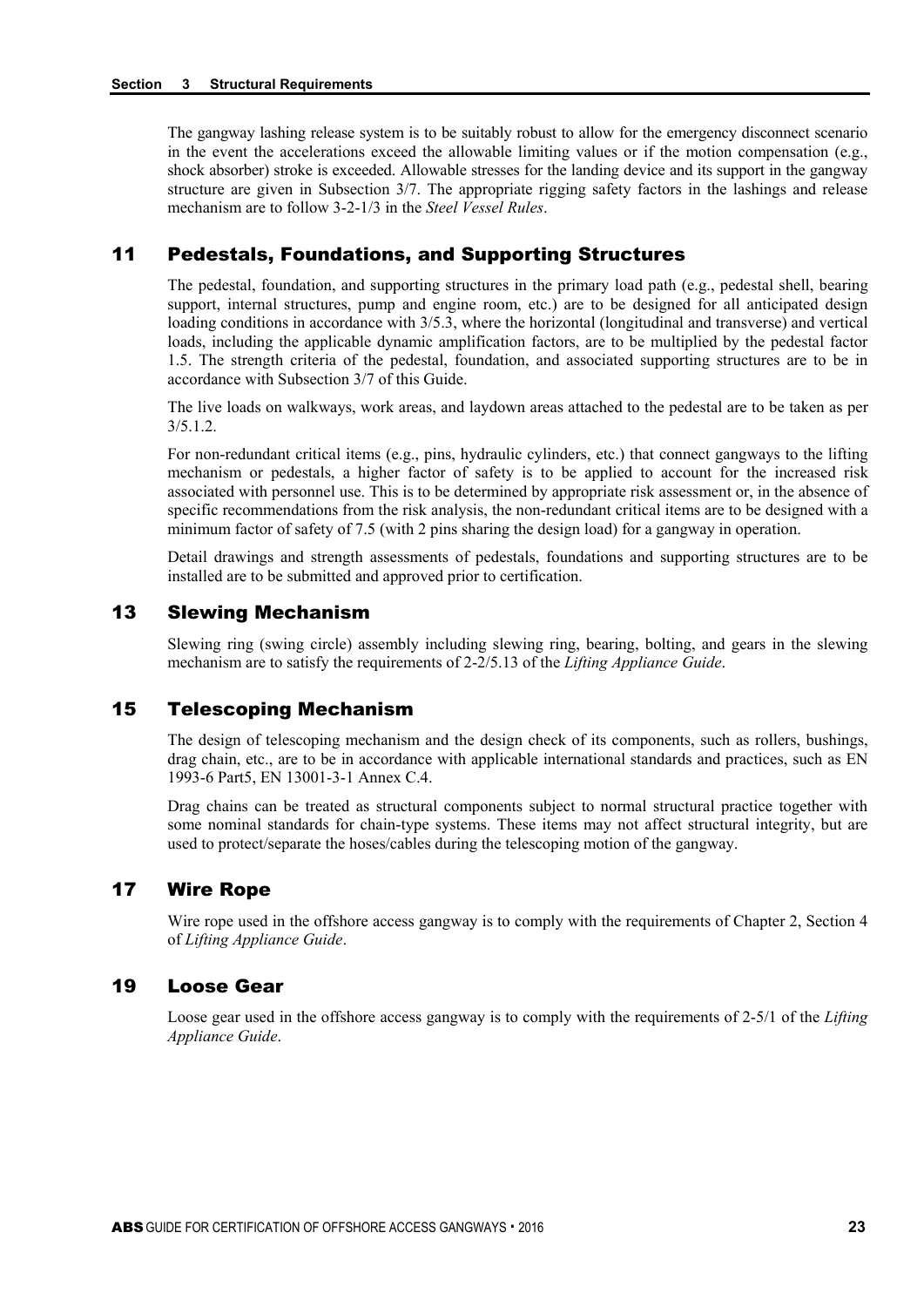

# SECTION 4 Machinery and Systems

## 1 General

The mechanical, piping, electrical, and safety systems and components of offshore access gangways that are used for lifting, slewing, luffing, telescoping, and landing (including lashing and securing) systems are subject to design review for compliance with the requirements of this Section, and as applicable, the *MODU Rules* and *Steel Vessel Rules*.

## 3 Materials

Materials for machinery systems and components are to be in compliance with Subsection 3/3.

## 5 Electrical Systems

Electrical systems are to be designed, constructed, installed, and tested to the requirements contained in this Guide and, as applicable, Part 4, Chapter 8 of the *Steel Vessel Rules* for services indicated in 4-8-3/Table 7(a), or Part 4, Chapter 3 of the ABS *MODU Rules*.

## 7 Piping Systems

In general, piping systems are to be designed, constructed, installed, and tested to the requirements contained in Part 4, Chapter 6 of the *Steel Vessel Rules* or Part 4, Chapter 2 of the *MODU Rules*.

## **7.1 Hydraulic Systems**

Hydraulic systems are to be designed, constructed, installed, and tested to the requirements, as applicable, of 4-6-7/3 of the *Steel Vessel Rules* or 4-2-6/3 of the *MODU Rules*.

#### 7.1.1 Hydraulic Oil Tanks

Hydraulic oil tanks are to meet the requirements of 4-6-7/3.3 of the *Steel Vessel Rules* or 4-2-3/3.1 of the *MODU Rules*.

#### 7.1.2 Hydraulic Cylinders

Hydraulic cylinders that are used for luffing, slewing, and telescoping and all other cylinders that are considered as critical, in accordance with Section 2, Table 2, are to be designed, constructed, and tested to the requirements of 2-6/25 of the *Lifting Appliance Guide*.

Where cylinders are used for luffing, slewing, and telescoping, each motion is to be provided with one of following:

- *i*) One cylinder with double seals at the piston head end rod,
- *ii*) Two independent cylinders, where each cylinder is to be independently capable of holding the personnel using the gangway.

All other cylinders are to be designed to the requirements of 4-6-7/3.5.5 of the *Steel Vessel Rules* or 4-2-6/3.13 of the *MODU Rules*.

## 9 Pressure Vessels

Pressure vessels are to designed, constructed, installed and tested to the requirements, as applicable, in Part 4, Chapter 4 of the *Steel Vessel Rules*.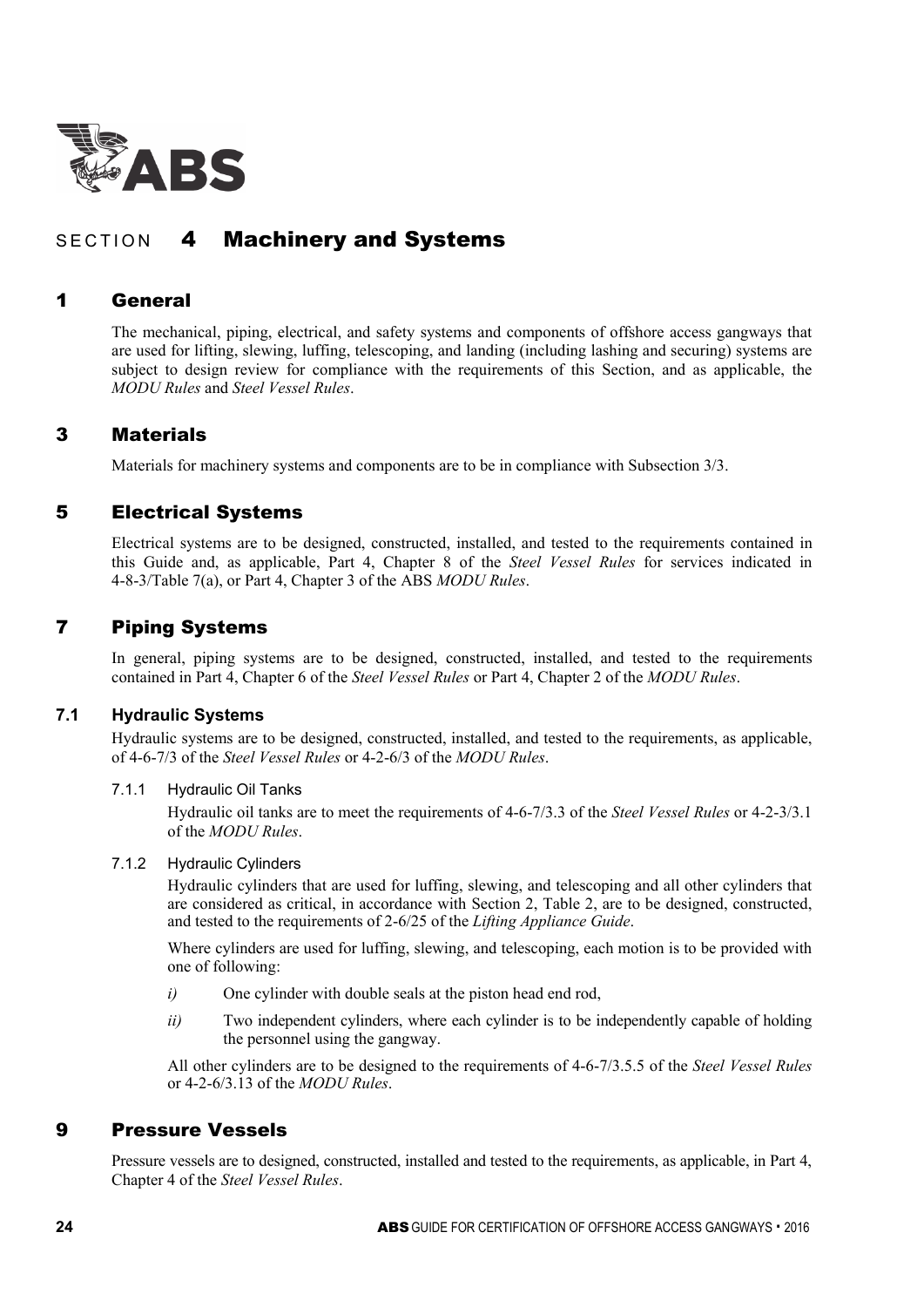## 11 Rotating Machines

Internal combustion engines, electrical motors, generators and other rotating machines whose failure would not result in loss of control of the offshore access gangway, are to be designed, constructed, and equipped in accordance with good commercial and marine practice and are to meet the design requirements of the offshore access gangway for items such as operating temperature, duty cycle, and angle of inclination, as specified in the Designer's specification. Such equipment need not to be inspected at the plant of the manufacturer, but will be accepted based on manufacturer's affidavit, verification of the nameplate data, and satisfactory performance testing witnessed by the Surveyor after installation.

Internal combustion engines, electrical motors, generators and other rotating machines that are considered as critical components as per 2/7.29 are to comply with Section 2, Table 3 of this Guide. Redundancy is to be provided for the critical components that need power and control for active motion compensation systems.

For the design requirements of rotating machines, winches and gearboxes refer to 2-6/11, 2-6/19 and 2-6/23 of the *Lifting Appliance Guide.*

## 13 Computer-based Control Systems

Where fitted, a computer-based control system of the offshore access gangway is to comply with the requirements of Section 4-9-3 of the *Steel Vessel Rules*, for a System Category II in accordance with 4-9-3/Table 1.

## 15 Motion Compensation Systems

The motion compensation system installed on the offshore access gangway may include either passive or active motion compensation. The requirements for the motion compensation system are to satisfy Chapter 2, Section 12 of the *Lifting Appliance Guide* or equivalent.

For an active motion compensation system, a fully redundant power management system is to be provided, and all electrical equipment that is part of the active motion compensation system is to be built with redundancy so that a single failure will not completely disable the functions of the gangway. Documentation demonstrating redundancy of these systems is to be submitted for review.

Where the gangway consists of an active motion compensation system or a motion sensing system that gauges or controls the relative motions between the gangway and connected vessel, a suitable monitoring system (or a closed circuit television) is to be provided to monitor the gangway operation. When the gangway loses contact with the connected vessel, an alarm is to be triggered and the gangway is to be returned to the safe position to avoid injury to personnel. A detailed Failure Modes and Effects Analysis (FMEA) or other equivalent risk analysis is to be required to demonstrate the active motion compensation system or the motion sensing system is fault-tolerant. The analysis is to be submitted for review.

## 17 Low Temperature Operation

For an offshore access gangway with a design service temperature below  $-10^{\circ}C$  (+14 $^{\circ}F$ ), the manufacturers of the machinery systems are to demonstrate by way of testing or analysis that these systems will operate satisfactorily at the design service temperature. Critical machinery components are to be in compliance with 2-3/5.3 of the *Lifting Appliance Guide.*

## 19 Hazardous Locations

Electrical equipment, including all electrical power, control and safety devices, and wiring on the gangway installed in hazardous locations (where a flammable atmosphere may exist) are to be suitable for operation in such areas, and are to be in compliance with 4-8-4/27 of the *Steel Vessel Rules*.

Where essential for operational purposes, internal combustion engines and mechanical equipment may be installed in hazardous areas subject to special consideration.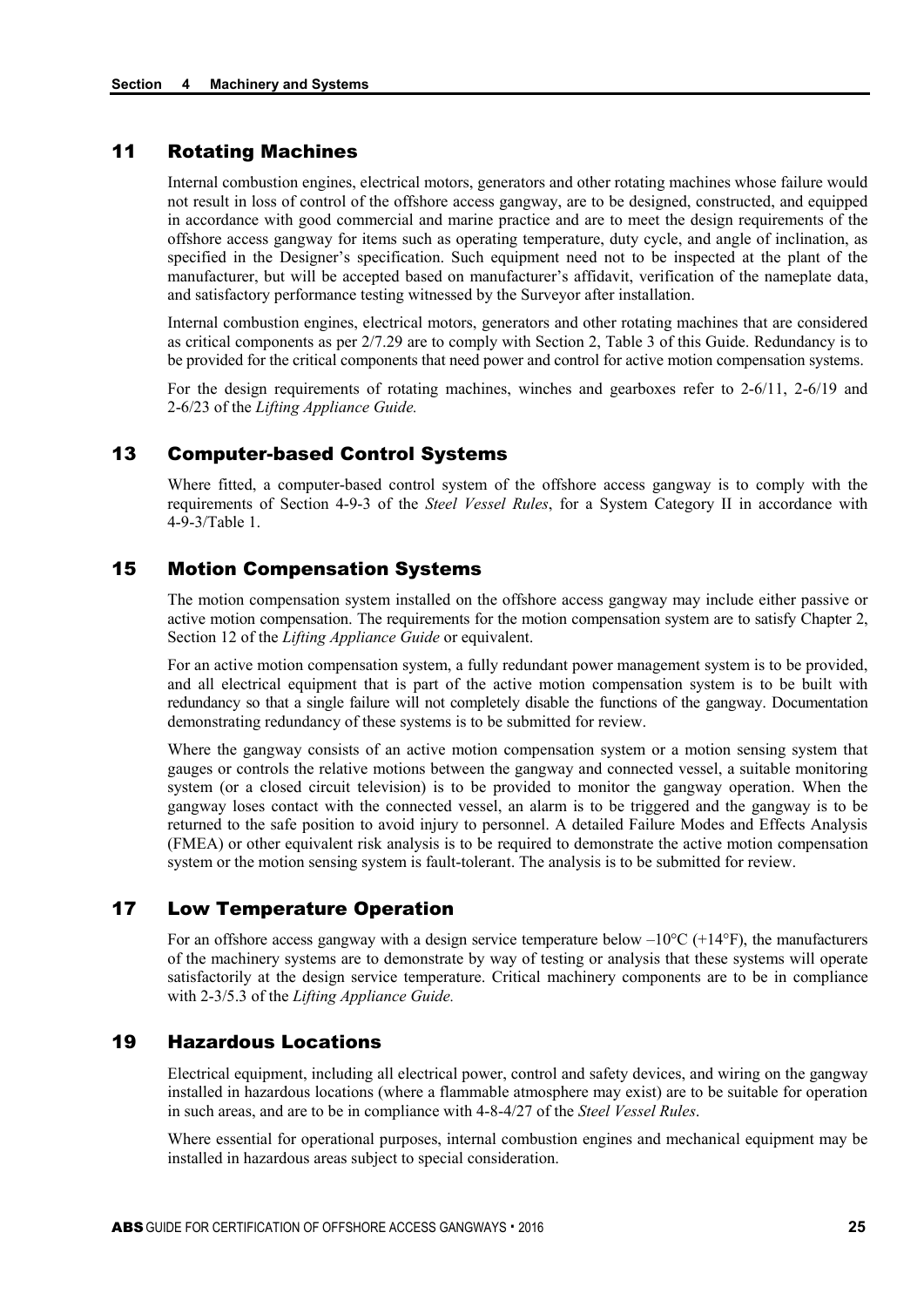In general, exhaust outlets are to discharge outside of all hazardous areas, air intakes are to be not less than 3 m (10 ft) from hazardous areas and any parts of equipment whose surface temperature may exceed 200°C (392°F) are to be effectively insulated, cooled, or protected by other means.

## 21 Blocking Mechanism

A blocking mechanism is to be installed to block the hydraulic, electric or pneumatic circuit, as applicable, if the gangway luffing or slewing angles exceed their limits, and to prevent the offshore access gangway from "running out".

When the gangway is in its operating mode, the following functions are to be maintained:

- *i*) All brakes are to be fail-safe to maintain positive control of the load at all times. A risk assessment for brakes acting in normal operating and in case of emergency, emergency stop, and power failure, etc. situations is to be submitted for ABS review.
- *ii)* Where fitted, all monitoring systems, all overload protection systems, and automatic/manual protection systems are not to be overridden and locked out.
- *iii*) Where fitted, motion compensation systems including active heave compensation systems and passive heave compensation systems are not to be overridden and locked out.

The system requirements and the electrical and hydraulic schematics of the blocking mechanism are to be in accordance with the *MODU Rules* or *Steel Vessel Rules*.

## 23 Electronics and Communications

The control cabin communication systems, control systems, and electronics, including sensors integrating various individual systems (such as in lifting mechanism, slewing mechanism, and telescoping mechanism), are to be designed and fabricated as per Part 4 of the *MODU Rules* or equivalent international standards.

## 25 Emergency Recovery

The gangway is to be provided with a means to recover the personnel from gangway bridges in the event of a single failure in the power or control system. When personnel are unable to disembark using a walkway or ladder, a secondary power supply system and an independent control system for main functions (e.g., slewing, luffing, telescoping, etc.) may be used for this purpose.

Components (such as pipes, flexible hoses, and electric cables) that are used only for transfer of power or signals from the power unit to the actuators (motors, cylinders, etc.), need not be taken into consideration in the single failure of the power and control system.

The manual activation switches or handles for the secondary system are to be of a "hold to run type" and clearly and permanently marked for their purpose and are to be in a location with a clear view of the gangway's operations.

The emergency recovery function is not to be affected by the loss of main power.

An instruction document giving detailed instructions is to be provided at the operator's station for all procedures.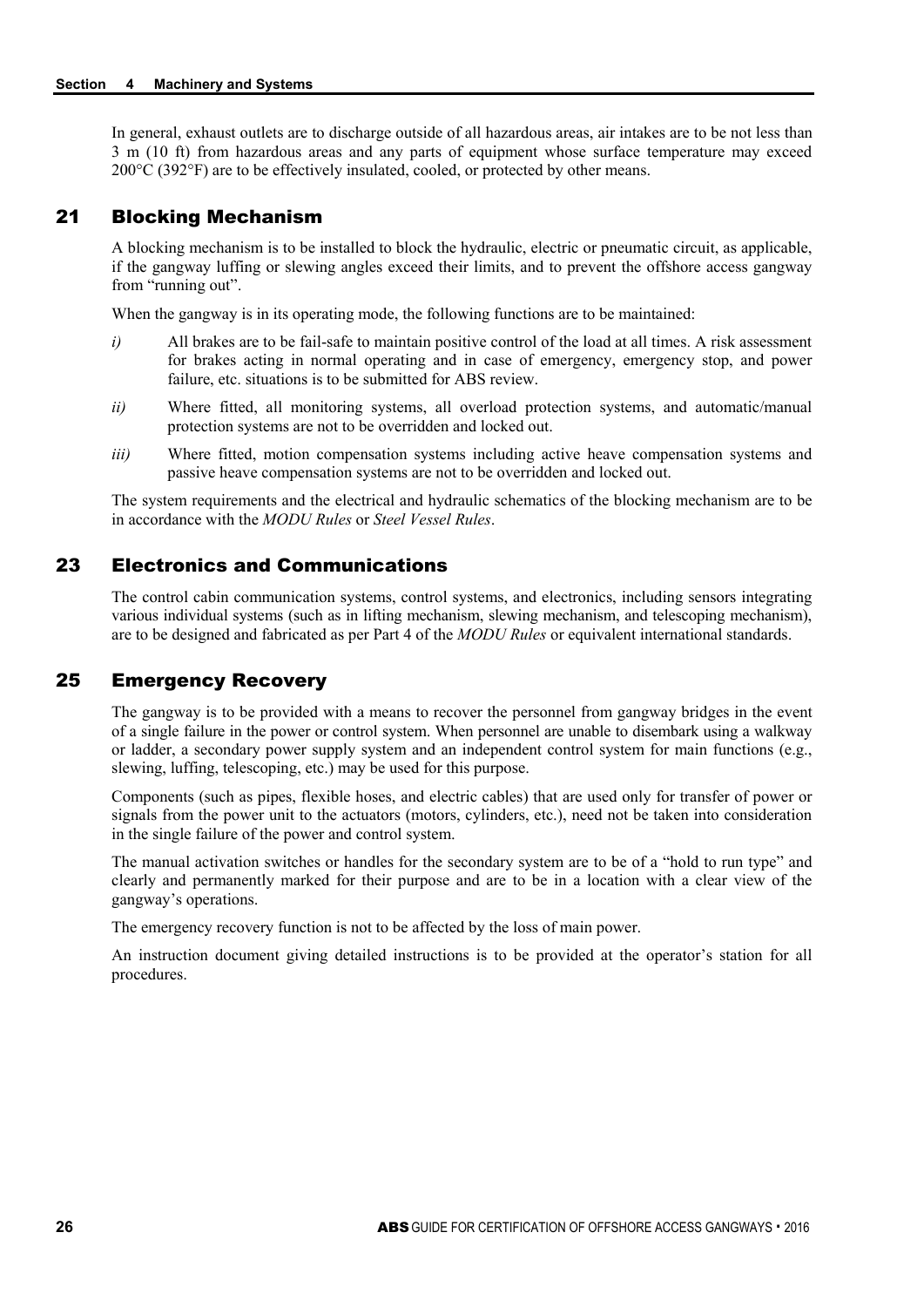## 27 Safety Systems and Arrangements

## **27.1 General**

The arrangements for safety systems are to comply with applicable sections of the ABS *MODU Rules,* ABS *Steel Vessel Rules*, IMO MSC.1/Circ. 1331 as detailed below.

#### **27.3 Monitoring Systems**

Suitable monitoring systems are to be provided to constantly monitor, display, record, and save the followings in real time at 1Hz to the system database:

- Wind speed,
- Vessel accelerations and spacing between connected vessels/units,
- Gangway movements including luffing and slewing angle, telescoping distance, etc.

#### **27.5 Alarm System**

Audible and visual alarms are to be provided on the gangway and another manned location in the following situations:

- The gangway operational limits are being approached.
- The vessel/unit motion limits are being approached at the warning level margins as indicated in 3/5.1.4.
- If fitted, the gangway's overload protection system indicates a warning or hazard.
- Loss of power or emergency recovery.

The alarm system may be integrated with the gangway monitoring systems.

#### **27.7 Handrails and Grids**

Handrails are to be provided on both sides of the gangway. The protection grids or handrails are to be provided for relative movement between gangway sections due to sliding components.

Handrails are to comply with the following:

- *i*) Height of at least 1 m (39 in.)
- *ii)* Provided with at least 3 courses
	- The opening below the lowest is not to exceed 230 mm (9 in.)
	- Other courses are not to be more than 380 mm (15 in.) apart
- *iii*) Stanchions are not to be more than 1.5 m (60 in.) apart

Additionally, the handrails are to be able to withstand an impact load of 750 N/m (76.5 kgf/m, 51.4 lbf/ft) at the upper guide level without permanent deformation.

## **27.9 Slip Resistant Surface**

All gangways are to have slip-resistant surfaces and treads in compliance with IMO MSC.1/Circ. 1331.

#### **27.11 Landing Area**

For gangways supported at both ends, the connected vessel or unit shall provide an appropriate landing platform, side shock absorption system, or equivalent arrangements to prevent unacceptable longitudinal, transverse, and vertical movement from gangway landing devices.

If a gangway designed to operate as a cantilever, the gangway is to provide a mechanism to keep the tip end in a standing position in all three dimensions with a tolerance of less than 100 mm (3.9 in.) for the distance.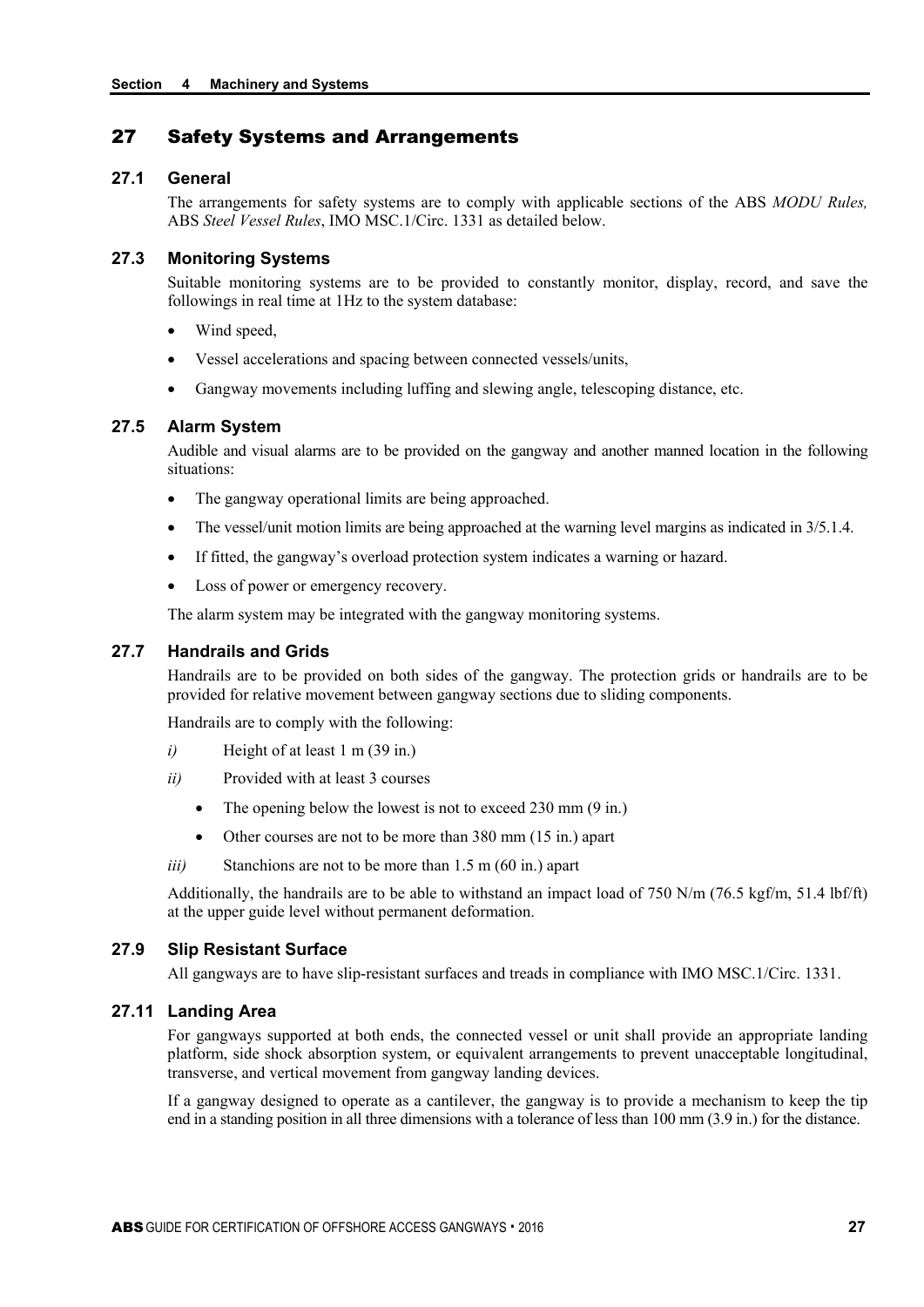#### **27.13 Break-Away System**

The gangway landing cone or connection end to the landing platform or supporting structure shall have an appropriate break-away system to allow the gangway to be easily disconnected from the landing platform. The function of the break-away system shall not be affected by the loss of electrical power.

#### **27.15 Fire Protection**

The gangway is to be made of non-combustible material generally. The firefighting systems and fire protection requirements, and integrity of the hoistway enclosure are to be in accordance with the rules that the vessel classed or Section 5-1-1 of the *MODU Rules*. The portable firefighting systems and other fire protection requirements refer to Sections 5-1-3 and 5-1-4 of the *MODU Rules*.

## **27.17 Control Cabin Protection**

The fire protection requirements of the control cabin are to be in accordance with 5-1-1/5 of the *MODU Rules*. If the cabin is the operation station hosting the operator, the cabin is to be designed to protect from weather and other environmental exposure and provide the operator appropriate operation view and living conditions.

## 29 Visual Aids

## **29.1 Markings**

Restrictions on the safe operation and loading, including the range of permitted design angles of inclination, design load, etc., is to be prominently displayed at each end of the gangway in compliance with IMO MSC.1/Circ. 1331 Section 3.5. Additionally, for a Type II gangway, the maximum number of persons allowed to use the gangway at the same time is to be included.

The steps and edges of gangway's walkways are to be clearly delineated. Signs or markings are to be provided at the end of gangway's walkway. And at the transition to the telescoping part of the gangway, the markings are to be clearly visible by both day and night, clear and unambiguous. Yellow or white road paint can be used for this purpose.

#### **29.3 Lighting System**

Lighting systems, including normal and emergency/warning lights, are to comply with 4-3-2/13.1 of the *MODU Rules* or 4-8-2/7.13 of the *Steel Vessel Rules*. Adequate lighting is to be provided at the means of embarkation and disembarkation, the immediate deck area of embarkation and disembarkation, the length of gangway, and the controls of the arrangement.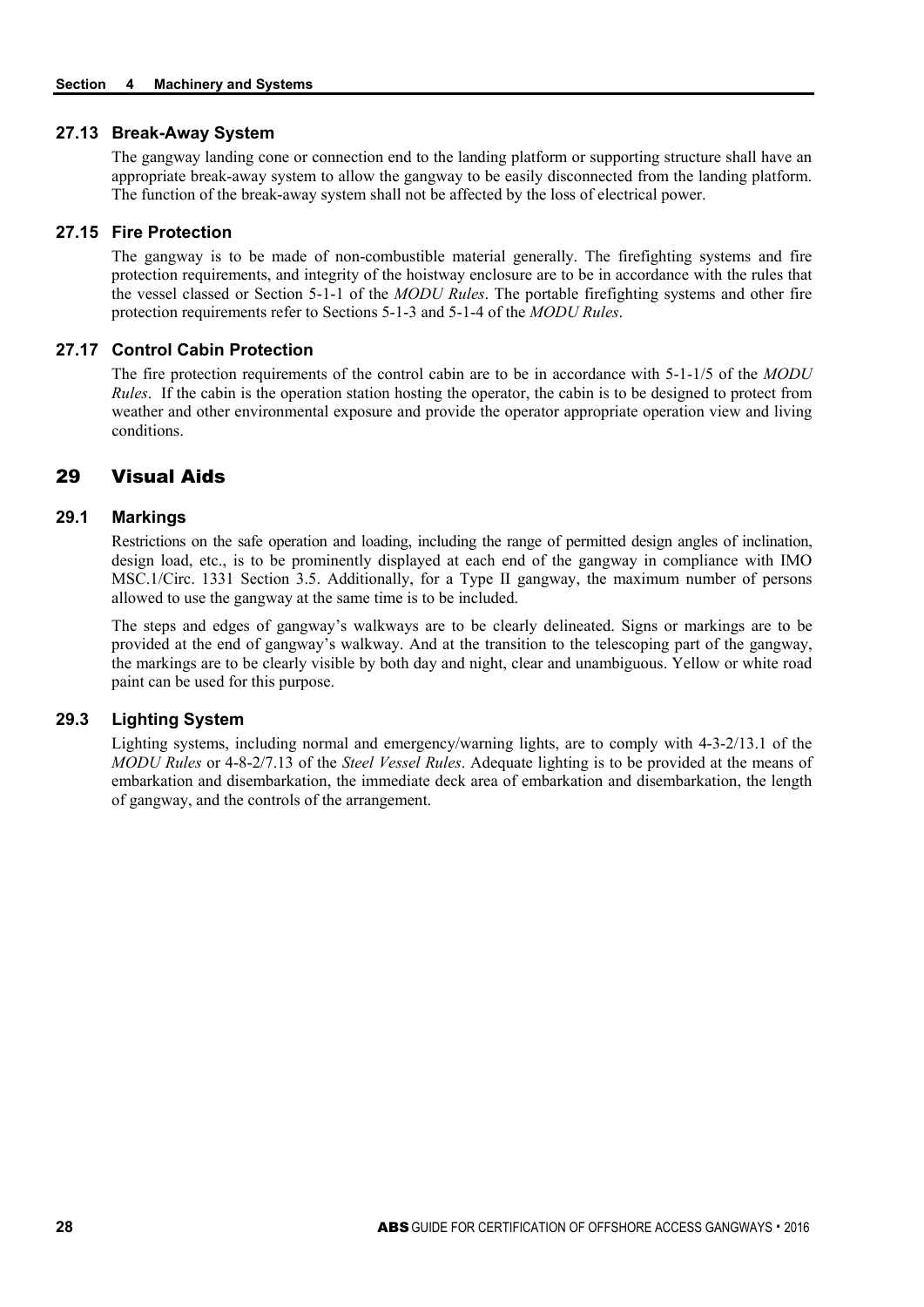

# SECTION 5 Testing and Surveys

## 1 General

This Section outlines the survey requirements during construction, installation, and after Construction for offshore access gangways placed on board a vessel or unit. During construction and before being placed in service, new gangways are to be subjected to acceptance tests and inspections at the manufacturing facility and on the vessel/unit to verify compliance with the requirements of this Guide and ABS approved plans.

All acceptance testing and surveys are to be witnessed and accepted by an ABS Surveyor. Testing as required by the flag State for the vessel/unit may also be witnessed and monitored by the ABS Surveyor.

## 3 Surveys during Construction

## **3.1 General**

All gangways are to be surveyed during construction to the extent necessary for the Surveyor to determine that the details, material, welding, and workmanship are acceptable to ABS and are in accordance with the approved drawings.

Nondestructive testing is to be carried out in accordance with ABS approved plans to the satisfaction of the attending Surveyor.

#### 3.1.1 Quality Control System

The manufacturer shall establish and maintain a quality control system to verify that all ABS requirements, including design approval, materials, verification, fabrication workmanship, and nondestructive testing are complete.

The quality control system should provide sufficient details of manufacturing and inspection to verify that the manufacturer's inspections are performed at appropriate stages of fabrication. In the event of non-compliance, fabrication should be delayed for rectification.

The quality control system should fully document welding procedures and qualification of welding personnel. The quality control system should also detail the procedures and qualifications of nondestructive testing personnel to be employed in all stages of fabrication and manufacture.

## **3.3 Functionality Testing**

To demonstrate gangway functionality, the final testing of the gangway is to include load testing as per ABS approved procedures along with the following, as appropriate:

- *i*) Functional test of motion compensation system
- *ii*) Functional test of telescoping system
- *iii*) Functional test of luffing system
- *iv*) Functional test of slewing system
- *v*) Emergency lift system
- *vi*) Testing of electrical and communication systems
- *vii*) Testing of safety systems
- *viii*) Testing of monitoring and alarms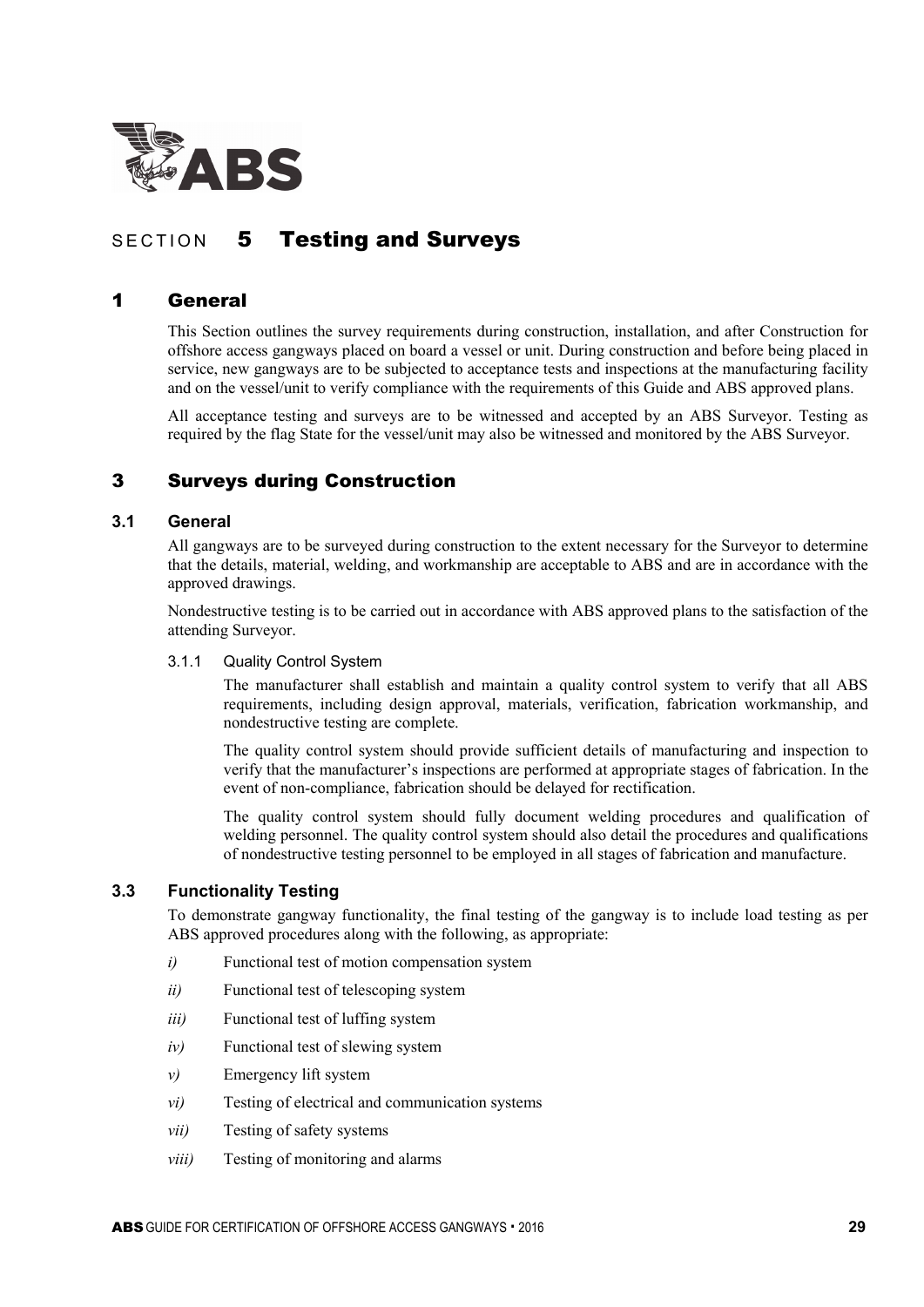- *ix)* Testing of control systems
- *x)* Testing of landing system
- *xi)* Testing of gangway disconnection arrangement
- *xii)* Fault simulation test for the redundancy arrangement

## 5 Load Testing

Load testing conditions are to be identified for each gangway component based on the most severe loading conditions, and a load testing procedure that identifies the test loads is to be submitted for review.

## **5.1 Load Testing Procedures**

The load testing is to be conducted as follows:

*i*) The specified minimum test time is to be twice the time period to reach the final target set-down position from the resting cradle, or vice versa, whichever is longer. The test time is to be a minimum of 5 minutes. For example, if the estimated set-down time is 3 minutes, then the testing duration is to be 6 minutes.

In the case of a gangway with continuous axial compression, the load testing is to be performed while the gangway is connected at both ends with the continuous force maintained, in accordance with ABS approved procedures.

- *ii*) The test load is to be determined for various design conditions, in accordance with ABS approved procedures, including the live loads on the walkway, the effect of the hanging loads, landing cones, etc.
- *iii*) Apply the test loads as per ABS approved procedures at the outer end of inner fixed part of the gangway, lift the gangway to the horizontal position, and then extend the gangway. Move the gangway to the extents allowable for slewing (swinging) and luffing (raising and lowering). After the specified test time, retract the gangway and remove the load.
- *iv*) Apply the test loads as per ABS approved procedures, at the outer end of outer telescopic part of the gangway, lift the gangway to the horizontal position, and then extend the gangway. Move the gangway up and down to the extents allowable for slewing (swinging) and luffing (raising and lowering). After the specified test time, retract the gangway and remove the load.
- *v*) The ABS Surveyor will verify the following:
	- System leakage during testing.
	- Visual inspection of the gangway after the test for deformation, excessive wear or fractures especially in way of critical elements (e.g., non-redundant elements such as pins) as identified in the testing procedure. *Nondestructive* testing of components for fractures is to be in accordance with the ABS approved test procedures. Additional locations may be selected by the attending ABS Surveyor for further inspection or testing.
	- Maximum vertical and lateral deflections of the gangway are to be recorded for each test scenario, with and without the test loads; and deflections are to be checked against allowable values noted in the ABS approved test procedures.
	- Maximum angles of operation.
	- The accelerations of the gangway during the lifting/lowering/slewing operations are to be recorded and compared against the design values. If the values exceed the design assumptions, then suitable corrective actions are to be taken.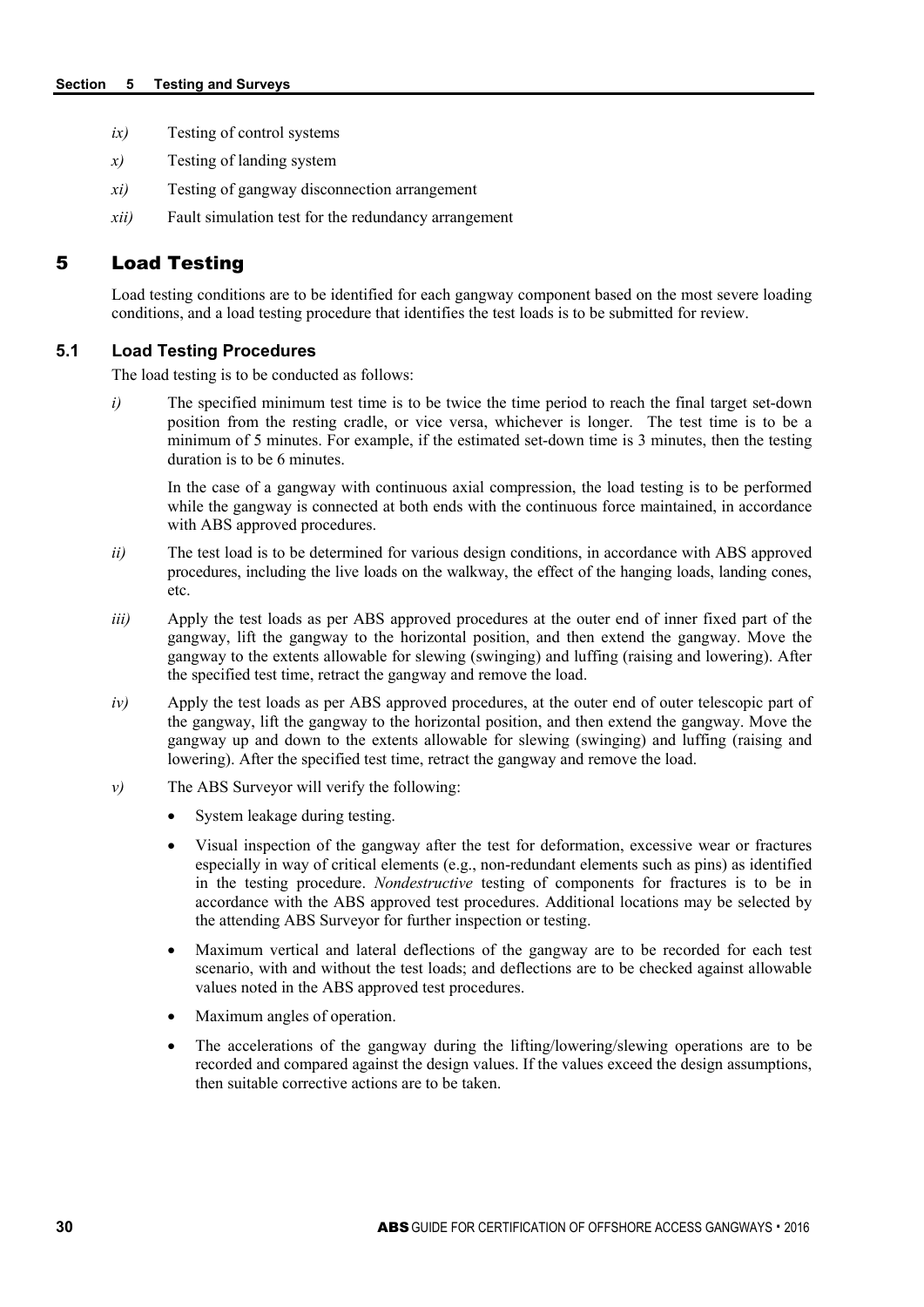#### **5.3 Test Loads**

- 5.3.1 Test Loads for Gangway Bridge
	- *i*) *Type I Gangway.* When the gangway is extended to its maximum operational length and supported on both ends, a test load that equals to 1.25 times design live loads [4.51 kN/m<sup>2</sup>  $(460 \text{ kgf/m}^2, 94.2 \text{ lbf/ft}^2)]$  is to be applied along the gangway.

The maximum relative deflection of the gangway should not exceed *L*/200 and no permanent deformation is to be noted.

*ii*) *Type II Gangway.* For a gangway designed to be supported at both ends, when it is extended to its maximum operational length, a test load that equals to the maximum design live loads (not less than 2.4kN (244kgf, 538lbf)) multiplied by a dynamic amplification factor is to be applied at the middle of the gangway. The dynamic amplification factor is not to be taken less than 1.25.

For a gangway designed to operate as a cantilever, when it is extended to its maximum operational length, a test load equal to the maximum design live loads times the dynamic amplification factor, but not less than 3 kN (305 kgf, 672.5 lbf), is to be applied at the tip of the gangway. The dynamic amplification factor is not to be taken less than 1.25.

For the gangway designed for carrying more than 2 persons, the test load distribution along the gangway is to be agreed by ABS.

The maximum relative deflection of the gangway should not exceed *L*/200 for the gangway supported on both ends and *L*/100 for the gangway operated as a cantilever, and no permanent deformation of the gangway is to be noted.

#### 5.3.2 Test Loads for Gangway in Uplift Position

To simulate the gangway lift-off or loss of support at one end and achieve the maximum overturning moment at the slewing bearing, the gangway is to be uplifted in cantilever position and operated to its maximum operational length.

*i) Case 1: No personnel carried in the uplift position*

The test load is to be applied at the extended end of the gangway:

Test Load = SW × 
$$
(DAF - 1.0) \times L_{cog}/L
$$

where

| $SW =$      | self-weight of gangway                                                                                   |
|-------------|----------------------------------------------------------------------------------------------------------|
| $DAF =$     | dynamic amplification factor, it is not to be taken less than 1.25                                       |
| $L_{cog}$ = | distance between the gangway support center and the center of<br>gravity of gangway at maximum extension |
|             | maximum operational length                                                                               |

*ii) Case 2: Personnel carried in the uplift position*

*For Type I gangway:*

The test load is to be applied at the extended end of the gangway:

Test Load = 
$$
(SW \times (DAF - 1.0) + LL \times L \times W) \times L_{cog}/L
$$

where

| -SW         | $=$               | self-weight of gangway                                                                                                                         |
|-------------|-------------------|------------------------------------------------------------------------------------------------------------------------------------------------|
| LL.         | $\alpha = \alpha$ | live loads with 5 kN/m <sup>2</sup> (510 kg/m <sup>2</sup> , 104.5 lbf/ft <sup>2</sup> ) distributed evenly<br>along the length of the gangway |
| $DAF =$     |                   | dynamic amplification factor, it is not to be taken less than 1.25                                                                             |
| $L_{cog}$ = |                   | distance between the gangway support center and the center of<br>gravity of gangway at maximum extension                                       |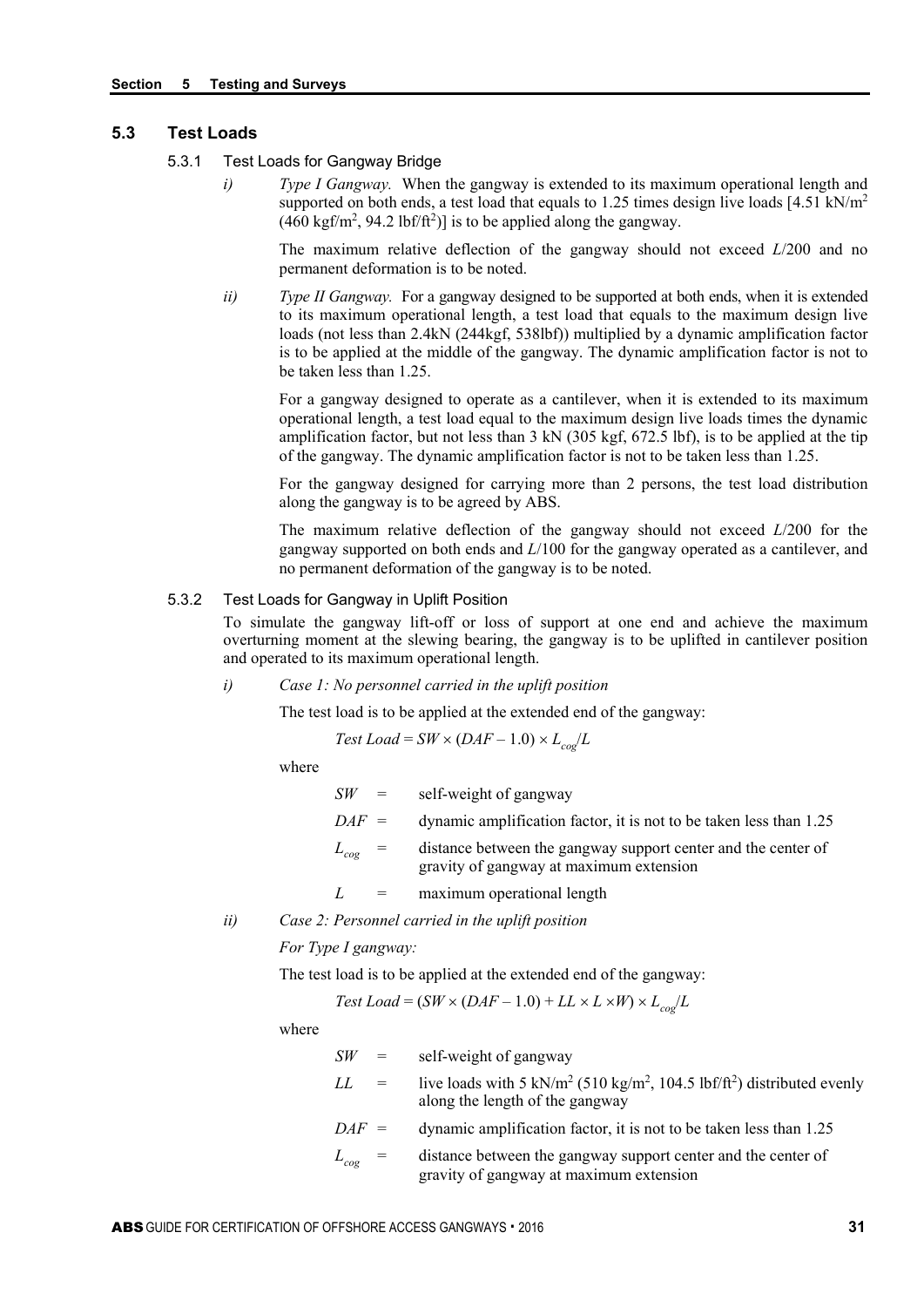*L* = maximum operational length

 $W =$  width of the gangway bridge

*For Type II Gangway:*

The test load is to be applied at the extended end of the gangway:

 $Test$  *Load* =  $SW \times (DAF - 1.0) \times L_{co} / L + DAF \times LL$ 

where

| SW          | $\alpha = 1$ | self-weight of gangway                                                                                   |
|-------------|--------------|----------------------------------------------------------------------------------------------------------|
| LL          | $\alpha = 1$ | design live load but not less than 1.2 kN (122 kgf, 269 lbf)                                             |
| $DAF =$     |              | dynamic amplification factor, it is not to be taken less than 1.25                                       |
| $L_{cog}$ = |              | distance between the gangway support center and the center of<br>gravity of gangway at maximum extension |
| L           |              | maximum operational length                                                                               |

Alternative test loads and load application locations may be accepted by agreed with ABS.

## 7 Surveys during Installation

Prior to the gangway being placed into service, an ABS Surveyor is to attend the vessel or unit to verify the initial installation is in accordance with ABS approved drawings and to examine the following:

- *i*) Structural attachment of the gangway and associated supporting structures to the vessel/unit
- *ii*) For gangways fitted with slewing rings:
	- *a*) Prior to mounting of the gangway, the Surveyor is to witness flatness checks and surface finish requirements to verify compliance with the manufacturer's specifications for the following:
		- Gangway attachment area for slewing ring
		- Slewing ring
		- Mounting flange on pedestal
	- *b)* Shimming or surface leveling compounds are not to be used to attain the required level of flatness of the mounting surfaces.
	- *c)* During installation, slew ring bolts are to be pretensioned by controlled means or alternative means (e.g., prototype testing, electronic measuring, etc.). Pretensioning, by bolt torque or by hydraulic tensioning device, is to be in accordance with the bearing manufacturer's instructions, which are to be submitted for review. Elongation of the bolts is to be measured to verify pretensioning. At least 10 percent of the bolts, randomly selected, are to be measured to the satisfaction of the attending Surveyor.
	- *d)* After the gangway has been mounted, a "Rocking Test" is to be carried out in accordance with the bearing manufacturer's instructions and the results are to be included in the Register.
- *iii*) Testing of the piping system in accordance with this Guide, and satisfactory installation, including protection of hoses, if any
- *iv*) Electrical wiring, including wiring in fixed cable trays, electrical equipment in hazardous areas, and terminations
- *v*) Function testing of the gangway, including all limits and operational modes
- *vi*) Load testing of the gangway in accordance with Subsection 5/5, and test conditions and results should be included in the Register of the Offshore Access Gangway; See Section 6.

Function test of safety protective devices for the power source and prime movers.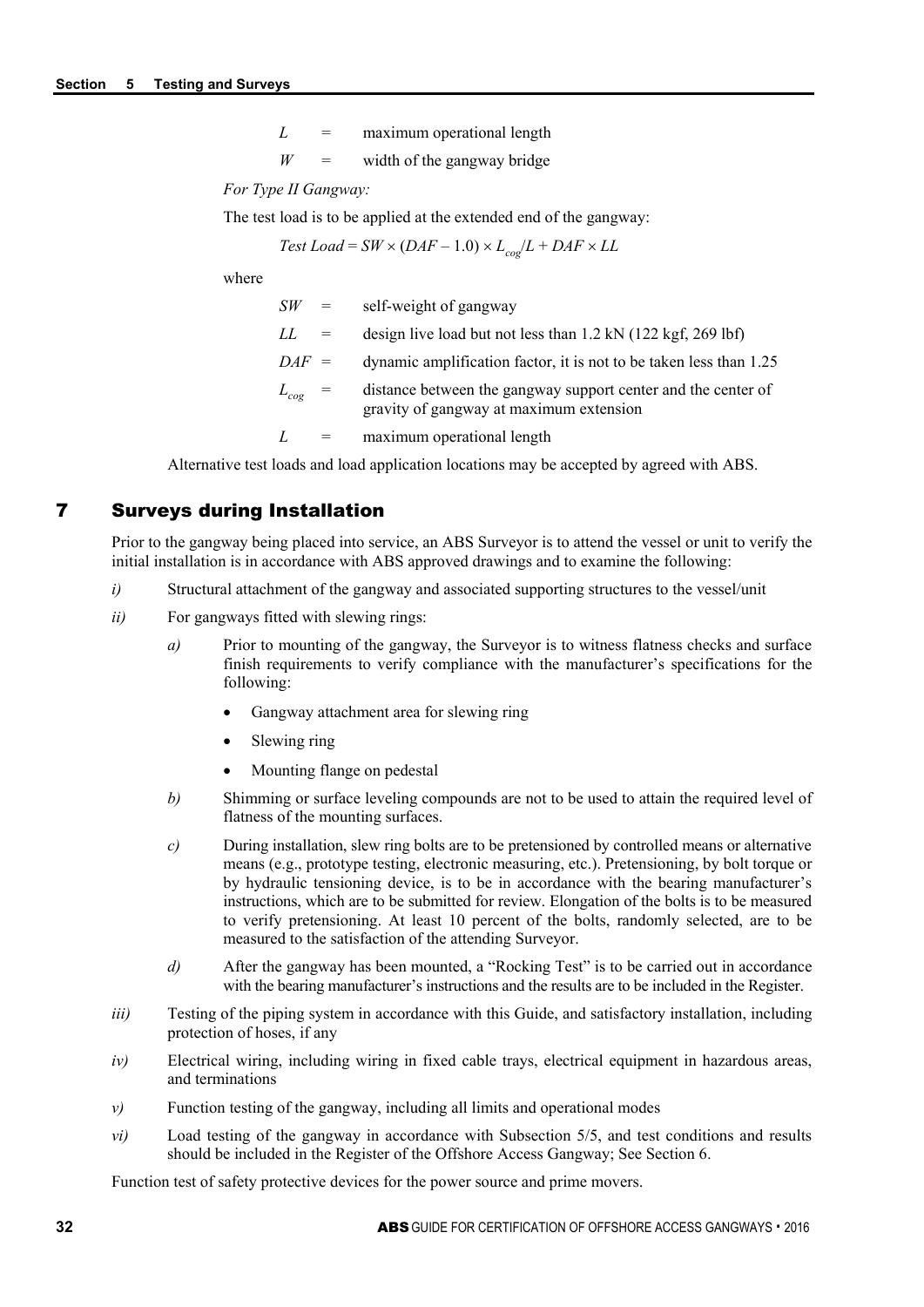## 9 Surveys after Construction

In addition to the regular inspections before and after use of the gangway, the following periodic inspections are to be carried out.

#### **9.1 Annual Survey**

After undergoing the initial installation survey and examination required by Subsection 5/7, the offshore access gangway is required to undergo an Annual Survey at intervals of not more than 12 months. The following are to be examined and placed in satisfactory condition as found necessary and reported upon:

- *i*) Functional testing and nondestructive testing (NDT) of the critical elements (i.e., non-redundant elements) as noted in the ABS approved plans
- *ii*) Visual inspection of the gangway structure for deformation, excessive wear, corrosion, damage, and fractures; NDT for factures as appropriate
- *iii*) Visual examination of foundations for deformation, excessive wear, corrosion, damage, and fractures
- *iv*) Visual external examination and operational test of gangway machinery including prime mover, clutches, brakes, slewing and luffing machinery, hydraulic system, and safety valve settings
- *v*) Visual examination and operational condition of the gangway's telescoping system including sliding surfaces
- *vi)* Visual inspection of wire rope including end attachments
- *vii)* Visual aids inspection, as appropriate
- *viii*) The slewing ring assembly, where applicable, is to be examined for slack bolts, damaged bearings and deformation as required by the manufacturer
- *ix)* On-board function testing of the gangway, including all limits and operational modes
- *x)* All safety devices and fire protection systems are to be tested and personnel emergency recovery performed in accordance with the submitted manufacturer's procedures

#### **9.3 Retesting Survey**

At intervals of five years, in addition to the requirements of the Annual Survey in 5/9.1 above, the gangway is to undergo testing and examination as follows:

- *i*) Prior to load testing, for gangways fitted with a slewing ring, the Surveyor is to witness a Rocking Test in accordance with the bearing manufacturer's recommendations, and a grease sample is to be analyzed. Twenty percent of the slewing ring bolts are to be removed and nondestructively tested. Bolts chosen for examination are to be taken from the most highly loaded area of the slewing ring and their position is to be noted for future surveys. If any bolts are found with defects, additional bolts are to be removed to confirm suitability for continued use. If the results of the Rocking Test and grease samples indicate bearing wear in excess of the manufacturer's recommendation, the bearing is to be opened for internal examination. Alternative methods of testing of the slewing ring and bolts may be specially considered.
- *ii*) Retesting Surveys are to include the load testing required for Installation Survey in Subsection 5/5.

Upon completion of the load testing, the slewing ring including bolting arrangements and foundation are to be examined for slack bolts, damaged bearings, and deformed or fractured weldments. As deemed necessary by the Surveyor, further analysis of slewing ring grease samples for metal particles and NDT examination of the slewing ring for fractures or damage may be required.

*iii*) Retesting Surveys are to include functional testing followed by visual examination, as well as NDT, of the critical elements as appropriate. Upon completion of functional tests, the critical welds of gangway's pedestals or kingposts are subject to the following nondestructive testing to the satisfaction of the attending Surveyor: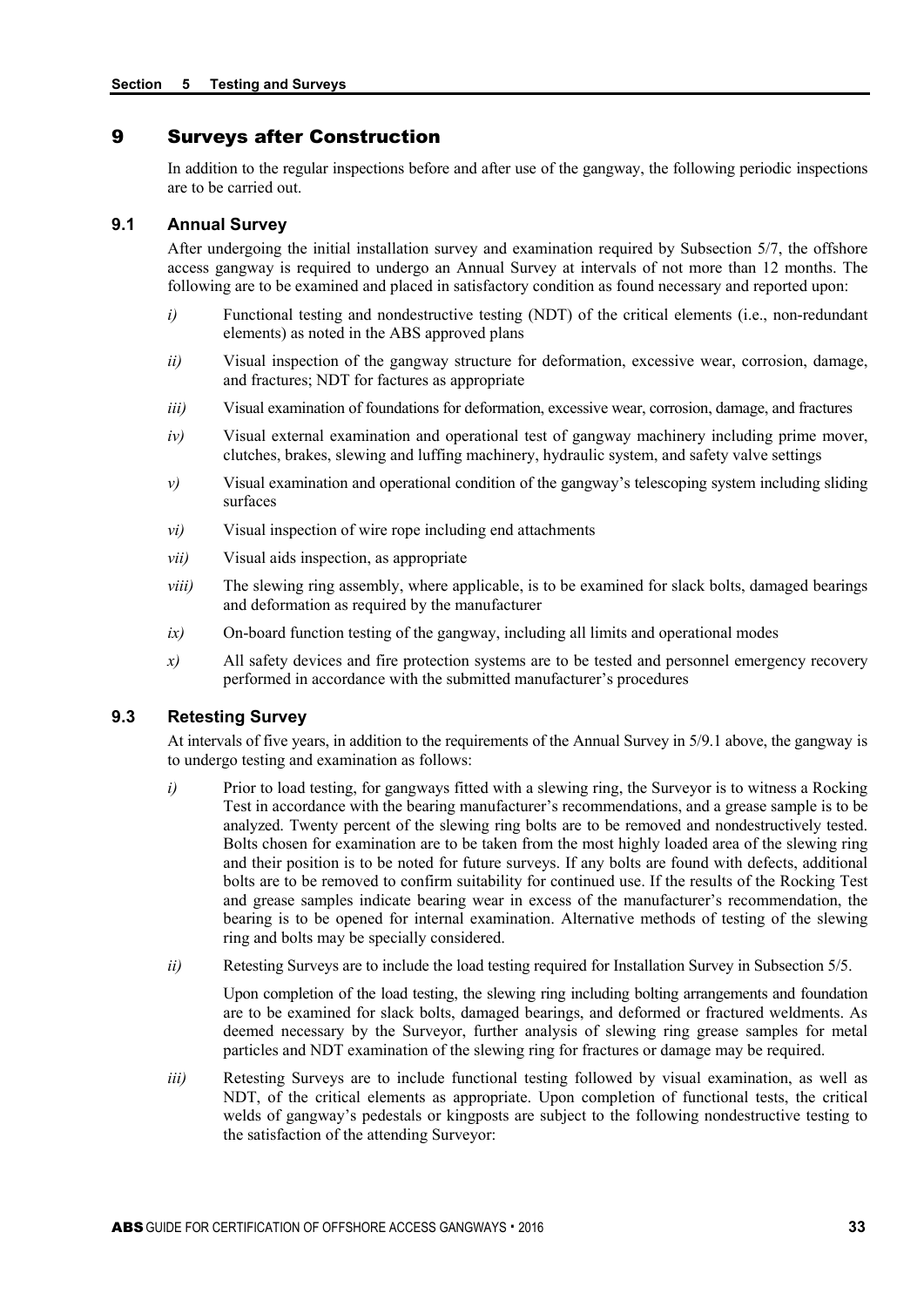- Volumetric NDT of all critical butt welds in the gangway's pedestals or kingposts, including any transition pieces between the pedestal and the slewing ring. If both sides are accessible and 100% volumetric NDT has been previously completed and recorded in the gangway's records, 100% surface NDT on both sides may be conducted instead.
- 100% surface NDT on both sides of critical fillet welds in the pedestal or kingpost and transition pieces.
- *iv*) A close-up examination of all structure, luffing structural connections, multiple sheave blocks, spreaders, hydraulic cylinders and all other load bearing parts is to be carried out to confirm their condition. Suitable safe means of access are to be provided to facilitate the close-up examination. Any load-carrying parts that display indications of damage or deformation are to be further examined as deemed necessary by the attending Surveyor.

#### **9.5 Repairs and Alterations**

#### 9.5.1 Telescopic Structure and Permanent Fittings

When repairs or renewals, including welding and/or replacement of major structural components, are required to be made to the load bearing structures or permanent fittings of the offshore access gangways, the repairs are to be carried out to the satisfaction of the Surveyor. Any welding is to be done by an approved procedure. Tests and examination of the gangway are to be carried out in accordance with Subsection 5/3 of this Guide. All load tests are to be conducted unless the manufacturer identifies the load test required to test the repair or modification. If all load tests are conducted, the Owner is to consider conducting a Retesting Survey.

The repairs or renewals are to be noted in the gangway Register, and repair reports are to be attached to the certificate as an Appendix.

Examples of load bearing structures requiring retest are:

- *i*) Telescopic main bridge, telescopic bridge and landing structure
- *ii)* Telescopic base frame, slew column
- *iii)* Pedestal and foundation
- *iv)* Swing circle (slew bearing) assembly
- *v)* Pins and shafts

## 9.5.2 Modification of Gangways

If the offshore access gangway is repaired with different materials, rebuilt with profiles of a different cross-section, or structural components changed, the gangway design may need to be resubmitted to ABS for approval. A new test and examination may be required to be conducted in accordance with Subsections 5/3, 5/5 and 5/7. If the modifications are found satisfactory, the Surveyor may issue a new certificate in accordance with Subsection 7/3.

## **9.7 Reinstallation Survey**

For gangways that have been reinstalled to a different vessel/unit, installation and retesting surveys are to be conducted, including a review of the maintenance records.

## 11 Slewing Ring Surveys

The slewing ring surveys are to follow the requirements in 2-7/3.3 of the *Lifting Appliance Guide*.

## 13 Inspection of Wire Rope

Wire ropes are to be inspected at each annual and retesting survey in accordance with 2-7/13 of the *Lifting Appliance Guide.* The gangway owner is to examine the wire rope at frequent intervals between surveys.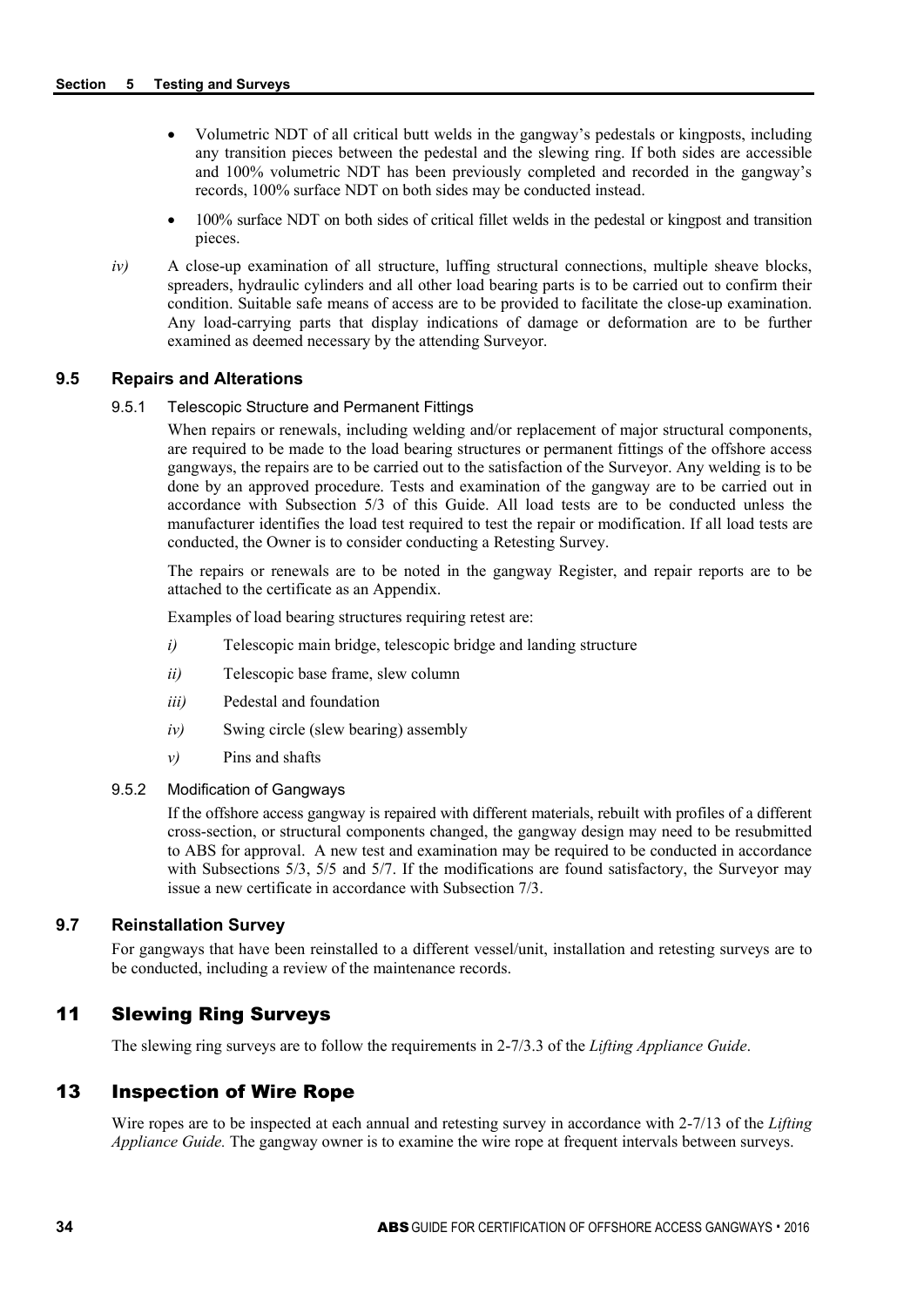## 15 Monthly Inspection by Vessel's Personnel

A monthly inspection of the offshore access gangway is to be made by members of the vessel's or unit's personnel as designed by the Master. A record is to be kept of the findings of the inspections, along with any repairs and renewals resulting from these inspections. This record is to be in or kept with the offshore access gangway Register.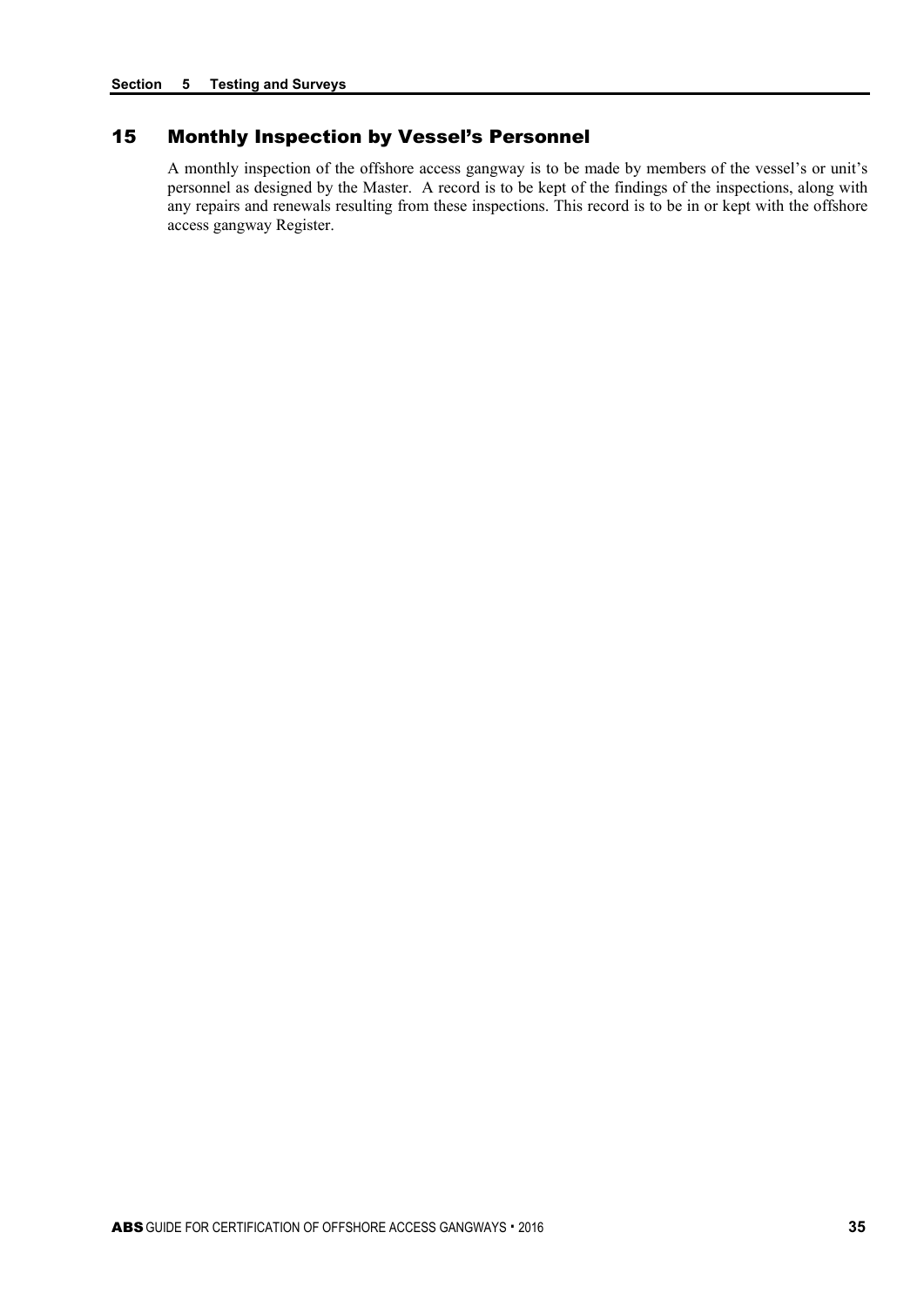

# SECTION 6 Risk Assessment

## 1 Risk Assessment

Considering the complexity of the gangway systems (especially for active motion compensated offshore access gangways), in each phase of operation, system risk assessment through Failure Mode Effect and Criticality Analysis (FMECA) is to be performed to verify appropriate consideration has been given to critical component failure and that sufficient redundancy is available where components are not failsafe. Where components are of a new/novel type, or are being used in a completely novel manner, component FMECA may be required to demonstrate component suitability or as input to the system risk assessment. The ABS *Guidance Notes on Risk Assessment Applications for the Marine and Offshore Oil and Gas Industries* provides the guidelines for defining the concept of risks, describing the methods available to assess the risk associated with offshore units and setting up and conducting successful risk studies.

The gangway supporting utility functions and primary escape routes may require a holistic risk assessment plan which involve performing a HAZID/HAZOP study for the purposes of generating a hazard register, and further studies as necessary in the detailed design phase (e.g., fire and explosion analyses; emergency system survivability analysis, smoke and gas ingress analysis; Escape, Evacuation, and Rescue (EER) study; quantitative risk assessments (QRA)).

Risk assessment can be performed by a third party. The risk analyses are primarily addressed to those items affecting the safety of an installation, facility, or operation, but the methods discussed can also be applied to other types of risk. The risk analysis findings are to be incorporated into the relevant manuals and test procedures.

The FMECA or risk studies performed on a case-by-case basis, as applicable, by considering the relevant aspects from offshore units that are to be connected by the gangway and any secondary functional aspects (e.g., support of utility transfer lines). Any specific FMECA or risk study is to demonstrate that no single failure will result in unacceptable consequences, such as gangway unavailability, potential to result in personnel injury, environmental impact, or equipment damage.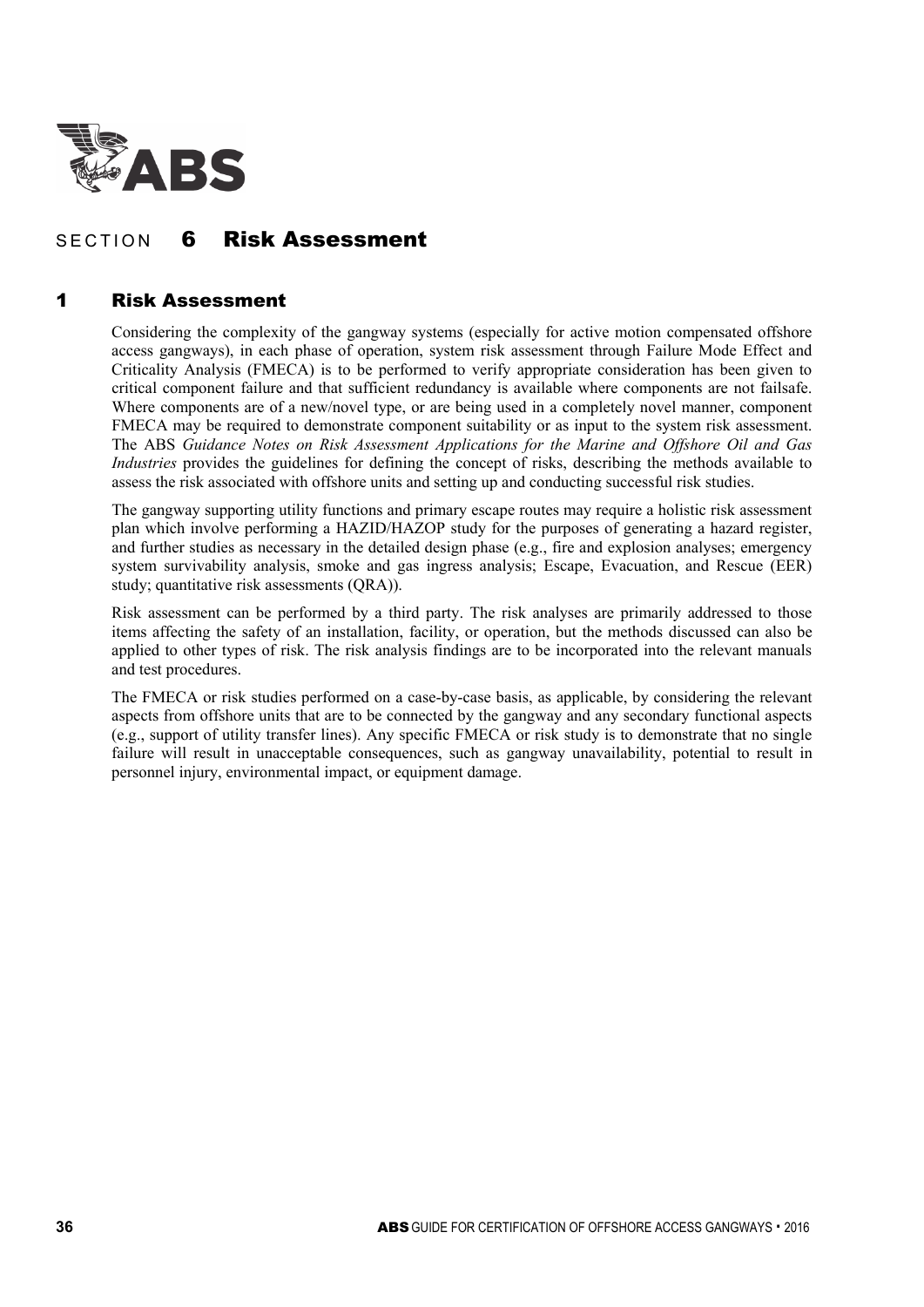

# SECTION 7 Register for the Offshore Access Gangways

## 1 General

A Register for the Offshore Access Gangway is to be available onboard for endorsement by the Surveyor at the time of periodic and damage surveys, see Section 5 of this Guide. The following items are to be included in the Register: arrangement diagram of the assembled gangway, loose gear location and marking list, operation manual, particulars and location of special materials, welding procedures, and a record of periodical surveys. Additionally, copies of certificates covering original and replacement loose gear, original tests to the gangways and repairs or additions to the gangways are to be attached to the Register.

## 3 Certificates and Forms

The following certificates and forms are usually provided by the builder, manufacturer, testing authority, or the firm undertaking annealing (when required). Copies, as required and appropriate in each case, are to be made available for inclusion in the Register.

- Form 4 (ABS Form CHG-4) Certificate of Test and Examination of Chains, Rings, Loose Gears, Shackles, Swivels and Pulley Blocks
- Form 5 (ABS Form CHG-5) Certificate of Examination and Test of Wire Rope before being taken into use
- Manufacturer's bolt and torque standards for slewing ring bearing
- Approved coresponding wire rope reeving diagrams
- Manufacturer's procedures for proof-testing of hydraulic cylinders including overriding of limiting devices (where required) to achieve full proof load

The following forms and reports are provided and issued by the Surveyors (as applicable) upon completion of prescribed tests and surveys. Copies are to be included in the Register.

- Form 1 (ABS Form CHG-1 GRC) –Register of Offshore Access Gangway
- Form 3 (ABS Form CHG-3 GRC) Certificates of Test and Examination of Offshore Access Gangway and Their Accessory Gear/Cylinders: Before being taken into use. Retesting Surveys and Tests Associated with Repairs
- Form 7 (ABS Form CHG-7 GRC) Certificate of Annual Thorough Examination of Cylinders and for Annual Inspection of Offshore Access Gangway. Reports covering the construction of the offshore access gangway and any tests carried out at the manufacturer's plant during construction.

## 5 Owner's Overhaul and Inspection Record

A record is to be kept onboard the vessel or unit to show particulars of all overhauls, inspections, repairs, and replacements carried out by the offshore access gangway Owner or Operator. This record is to be made available to the Surveyor at all times and, in addition to the above requirements, is to have specific sections that include the following:

- A log of the "Rocking Testing" results required by Subsection 5/5 of this Guide, showing the manufacturer's tolerances and remaining slew bearing clearances calculated from the testing results.
- A record of the slew bolts inspected, as required by Section 5 of this Guide, showing the location of bolts and a copy of bolt manufacturing record or certificate, if the bolts have been renewed.
- A copy of the NDT record of all critical weld inspections after load testing, as required by Section 5 of this Guide.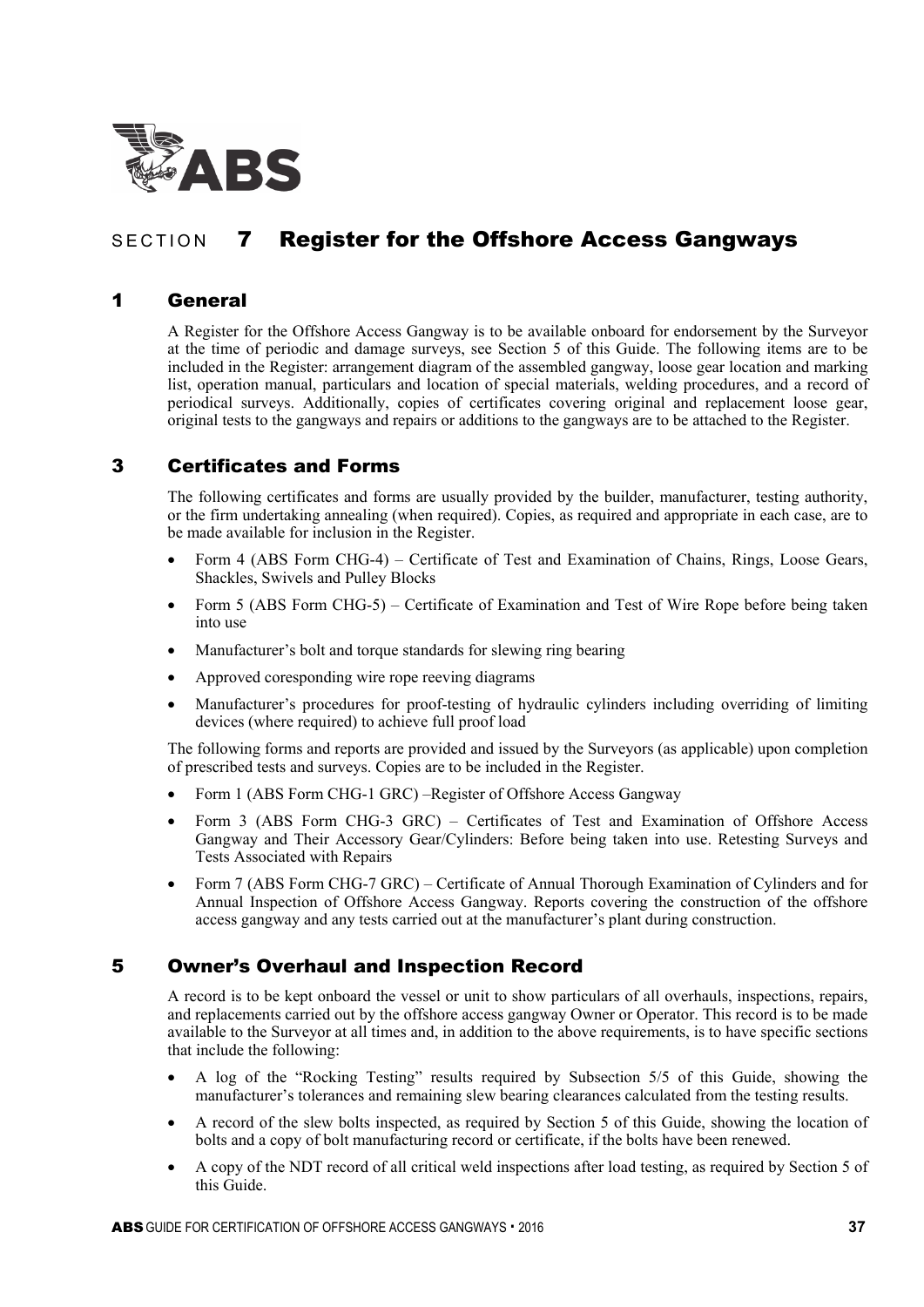## 7 Repairs and Alterations

Certificates covering tests performed after repairs and alterations are to be inserted in the Register.

## 9 Addition of New Gear and Wire Rope

Replacement wire rope and loose gear is to be supplied with manufacturer's certificate conforming to tests in accordance with 2-4/5 and 2-7/1 of the *Lifting Appliance Guide.* The wire rope and loose gear certificates are to be inserted in the Register (see Subsection 7/1 of this Guide), and each article and certificate is to be identified as to location in the gangway assembly. Certificates covering discarded loose gear are to be removed from the Register.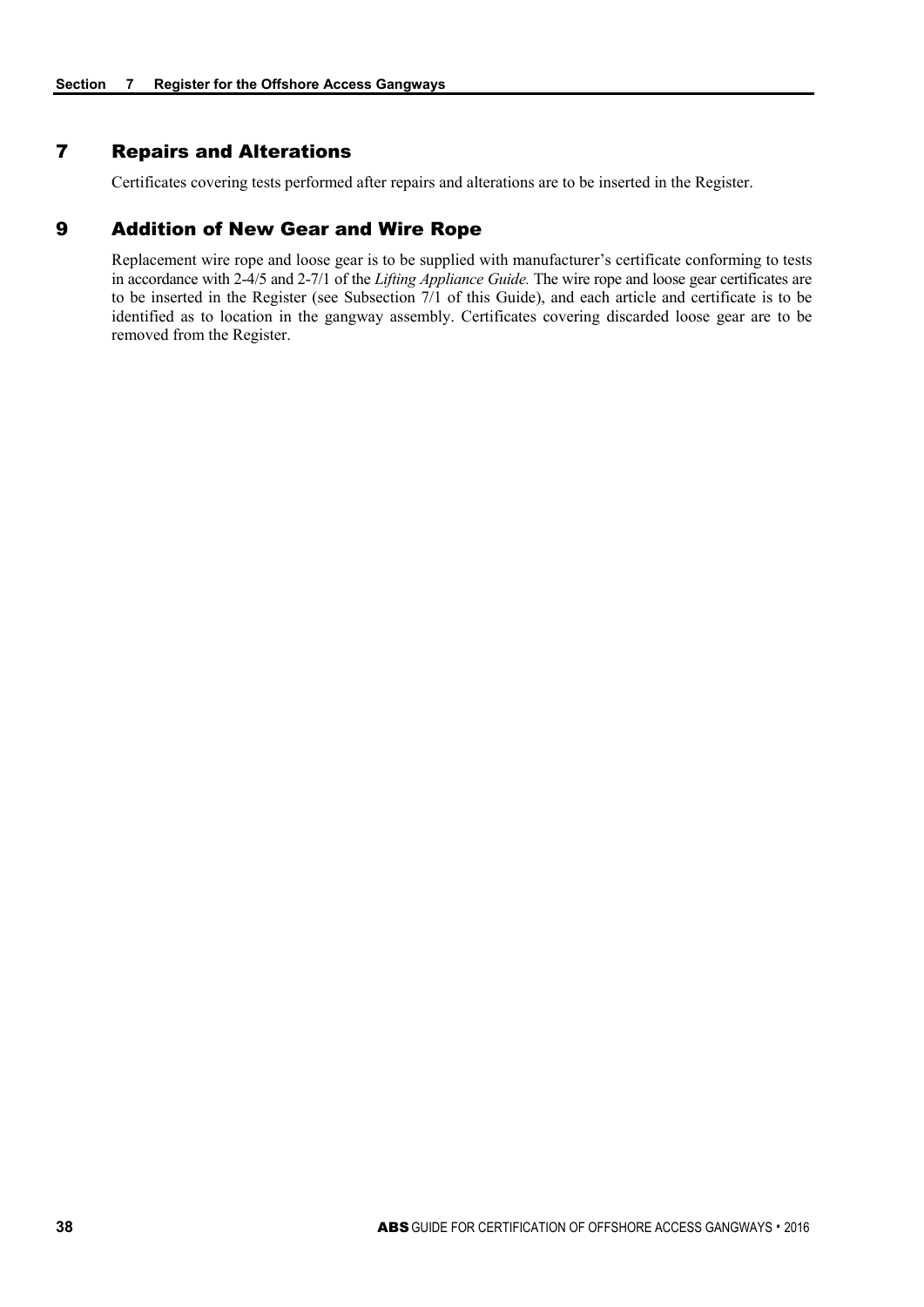

## APPENDIX 1 References

- ABS *Guide for Certification of Lifting Appliances*, latest edition
- ABS *Rules for Building and Classing Mobile Offshore Drilling Units*
- ABS *Rules for Building and Classing Floating Production Installations*
- ABS *Rules for Materials and Welding (Part 2)*
- ABS *Guide for Buckling and Ultimate Strength Assessment for Offshore Structures*
- ABS *Guide for Fatigue Assessment for Offshore Structures*
- ABS *Rules for Building and Classing Steel Vessels*
- ABS *Guidance Notes on Risk Assessment Application for the Marine and Offshore Oil and Gas Industries*
- ABS *Guide for Surveys Using Risk-Based Inspection for the Offshore Industry*
- Norsok N-001, Integrity of Offshore Structures, Edition 7, June 2010
- Norsok S-001, Technical Safety
- Norsok Z-015, Temporary Equipment
- EN 13001-3-1: Cranes General Design
- EN 1990:2002: Eurocode, Dasis of Structural Design
- EN 1993:2006: Eurocode 3, Design of Steel Structures
- EN 1993-6: Eurocode 3, Design of Steel Structures Part 6: Crane Supporting Structures
- EN 1999:2007: Eurocode 9, Design of Aluminum Structures
- EN 1090-3:2008, Execution of Steel Structures and Aluminum Structures –Part 3: technical Requirements for Aluminum Structures
- EN ISO 10042:2005, Welding Arc-welded Joints in Aluminum and its Alloys Quality Levels for Imperfections
- BS EN 50018:2000, Electrical Apparatus for Potentially explosive Atmospheres Flameproof Enclosure 'd'
- IEC 60092, Electrical Installations in Ships
- 22 IEC 60228, Conductors of Insulated Cables
- IMO MSC.1/Circ. 1331, Guidelines for Construction, Installation, Maintenance and Inspection Survey of Means of Embarkation and Disembarkation
- NFPA 15, Standard for Water Spray Fixed Systems for Fire Protection
- SOLAS II-1/3-9, "Means of Embarkation on and Disembarkation from Ships"
- UK HSE OTO 2001-069, Decks, Stairways and Their Associated Handrails
- ISO 7061:1993, Shipbuilding Aluminum Shore Gangways for Seagoing Vessels
- ISO 7364:1983, Shipbuilding and Marine Structures Deck machinery Accommodation Ladder Winches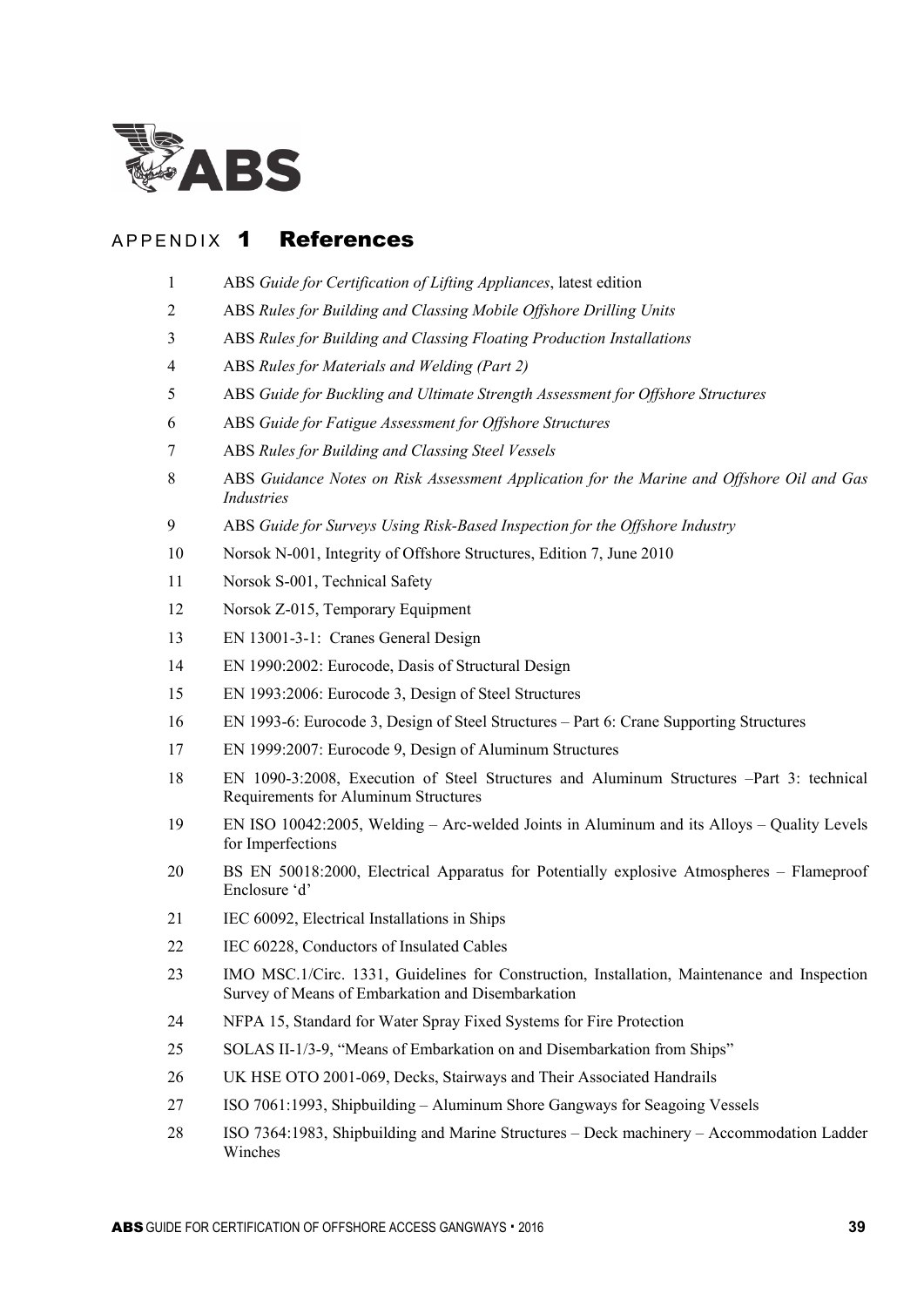| 29 | ISO 10042:2003, Welding – Arc-welded Joints in Aluminum and its Weldable Alloys – Quality<br>levels for Imperfections          |
|----|--------------------------------------------------------------------------------------------------------------------------------|
| 30 | ISO 19900:2013, Petroleum and natural Gas Industries – General Requirements for Offshore<br><b>Structures</b>                  |
| 31 | ISO 19901-6, Petroleum and Natural Gas Industries — Specific requirements for offshore<br>structures Part 6: Marine Operations |
| 32 | ISO 15540:1999, Ships and Marine Technology – Fire Resistance of Hose Assemblies – Test<br><b>Methods</b>                      |

33 29 CFR 1918, Safety and Health Regulations for Longshoring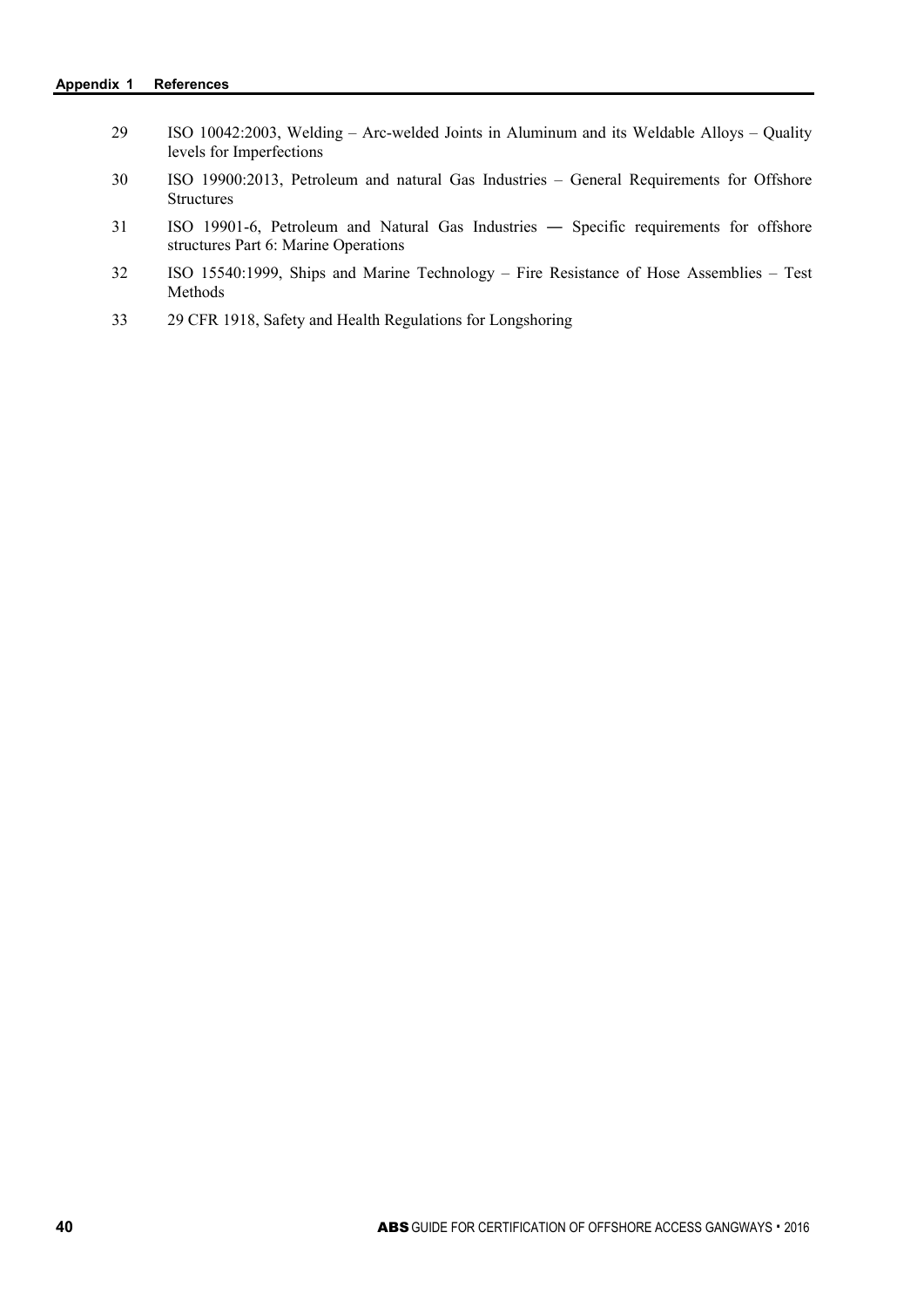

# APPENDIX 2 Samples of ABS Register of Offshore Access Gangways

1 American Bureau of Shipping Register of Offshore Access Gangway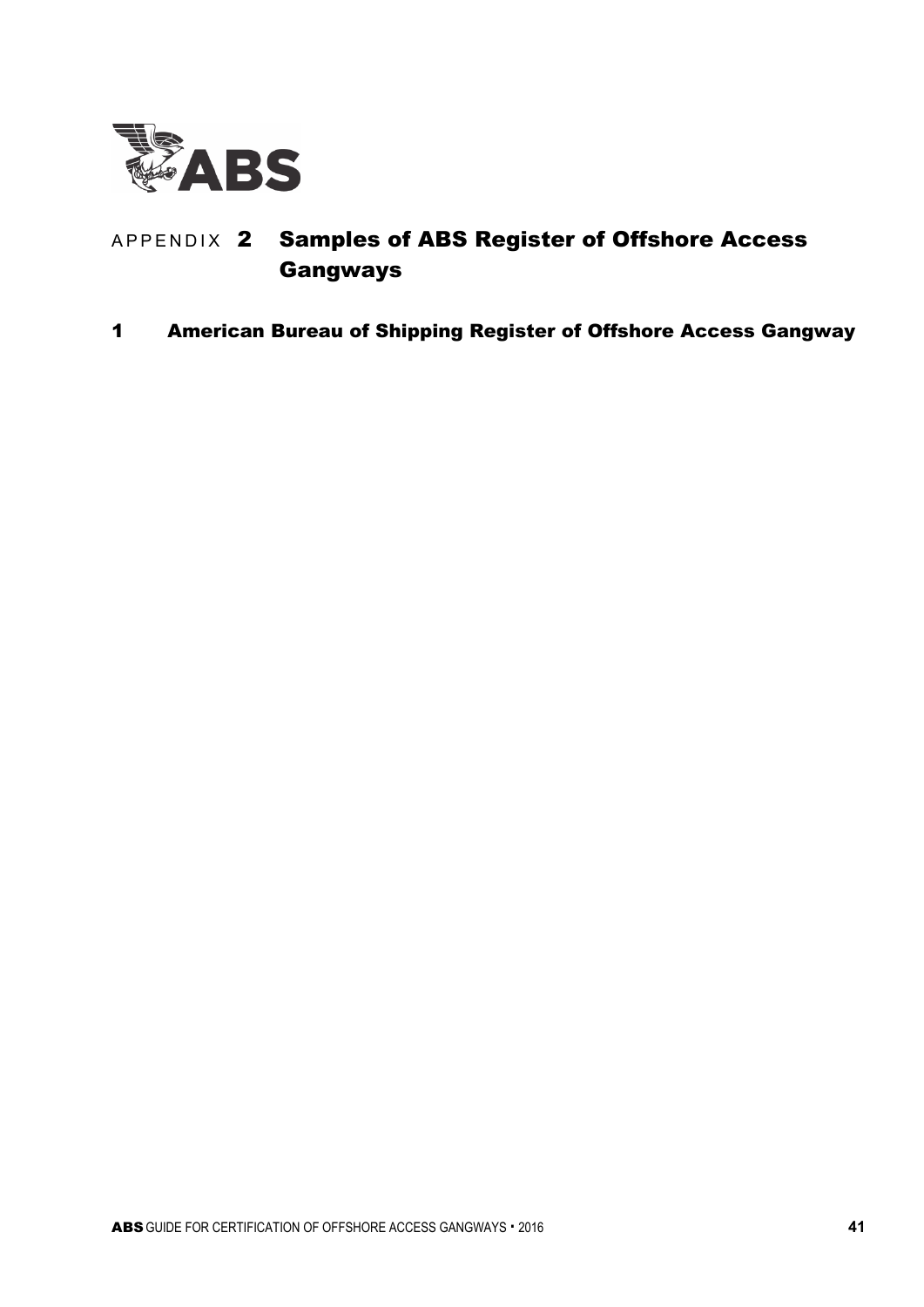# **AMERICAN BUREAU OF SHIPPING**

# **REGISTER OF OFFSHORE ACCESS GANGWAY**

| <b>SAMPLE ONLY</b>        |
|---------------------------|
| NAME OF VESSEL TO BE USED |
|                           |
|                           |
|                           |
|                           |
|                           |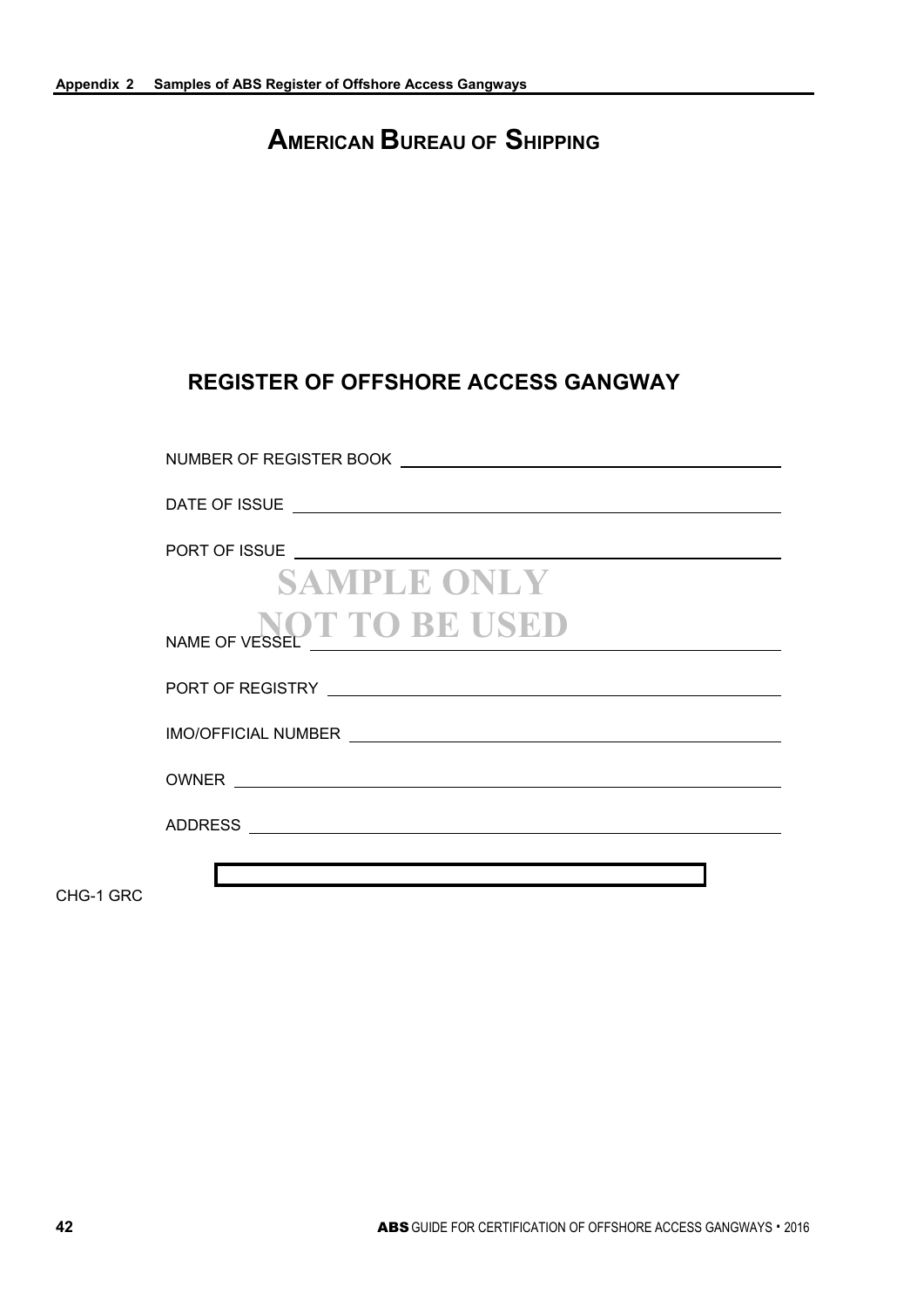# **REGISTER OF OFFSHORE ACCESS GANGWAY**

## INSTRUCTIONS

- 1. This Register of Offshore Access Gangway is issued in connection with the ABS *Guide for Certification of Offshore Access Gangways* and is to be kept available for inspection of proper authority and endorsement by the Surveyor at the time of inspections.
- 2. The Register is divided into three parts for the purpose of recording the following information:
	- Surveys of the Offshore Access Gangways on the vessel in accordance with 5/9. PART I - The Surveyors are to fill in the required information with respect to the original load tests and examination of the vessel's offshore access gangway in accordance with Section 5, "Load Testing", "Functionality Testing", "Survey during Installation", "Slewing Ring Surveys", and "Inspection of Wire Rope", and with respect to Annual and Retesting
	- A record shall be kept in this section of the monthly inspe<br>gangway made by the vessel's personnel <mark>as r</mark>equired by 5/15. PART II - A record shall be kept in this section of the monthly inspection of the offshore access
	- PART III In this part, there shall be inserted the following certificates of tests, examinations, and inspections if relevant:
		- a. Reports of Test and Examination of Offshore Access Gangway at manufacture.
		- b. Certificate of Test and Examination of Wire Rope. Form CHG-5, Refer to CHG-5 Form, A-1 of the *ABS Guide for Certification of Lifting Appliances*.
		- c. Certificate of Test and Examination of chains, rings, loose gears, shackles, swivels and pulley blocks. Form CHG-4, Refer to CHG-4 Form, A-1 of the *ABS Guide for Certification of Lifting Appliances*.
		- d. Certificate of Initial Test and Retesting, or Tests Associated with Repairs. Form CHG-3-GRC
		- e. Certificate of Annual Examinations and Special Inspections. Form CHG-7-GRC

On the reverse side of the above mentioned certificates will be found the particulars of tests pertaining to each.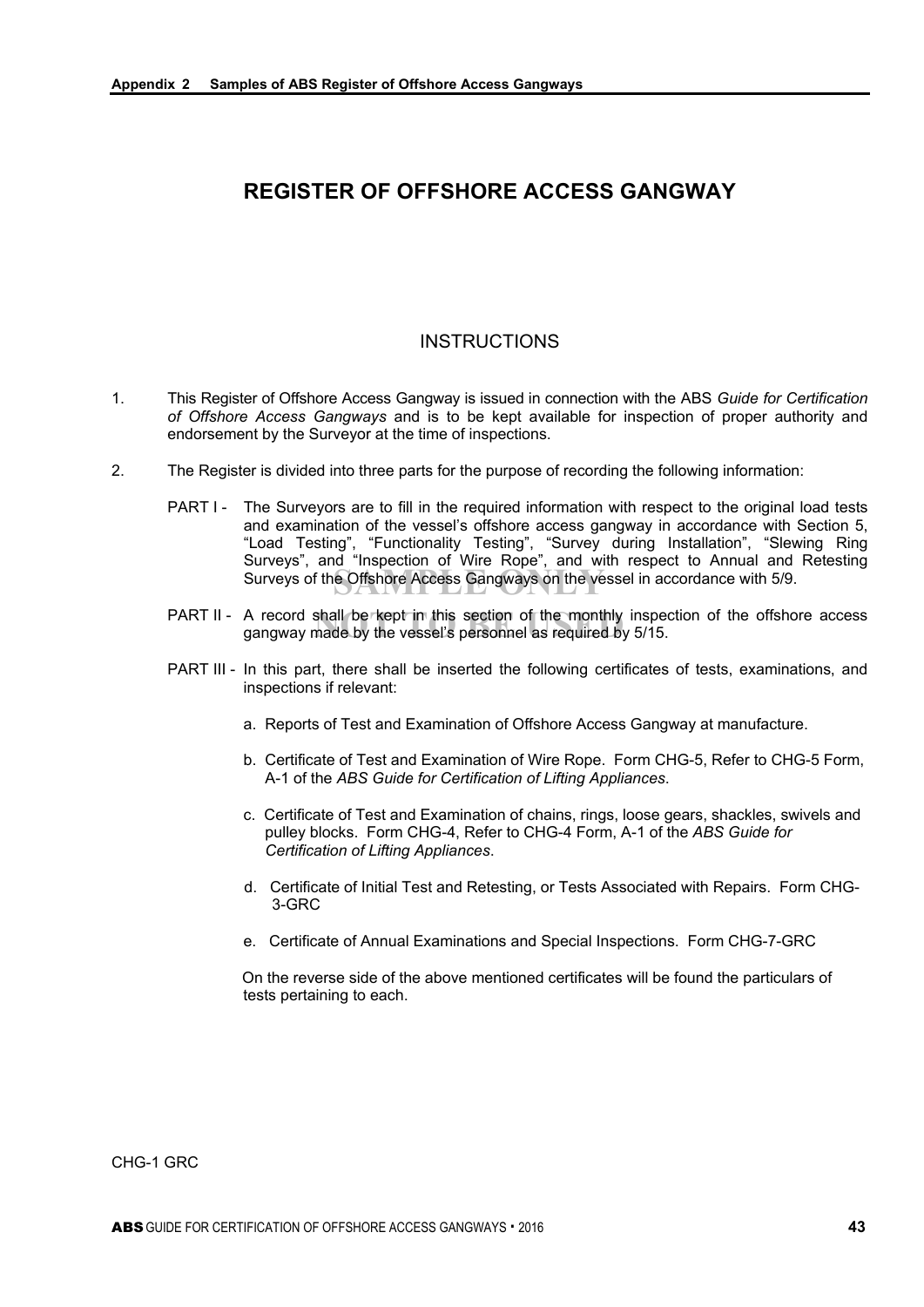## **NOTES ON SPECIAL MATERIALS FOR THE PRINCIPAL STRUCTURAL PARTS**

**Telescopic Main Bridge, Telescopic Bridge or Landing Supporting Structures: -**

**SAMPLE ONLY NOT TO BE USED Base Frame, Slew Column, Swing Circle Assembly, Pedestal, Pins and Shafts, Fasteners : -**

**Other Structural Parts and Components: -**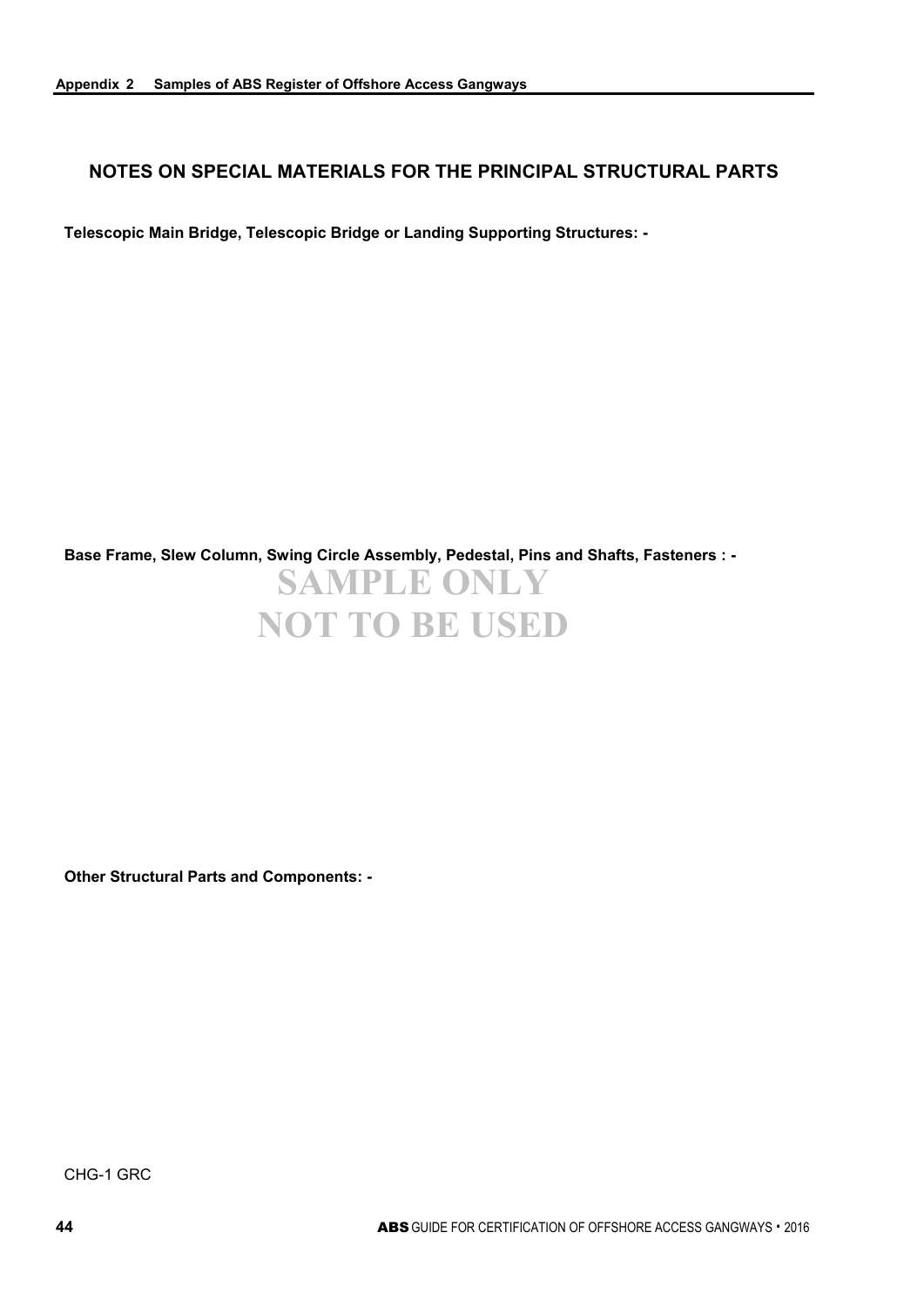## **PART I**

# **INITIAL TEST AND SUBSEQUENT ANNUAL AND RETEST INSPECTION CERTIFICATES**

THIS IS TO CERTIFY that the gangway listed below has been surveyed and found in satisfactory condition unless otherwise noted under Remarks. (If all of the gangways are surveyed at the same time, it will suffice to so indicate below; however, if this is not the case, each article or unit inspected should be listed.)

| DESCRIPTION AND LOCATION<br>OF GANGWAY | <b>DATE</b><br>OF<br><b>SURVEY</b> | NO.<br>$\mathsf{OF}% _{T}\left( \mathcal{M}_{T}\right)$<br><b>CERTIFICATE</b> | SIGNATURE<br>OF<br><b>SURVEYOR</b> | <b>REMARKS</b> |
|----------------------------------------|------------------------------------|-------------------------------------------------------------------------------|------------------------------------|----------------|
|                                        |                                    |                                                                               |                                    |                |
|                                        |                                    |                                                                               |                                    |                |
|                                        |                                    |                                                                               |                                    |                |
|                                        |                                    | <b>SAMPLE ONLY</b>                                                            |                                    |                |
|                                        |                                    | TQ                                                                            |                                    |                |
|                                        |                                    |                                                                               |                                    |                |
|                                        |                                    |                                                                               |                                    |                |
|                                        |                                    |                                                                               |                                    |                |
|                                        |                                    |                                                                               |                                    |                |
|                                        |                                    |                                                                               |                                    |                |
|                                        |                                    |                                                                               |                                    |                |
|                                        |                                    |                                                                               |                                    |                |
|                                        |                                    |                                                                               |                                    |                |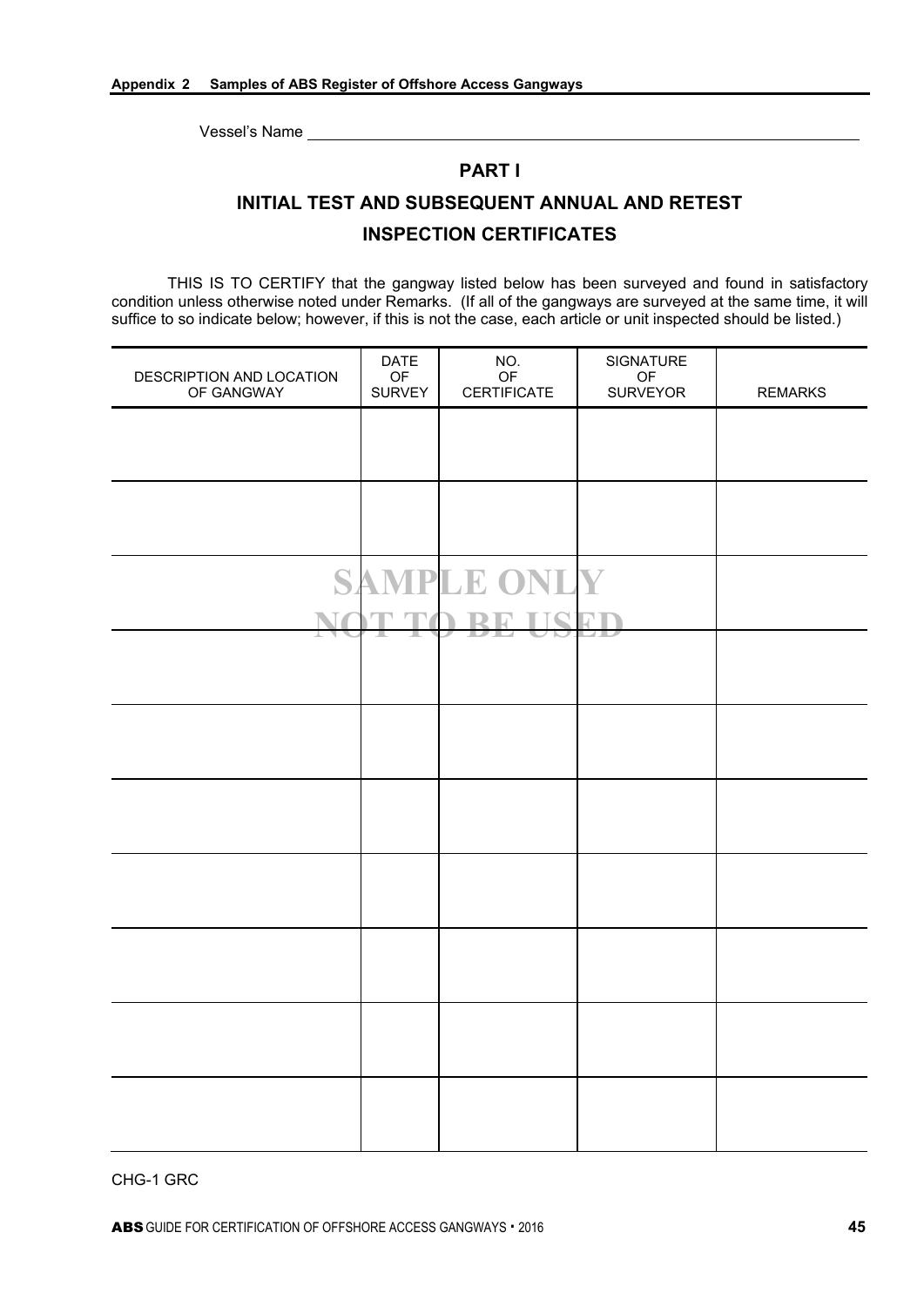#### **Appendix 2 Samples of ABS Register of Offshore Access Gangways**

Vessel's Name

| DESCRIPTION AND LOCATION<br>OF GANGWAY | <b>DATE</b><br>OF<br><b>SURVEY</b> | NO.<br>OF<br><b>CERTIFICATE</b> | SIGNATURE<br>OF<br><b>SURVEYOR</b> | <b>REMARKS</b> |
|----------------------------------------|------------------------------------|---------------------------------|------------------------------------|----------------|
|                                        |                                    |                                 |                                    |                |
|                                        |                                    |                                 |                                    |                |
|                                        |                                    |                                 |                                    |                |
|                                        |                                    |                                 |                                    |                |
|                                        |                                    |                                 |                                    |                |
|                                        | $\mathbf{p}_\mathbf{l}$            | NT<br>$\mathbb{R}$<br>D         | $\boldsymbol{\nabla}$              |                |
|                                        |                                    | NOT TO BE USED                  |                                    |                |
|                                        |                                    |                                 |                                    |                |
|                                        |                                    |                                 |                                    |                |
|                                        |                                    |                                 |                                    |                |
|                                        |                                    |                                 |                                    |                |
|                                        |                                    |                                 |                                    |                |
|                                        |                                    |                                 |                                    |                |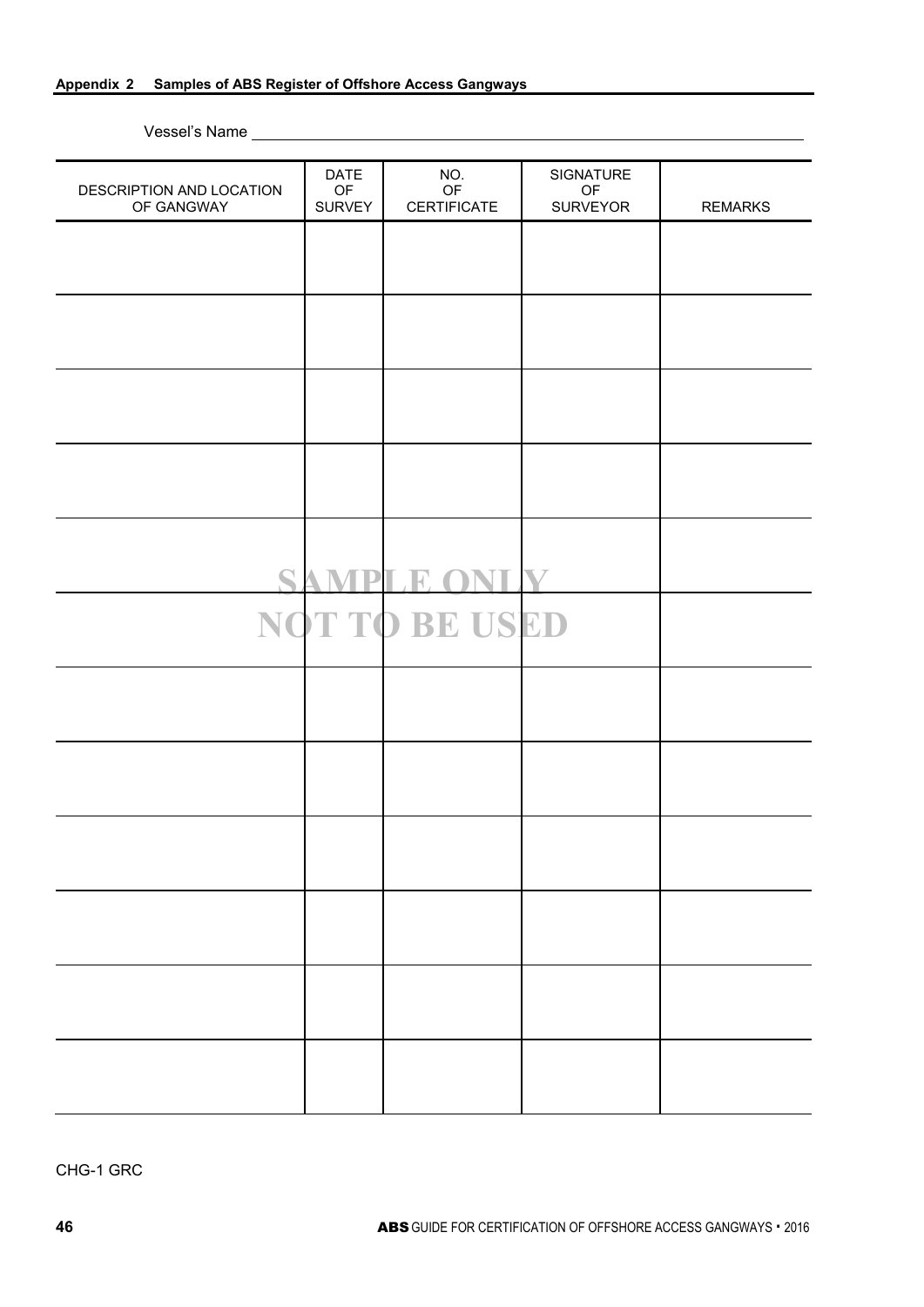| DESCRIPTION AND LOCATION<br>OF GANGWAY | <b>DATE</b><br>OF<br><b>SURVEY</b> | NO.<br>OF<br><b>CERTIFICATE</b> | SIGNATURE<br>$\mathsf{OF}% _{T}\left( \mathcal{M}_{T}\right)$<br>SURVEYOR | <b>REMARKS</b> |
|----------------------------------------|------------------------------------|---------------------------------|---------------------------------------------------------------------------|----------------|
|                                        |                                    |                                 |                                                                           |                |
|                                        |                                    |                                 |                                                                           |                |
|                                        |                                    |                                 |                                                                           |                |
|                                        |                                    |                                 |                                                                           |                |
|                                        |                                    |                                 |                                                                           |                |
|                                        |                                    |                                 |                                                                           |                |
| $\blacktriangleleft$                   | Ŋ<br>$\Delta$                      | <b>IPLE OI</b>                  |                                                                           |                |
|                                        |                                    | T TO BE USED                    |                                                                           |                |
|                                        |                                    |                                 |                                                                           |                |
|                                        |                                    |                                 |                                                                           |                |
|                                        |                                    |                                 |                                                                           |                |
|                                        |                                    |                                 |                                                                           |                |
|                                        |                                    |                                 |                                                                           |                |
|                                        |                                    |                                 |                                                                           |                |
|                                        |                                    |                                 |                                                                           |                |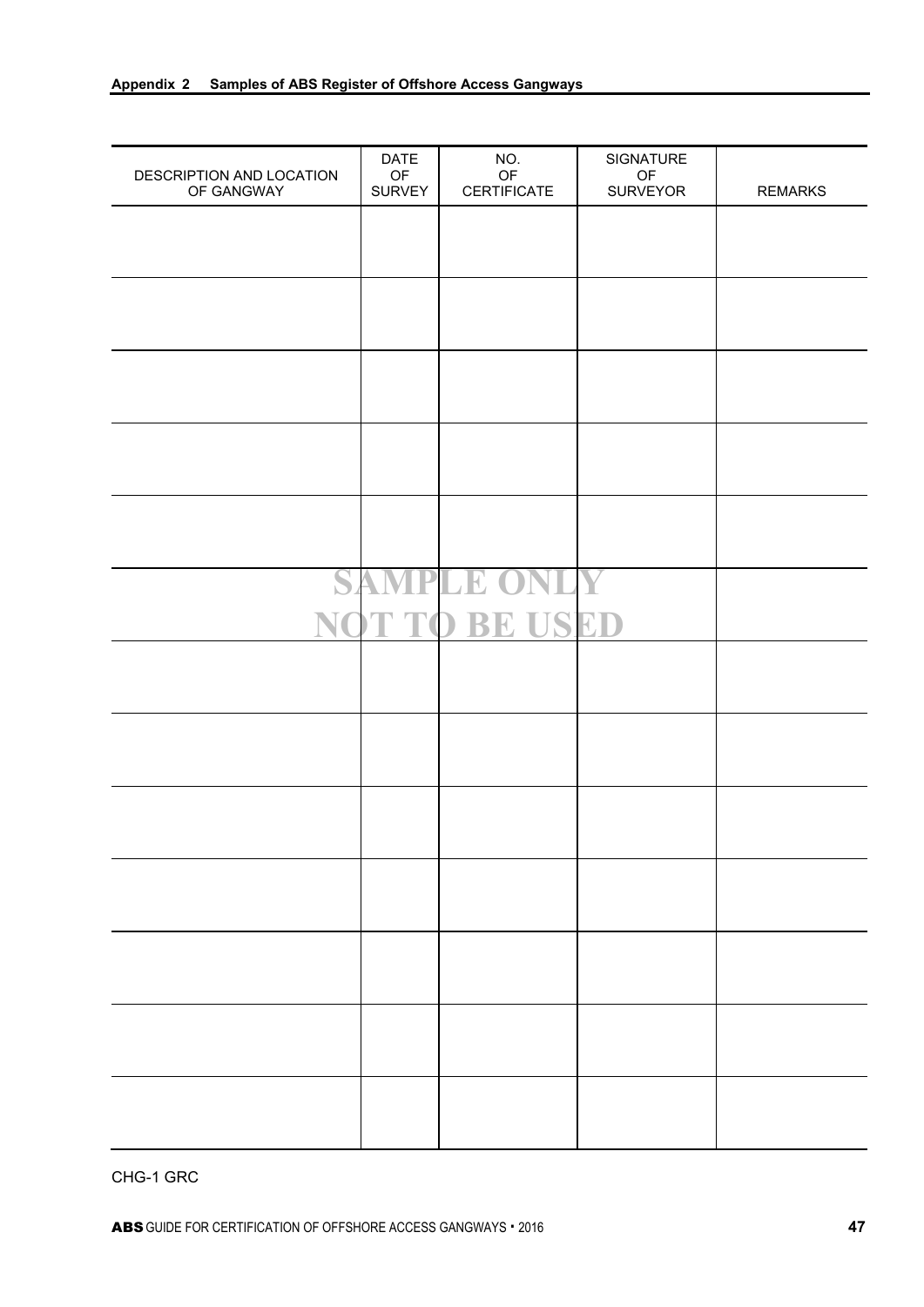#### **Appendix 2 Samples of ABS Register of Offshore Access Gangways**

Vessel's Name

| DESCRIPTION AND LOCATION<br>OF GANGWAY | <b>DATE</b><br>OF<br><b>SURVEY</b> | NO.<br>OF<br><b>CERTIFICATE</b> | SIGNATURE<br>OF<br><b>SURVEYOR</b> | <b>REMARKS</b> |
|----------------------------------------|------------------------------------|---------------------------------|------------------------------------|----------------|
|                                        |                                    |                                 |                                    |                |
|                                        |                                    |                                 |                                    |                |
|                                        |                                    |                                 |                                    |                |
|                                        |                                    |                                 |                                    |                |
|                                        |                                    |                                 |                                    |                |
|                                        |                                    |                                 |                                    |                |
|                                        |                                    |                                 |                                    |                |
| $\mathbf S$                            |                                    | <b>VT</b><br>PI R               | $\boldsymbol{\mathbf{V}}$          |                |
|                                        |                                    | NOT TO BE USED                  |                                    |                |
|                                        |                                    |                                 |                                    |                |
|                                        |                                    |                                 |                                    |                |
|                                        |                                    |                                 |                                    |                |
|                                        |                                    |                                 |                                    |                |
|                                        |                                    |                                 |                                    |                |
|                                        |                                    |                                 |                                    |                |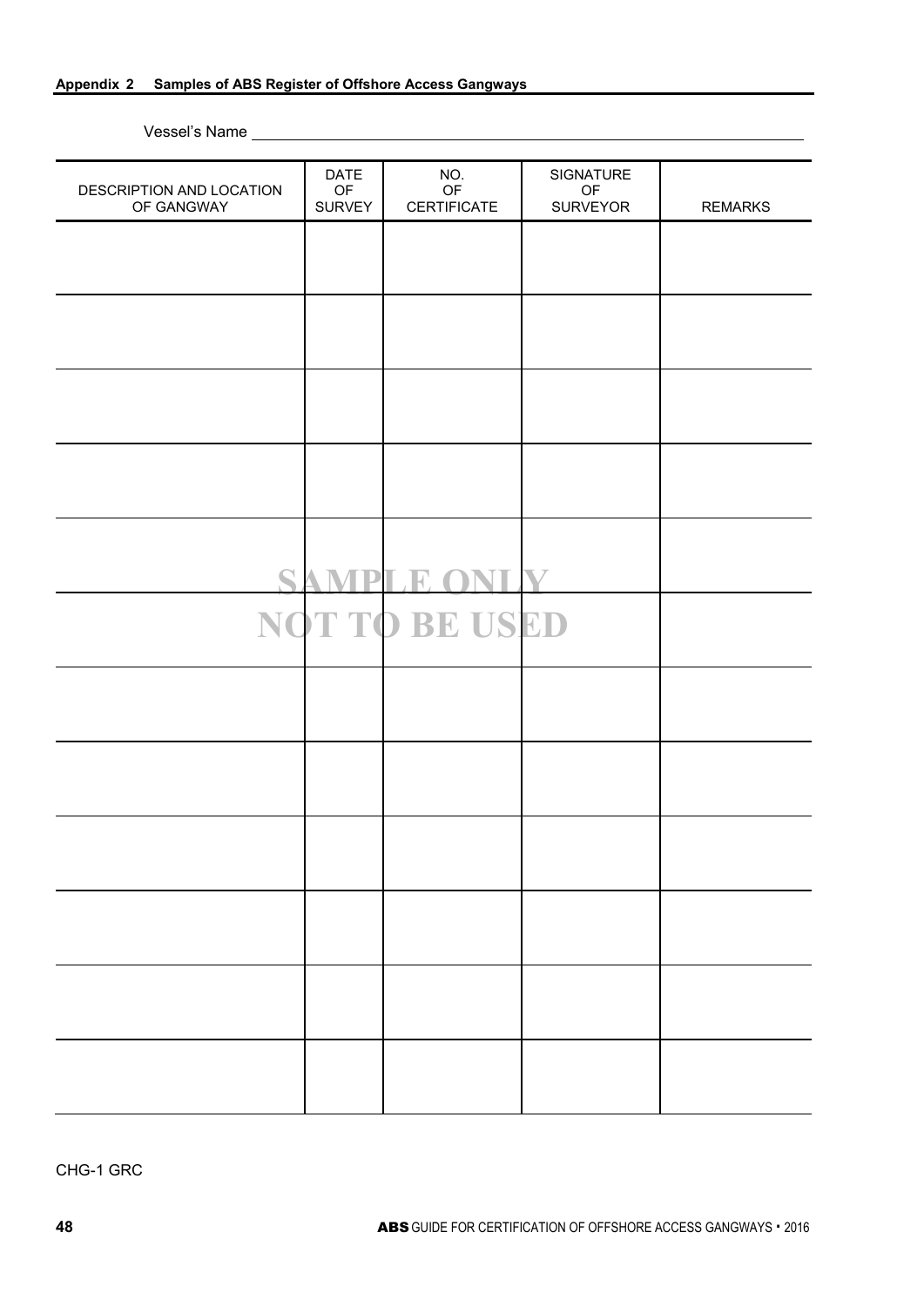| DESCRIPTION AND LOCATION<br>OF GANGWAY | <b>DATE</b><br>OF<br><b>SURVEY</b> | NO.<br>OF<br><b>CERTIFICATE</b> | SIGNATURE<br>$\mathsf{OF}% _{T}\left( \mathcal{M}_{T}\right)$<br>SURVEYOR | <b>REMARKS</b> |
|----------------------------------------|------------------------------------|---------------------------------|---------------------------------------------------------------------------|----------------|
|                                        |                                    |                                 |                                                                           |                |
|                                        |                                    |                                 |                                                                           |                |
|                                        |                                    |                                 |                                                                           |                |
|                                        |                                    |                                 |                                                                           |                |
|                                        |                                    |                                 |                                                                           |                |
|                                        |                                    |                                 |                                                                           |                |
| $\blacktriangleleft$                   | Ŋ<br>$\Delta$                      | <b>IPLE OI</b>                  |                                                                           |                |
|                                        |                                    | T TO BE USED                    |                                                                           |                |
|                                        |                                    |                                 |                                                                           |                |
|                                        |                                    |                                 |                                                                           |                |
|                                        |                                    |                                 |                                                                           |                |
|                                        |                                    |                                 |                                                                           |                |
|                                        |                                    |                                 |                                                                           |                |
|                                        |                                    |                                 |                                                                           |                |
|                                        |                                    |                                 |                                                                           |                |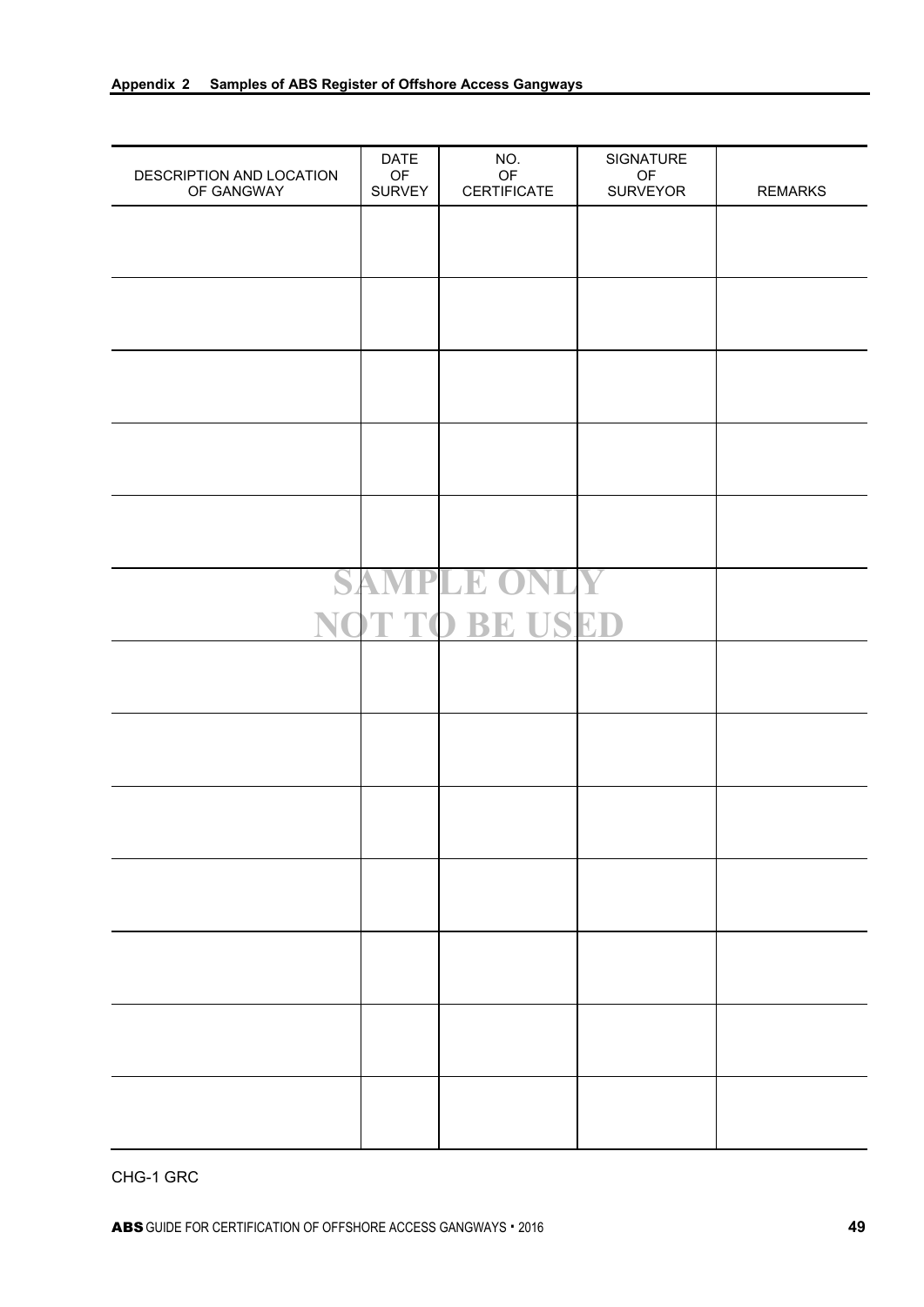## **PART II**

## **RECORD OF MONTHLY INSPECTION BY VESSEL'S PERSONNEL**

| <b>DATE</b><br><b>INSPECTED</b> | REPAIRS AND RENEWALS REQUIRED<br>RESULTING FROM INSPECTION | SIGNATURE OF<br><b>VESSEL'S PERSONNEL</b> |
|---------------------------------|------------------------------------------------------------|-------------------------------------------|
|                                 |                                                            |                                           |
|                                 |                                                            |                                           |
|                                 |                                                            |                                           |
|                                 |                                                            |                                           |
|                                 |                                                            |                                           |
|                                 |                                                            |                                           |
|                                 |                                                            |                                           |
|                                 | <b>SAMPLE ONLY</b>                                         |                                           |
|                                 |                                                            |                                           |
|                                 | NOT TO BE USED                                             |                                           |
|                                 |                                                            |                                           |
|                                 |                                                            |                                           |
|                                 |                                                            |                                           |
|                                 |                                                            |                                           |
|                                 |                                                            |                                           |
|                                 |                                                            |                                           |
|                                 |                                                            |                                           |
|                                 |                                                            |                                           |
|                                 |                                                            |                                           |
|                                 |                                                            |                                           |
|                                 |                                                            |                                           |
|                                 |                                                            |                                           |
|                                 |                                                            |                                           |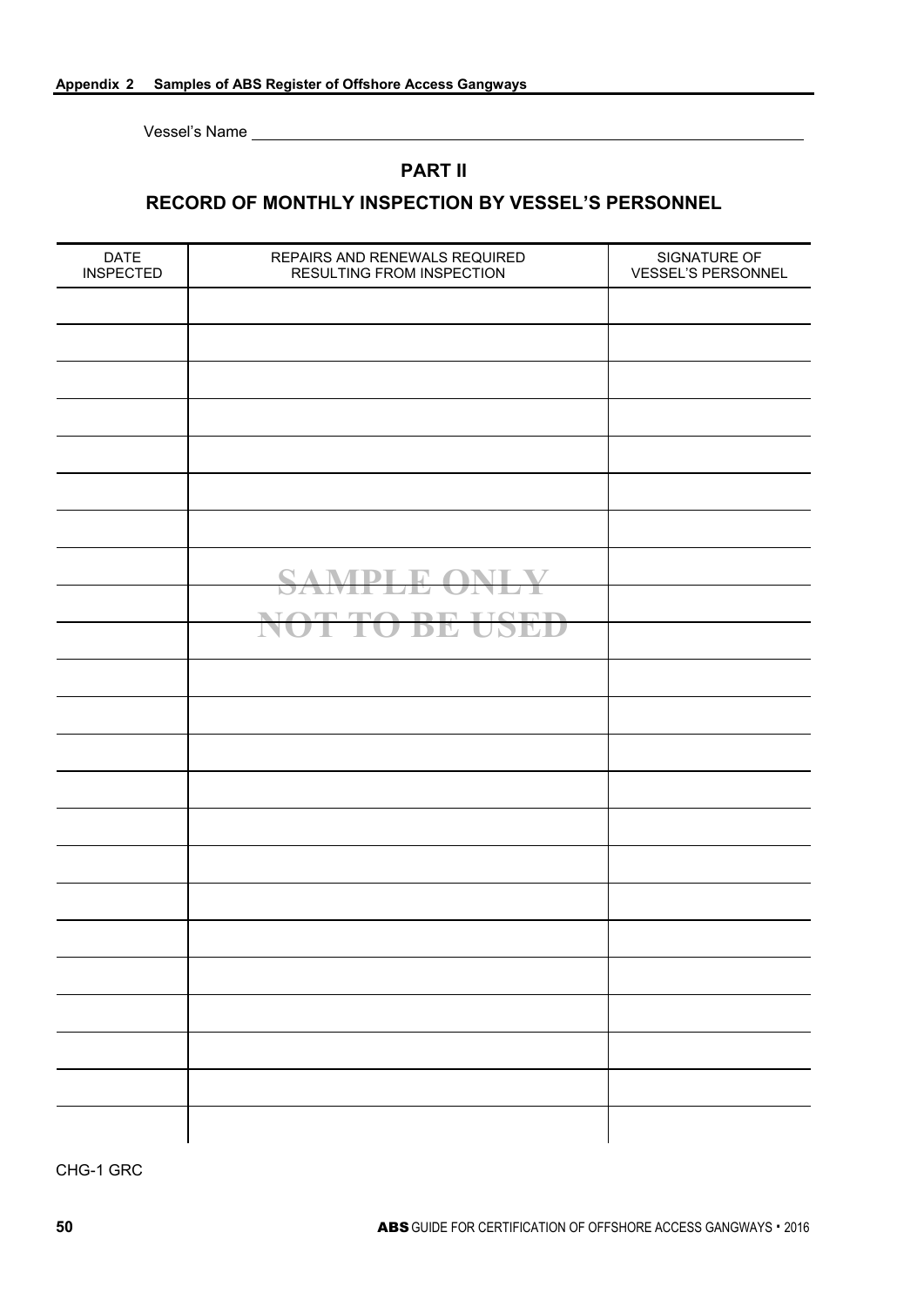## **PART II**

## **RECORD OF MONTHLY INSPECTION BY VESSEL'S PERSONNEL**

| <b>DATE</b><br><b>INSPECTED</b> | REPAIRS AND RENEWALS REQUIRED<br>RESULTING FROM INSPECTION | SIGNATURE OF<br><b>VESSEL'S PERSONNEL</b> |
|---------------------------------|------------------------------------------------------------|-------------------------------------------|
|                                 |                                                            |                                           |
|                                 |                                                            |                                           |
|                                 |                                                            |                                           |
|                                 |                                                            |                                           |
|                                 |                                                            |                                           |
|                                 |                                                            |                                           |
|                                 |                                                            |                                           |
|                                 | <b>SAMPLE ONLY</b>                                         |                                           |
|                                 | NOT TO BE USED                                             |                                           |
|                                 |                                                            |                                           |
|                                 |                                                            |                                           |
|                                 |                                                            |                                           |
|                                 |                                                            |                                           |
|                                 |                                                            |                                           |
|                                 |                                                            |                                           |
|                                 |                                                            |                                           |
|                                 |                                                            |                                           |
|                                 |                                                            |                                           |
|                                 |                                                            |                                           |
|                                 |                                                            |                                           |
|                                 |                                                            |                                           |
|                                 |                                                            |                                           |
|                                 |                                                            |                                           |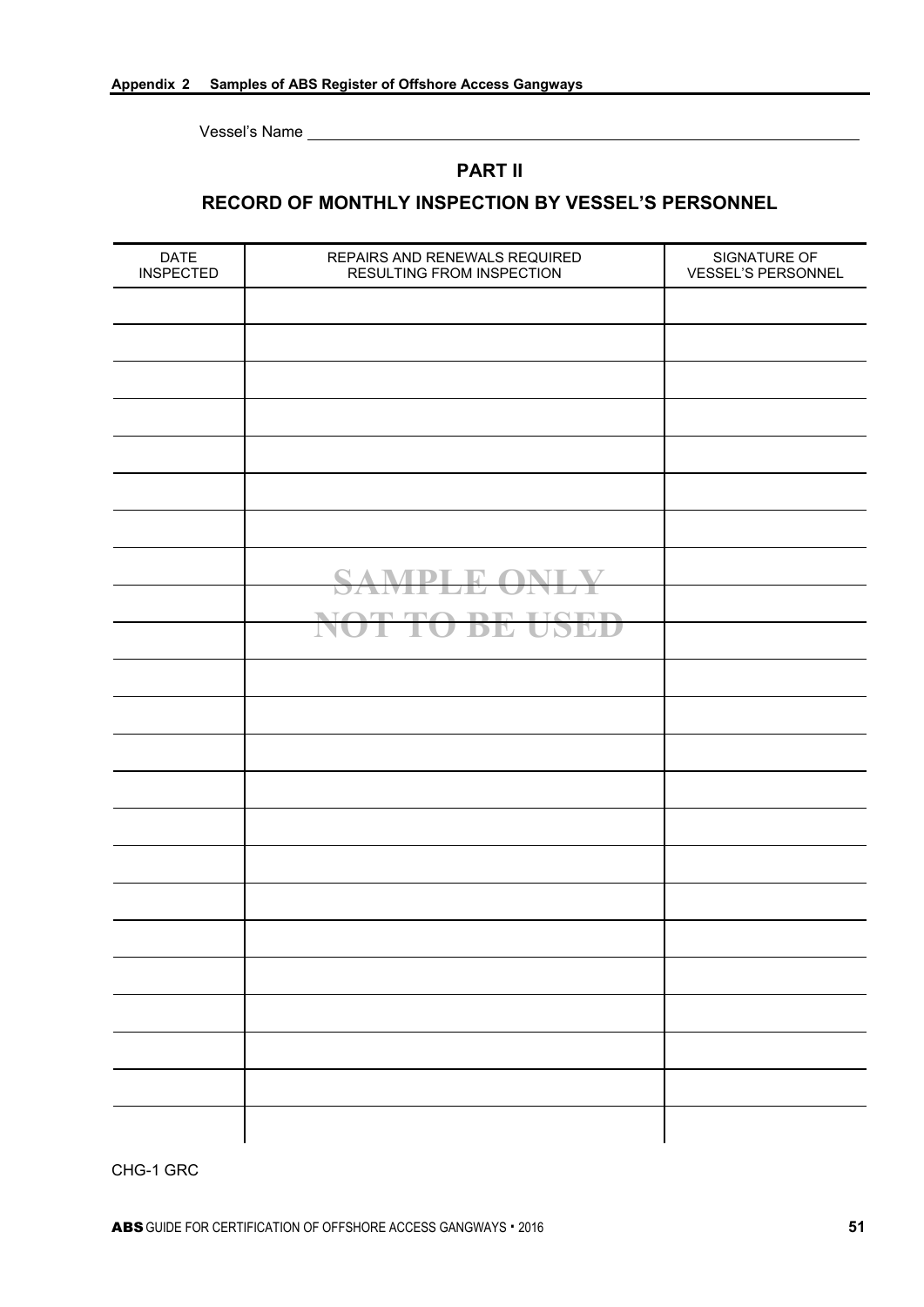## **PART II**

## **RECORD OF MONTHLY INSPECTION BY VESSEL'S PERSONNEL**

| <b>DATE</b><br><b>INSPECTED</b> | REPAIRS AND RENEWALS REQUIRED<br><b>RESULTING FROM INSPECTION</b> | SIGNATURE OF<br>VESSEL'S PERSONNEL |
|---------------------------------|-------------------------------------------------------------------|------------------------------------|
|                                 |                                                                   |                                    |
|                                 |                                                                   |                                    |
|                                 |                                                                   |                                    |
|                                 |                                                                   |                                    |
|                                 |                                                                   |                                    |
|                                 |                                                                   |                                    |
|                                 |                                                                   |                                    |
|                                 | <b>SAMPLE ONLY</b>                                                |                                    |
|                                 |                                                                   |                                    |
|                                 | NOT TO BE USED                                                    |                                    |
|                                 |                                                                   |                                    |
|                                 |                                                                   |                                    |
|                                 |                                                                   |                                    |
|                                 |                                                                   |                                    |
|                                 |                                                                   |                                    |
|                                 |                                                                   |                                    |
|                                 |                                                                   |                                    |
|                                 |                                                                   |                                    |
|                                 |                                                                   |                                    |
|                                 |                                                                   |                                    |
|                                 |                                                                   |                                    |
|                                 |                                                                   |                                    |
|                                 |                                                                   |                                    |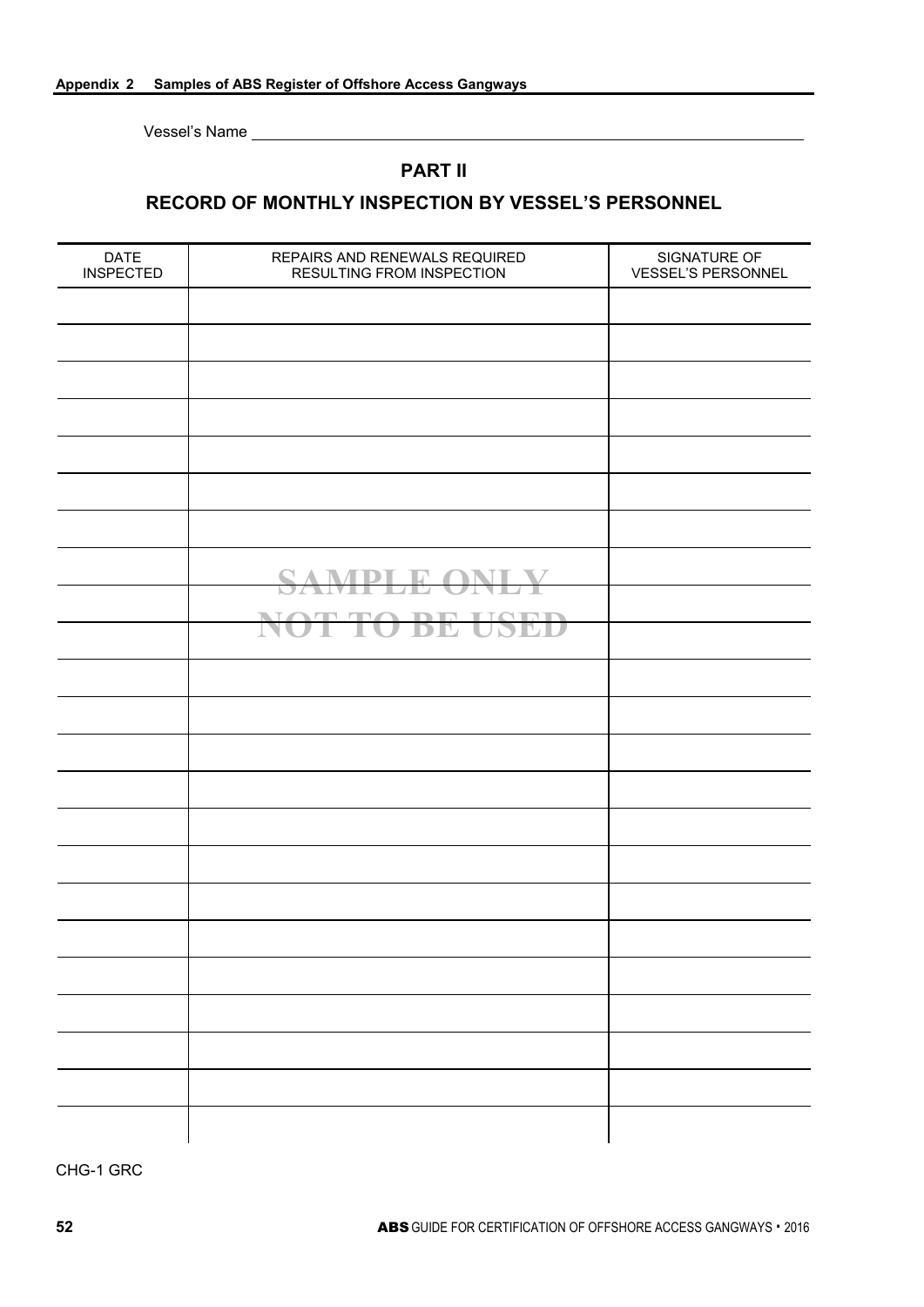## **PART II**

## **RECORD OF MONTHLY INSPECTION BY VESSEL'S PERSONNEL**

| <b>DATE</b><br><b>INSPECTED</b> | REPAIRS AND RENEWALS REQUIRED<br>RESULTING FROM INSPECTION | SIGNATURE OF<br><b>VESSEL'S PERSONNEL</b> |
|---------------------------------|------------------------------------------------------------|-------------------------------------------|
|                                 |                                                            |                                           |
|                                 |                                                            |                                           |
|                                 |                                                            |                                           |
|                                 |                                                            |                                           |
|                                 |                                                            |                                           |
|                                 |                                                            |                                           |
|                                 |                                                            |                                           |
|                                 | <b>SAMPLE ONLY</b>                                         |                                           |
|                                 | NOT TO BE USED                                             |                                           |
|                                 |                                                            |                                           |
|                                 |                                                            |                                           |
|                                 |                                                            |                                           |
|                                 |                                                            |                                           |
|                                 |                                                            |                                           |
|                                 |                                                            |                                           |
|                                 |                                                            |                                           |
|                                 |                                                            |                                           |
|                                 |                                                            |                                           |
|                                 |                                                            |                                           |
|                                 |                                                            |                                           |
|                                 |                                                            |                                           |
|                                 |                                                            |                                           |
|                                 |                                                            |                                           |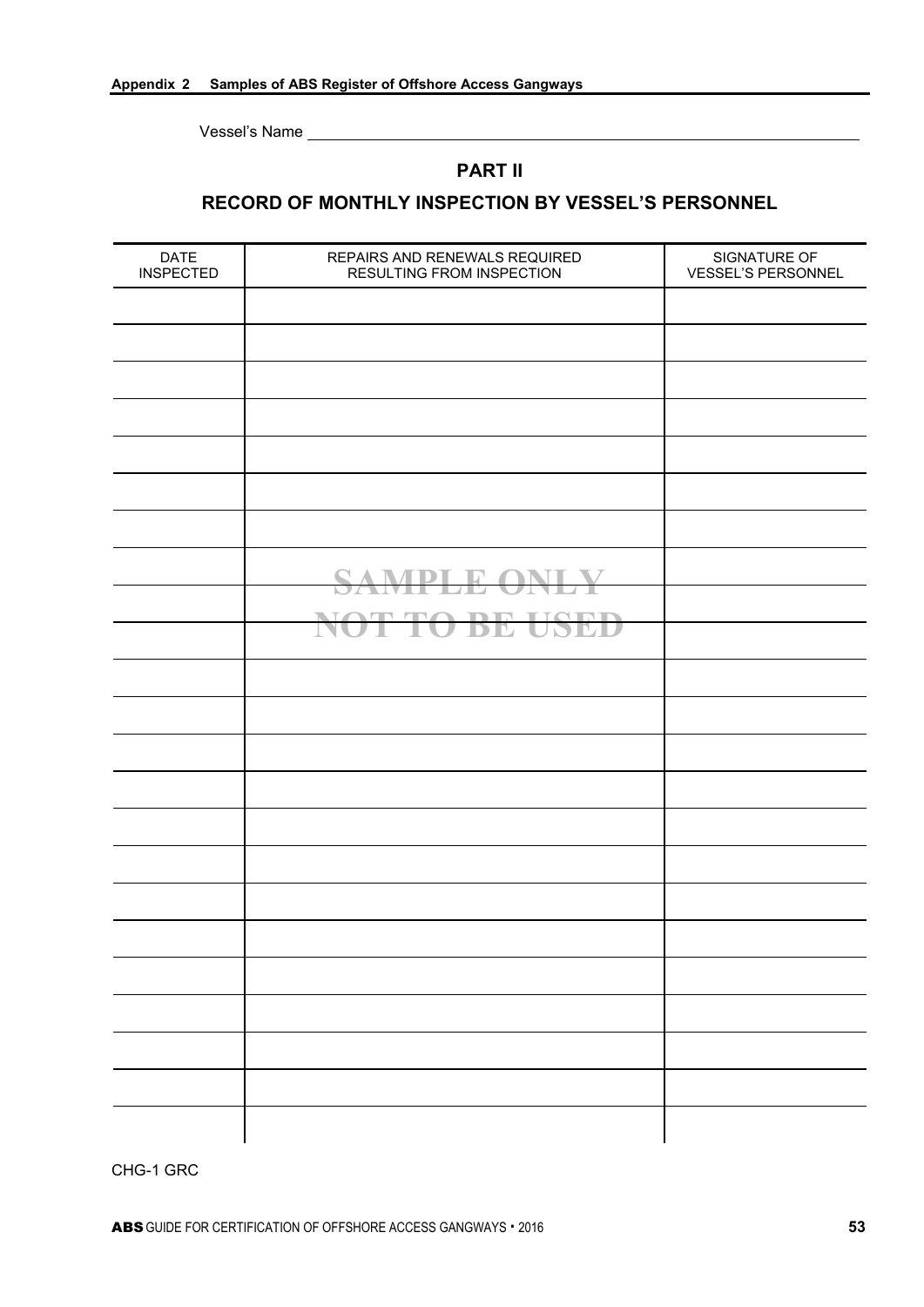## **PART III**

CERTIFICATES of tests, examinations, and inspections are to be inserted behind this sheet.

# **SAMPLE ONLY NOT TO BE USED**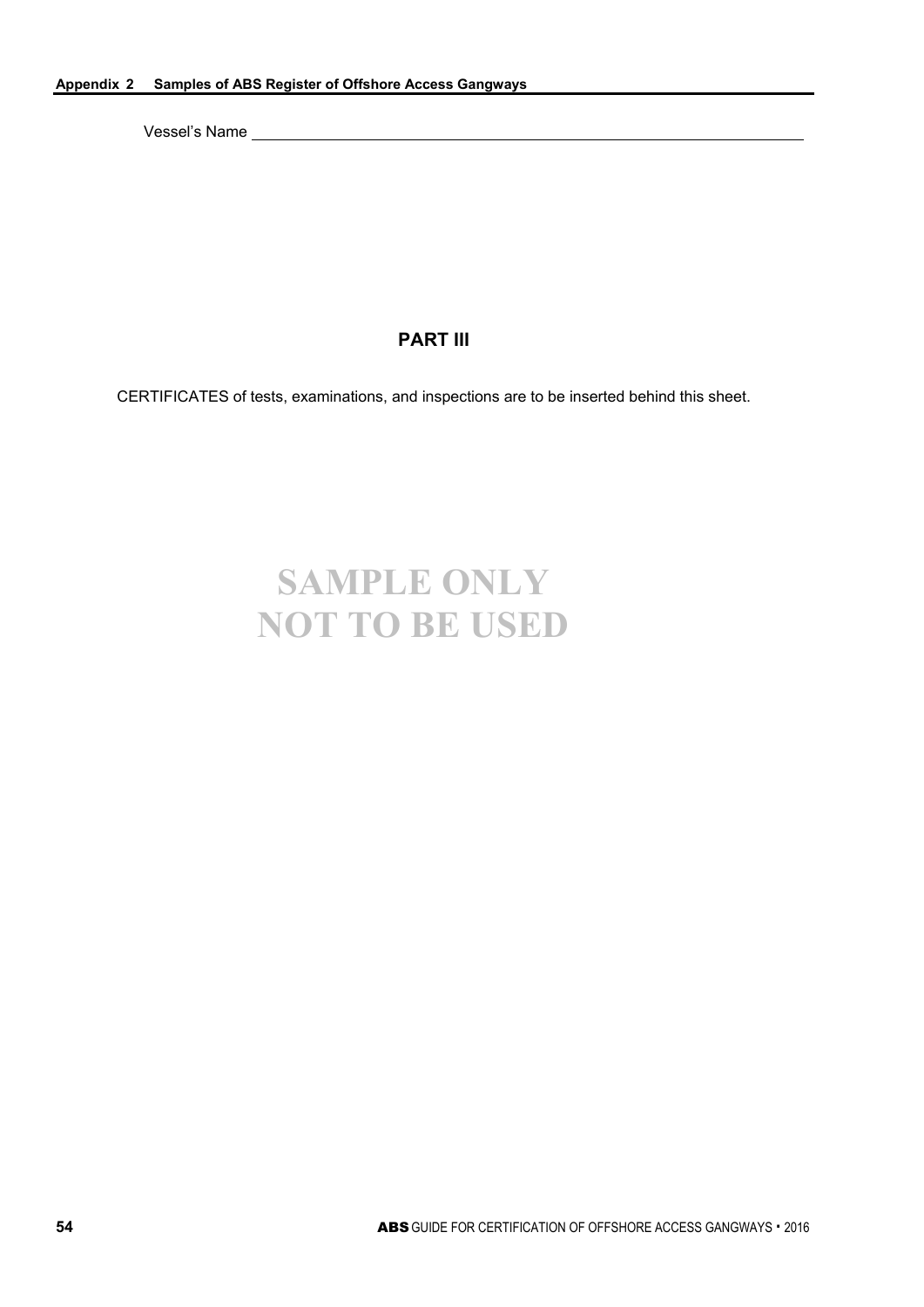Test Certificate No.

#### **CERTIFICATE OF TEST AND EXAMINATION OF OFFSHORE ACCESS GANGWAYS AND THEIR ACCESSORY CYLINDERS AND TESTS ASSOCIATED WITH REPAIRS AND RETESTING SURVEY**

| Name of ship on which offshore access gangway is fitted                                                                                                                                                                                                                                                                                                       | Class Number                                                                             |                             |                                                              |
|---------------------------------------------------------------------------------------------------------------------------------------------------------------------------------------------------------------------------------------------------------------------------------------------------------------------------------------------------------------|------------------------------------------------------------------------------------------|-----------------------------|--------------------------------------------------------------|
| (1)<br>Description and Location of Offshore<br>Access Gangway                                                                                                                                                                                                                                                                                                 | (2)<br>Operation Angles or<br>loading conditions at<br>which the gangway was<br>operated | (3)<br>Test load<br>applied | (4)<br>Safe working load<br>(S.W.L.)                         |
|                                                                                                                                                                                                                                                                                                                                                               |                                                                                          |                             |                                                              |
| 5.<br>Issuance for completion of Retest Survey:                                                                                                                                                                                                                                                                                                               |                                                                                          |                             | NO <sub>2</sub>                                              |
| Issuance in association with repairs only:<br>6.                                                                                                                                                                                                                                                                                                              |                                                                                          |                             | NO <sub>2</sub>                                              |
| (b) Wash box fitted:                                                                                                                                                                                                                                                                                                                                          | $YES$ <sup>1</sup><br>NO_                                                                |                             | S.W.L. assumes wash box empty.                               |
| 7.                                                                                                                                                                                                                                                                                                                                                            | <b>REMARKS</b>                                                                           |                             |                                                              |
| This Certificate valid until: University of the Certificate valid until:                                                                                                                                                                                                                                                                                      |                                                                                          |                             |                                                              |
| 8.<br>Name and address of association witnessing the test and making the examination:                                                                                                                                                                                                                                                                         |                                                                                          |                             | <b>American Bureau of Shipping</b><br>Houston, Texas, U.S.A. |
|                                                                                                                                                                                                                                                                                                                                                               |                                                                                          |                             |                                                              |
| 9. Position of signatory in association: Surveyor to American Bureau of Shipping.                                                                                                                                                                                                                                                                             |                                                                                          |                             |                                                              |
| I certify that on the<br>day of January<br>on the reverse side of this certificate; that a careful examination of the said machinery and cylinder by a competent person after<br>the test showed that it had withstood the test load without damage or deformation; and that the safe working load of said<br>machinery and cylinder is as shown in Column 4. | , the above cargo gear was tested by a competent person in a manner set forth            |                             |                                                              |
|                                                                                                                                                                                                                                                                                                                                                               |                                                                                          |                             | - Surveyor                                                   |
| CHG-3 GRC                                                                                                                                                                                                                                                                                                                                                     | In substantial agreement with I.L.O. Form No. 2                                          |                             |                                                              |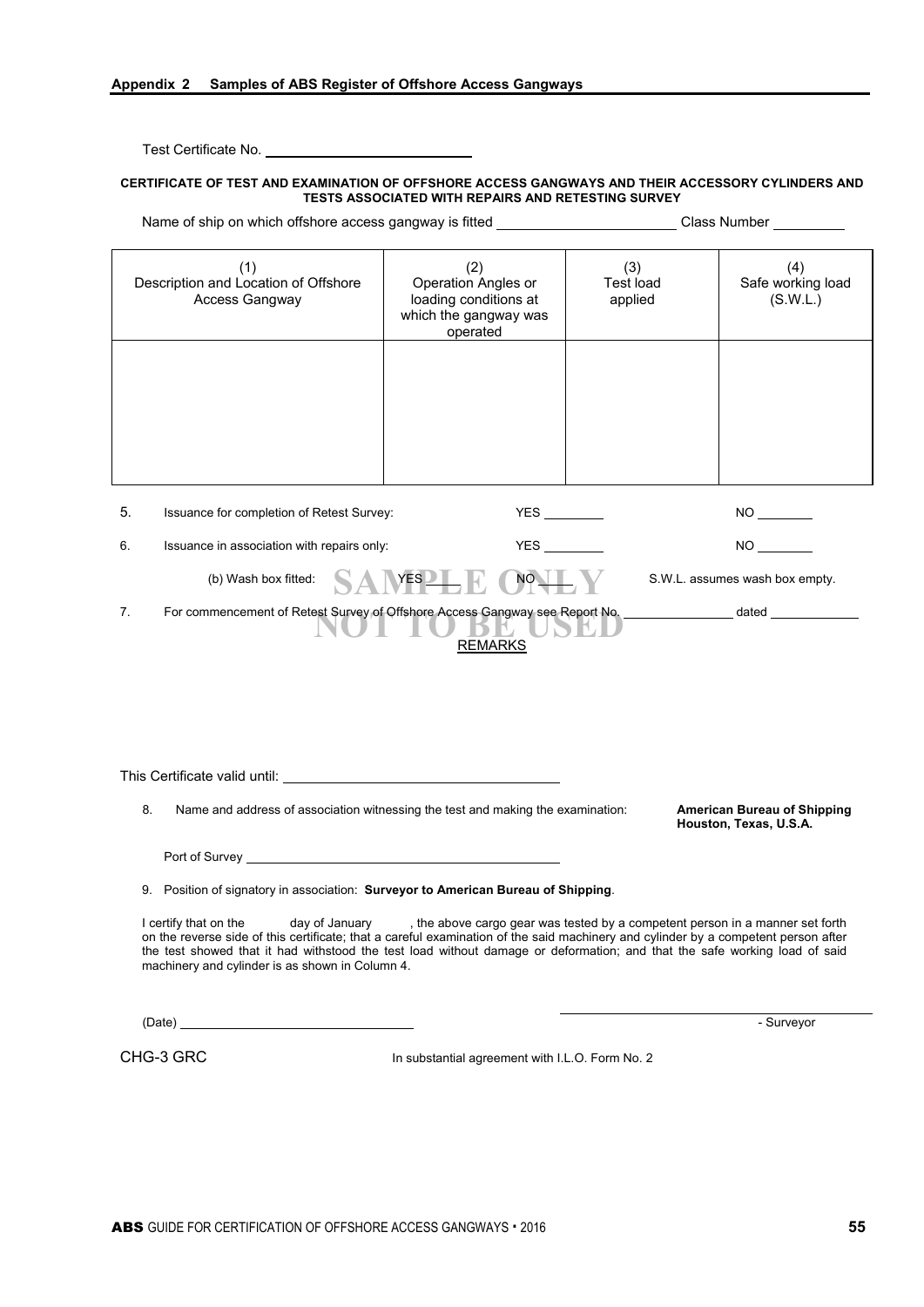#### **INSTRUCTIONS**

**After installation or major repair and when the offshore access gangway is placed in service it shall be initially tested to a load equal to 125% of the working load of the assembled gangway, for subsequent Retest Surveys and for minor repairs it shall be tested to a load equal to 110% of the working load of the assembled gear. A general, careful examination of all accessible parts of the assembled gangway is to be carried out after the load test. Where damaged or deformed condition is noted, parts are to be further examined to determine the condition of the affected parts.**

NOTE: The expression "ton" means a ton of 2240 lbs unless stated otherwise. Load is to be recorded in pounds per running foot of conveyor an also in total tons.

For the purpose of this certificate a competent person is defined as a Surveyor of a Classification Society or other recognized certificating agency.

For additional ABS requirements see Section 5 of the ABS *Guide for Certification of Offshore Access Gangways*."

# **SAMPLE ONLY NOT TO BE USED**

NOTE: This Certificate evidences compliance with one or more of the Rules, guides, standards or other criteria of ABS and is issued solely for the use of ABS, its committees, its clients or other authorized entities. This Certificate is a representation only that the structure, item of material, equipment, machinery or any other item covered by this Certificate has met one or more of the Rules, guides, standards or other criteria of ABS. The validity, applicability and interpretation of this Certificate is governed by the Rules and standards of ABS who shall remain the sole judge hereof. Nothing contained in this Certificate or in any Report issued in contemplation of this Certificate shall be deemed to relieve any designer, builder, owner, manufacturer, seller, supplier, repairer, operator or other entity of any warranty express or implied.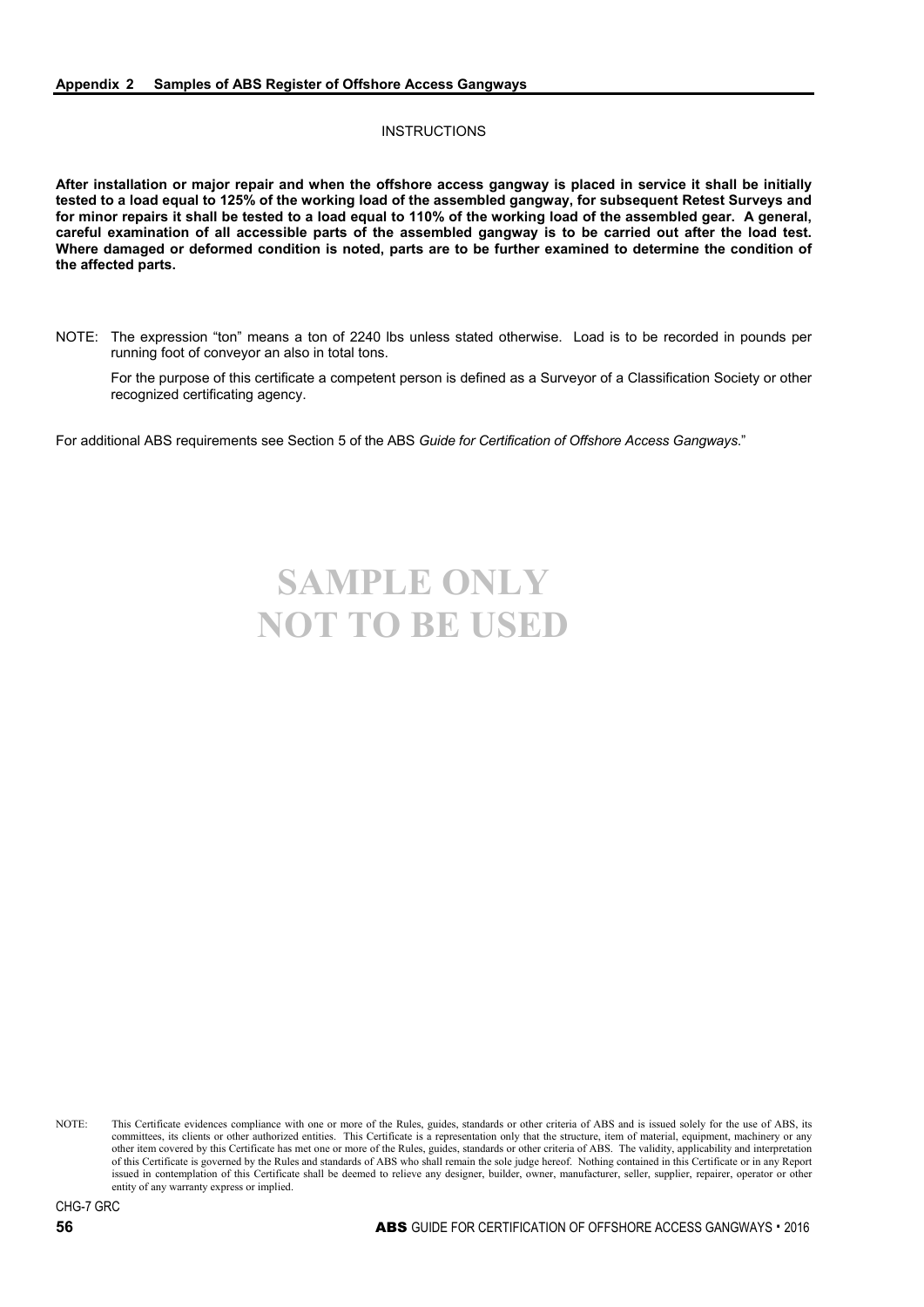Certificate No.

#### **CERTIFICATE OF ANNUAL THOROUGH EXAMINATION OF OFFSHORE ACCESS GANGWAY AND ITS CYLINDERS**

Name of ship on which offshore access gangway is fitted

**Class Number Constant Class Number** 

| Description and Location of Gangway                                                                                                                                                                                                    | Number and date of Certificate of last test<br>and examination (Form CHG 3 G.L.) |  |  |
|----------------------------------------------------------------------------------------------------------------------------------------------------------------------------------------------------------------------------------------|----------------------------------------------------------------------------------|--|--|
|                                                                                                                                                                                                                                        |                                                                                  |  |  |
|                                                                                                                                                                                                                                        |                                                                                  |  |  |
|                                                                                                                                                                                                                                        |                                                                                  |  |  |
|                                                                                                                                                                                                                                        |                                                                                  |  |  |
|                                                                                                                                                                                                                                        |                                                                                  |  |  |
|                                                                                                                                                                                                                                        |                                                                                  |  |  |
|                                                                                                                                                                                                                                        |                                                                                  |  |  |
|                                                                                                                                                                                                                                        |                                                                                  |  |  |
| <b>REMARKS</b>                                                                                                                                                                                                                         |                                                                                  |  |  |
|                                                                                                                                                                                                                                        |                                                                                  |  |  |
|                                                                                                                                                                                                                                        |                                                                                  |  |  |
|                                                                                                                                                                                                                                        |                                                                                  |  |  |
|                                                                                                                                                                                                                                        |                                                                                  |  |  |
|                                                                                                                                                                                                                                        |                                                                                  |  |  |
|                                                                                                                                                                                                                                        |                                                                                  |  |  |
|                                                                                                                                                                                                                                        |                                                                                  |  |  |
| Name and address of association witnessing the test and making the examination:                                                                                                                                                        | <b>American Bureau of Shipping</b><br>Houston, Texas, U.S.A.                     |  |  |
|                                                                                                                                                                                                                                        |                                                                                  |  |  |
| Position of signatory in association: Surveyor to American Bureau of Shipping.                                                                                                                                                         |                                                                                  |  |  |
| I certify that the above offshore access gangway was thoroughly examined by a competent person and that no defects<br>affecting its safe working condition were found other than those indicated and corrected as noted under remarks. |                                                                                  |  |  |

(Date)

- Surveyor

NOTE: For the purpose of this certificate a competent person is defined as a Surveyor of a Classification Society or other recognized certificating agency.

CHG-7 GRC